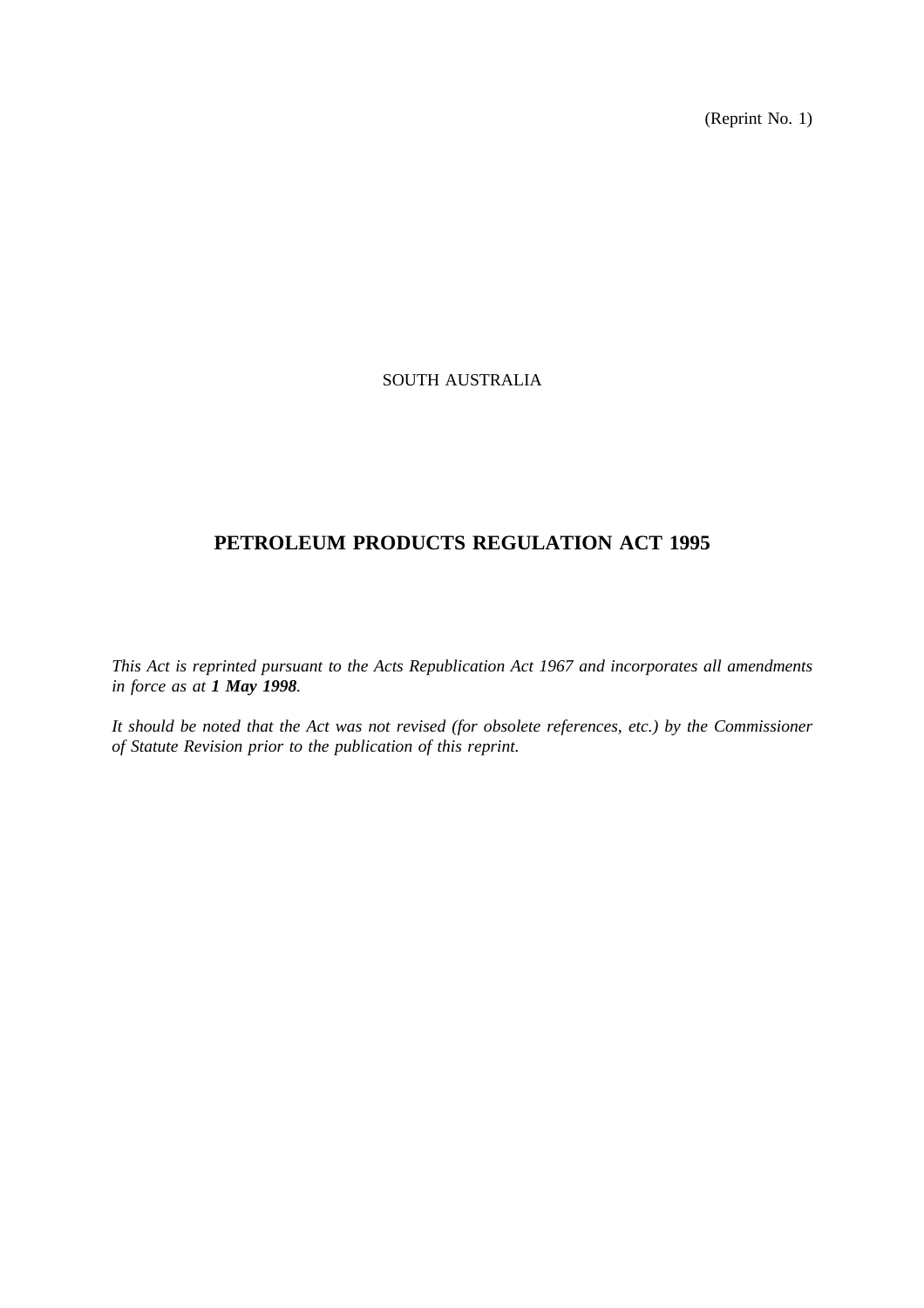# **SUMMARY OF PROVISIONS**

# **PART 1 PRELIMINARY**

- 1. Short title
- 2. Commencement
- 4. Interpretation
- 4A. Retail quantity
- 4B. Bulk end user
- 4C. Off-road diesel fuel user<br>4D. Notional sale and purcha
- Notional sale and purchase
- 5. Division of State into zones
- 6. Application of Act
- 7. Non-derogation

# **PART 2**

#### **LICENCES**

- 8. Requirement for licence
- 9. Issue or renewal of licence 10. Licence term. etc.
- Licence term, etc.
- 11. Conditions of licence
- 12. Variation of licence
- 13. Form of application and licence fee
- 14. Reference of matters to other persons or bodies<br>15. Criteria for decisions relating to licences, etc.
- 15. Criteria for decisions relating to licences, etc.<br>16. Avoidance of multiple licences
- 16. Avoidance of multiple licences<br>17. Offence relating to licence conc
- Offence relating to licence conditions
- 18. Cancellation or suspension of licence<br>19. Cessation of prescribed retail sales un
- Cessation of prescribed retail sales under licence

# **PART 2A SUBSIDIES**

- 20. Entitlement to subsidy<br>21. Claim for subsidy
- 21. Claim for subsidy<br>22. Payment of subsid
- Payment of subsidy
- 23. Amounts recoverable by Commissioner
- 23A. Bulk end user certificate
- 23B. Off-road diesel fuel user certificate
- 23C. Off-road diesel fuel user endorsement on bulk end user certificate
- 23D. Variation of certificate
- 23E. Expiry of certificate, etc.<br>23F. Form of application for is
- 23F. Form of application for issue, renewal or variation of certificate 23G. Form of certificate
- 23G. Form of certificate<br>23H. Offence relating to
- 23H. Offence relating to certificate conditions<br>23I. Cancellation of certificate, etc.
- Cancellation of certificate, etc.

#### **PART 3 INDUSTRIAL PUMPS**

24. Industrial pumps not to be installed without approval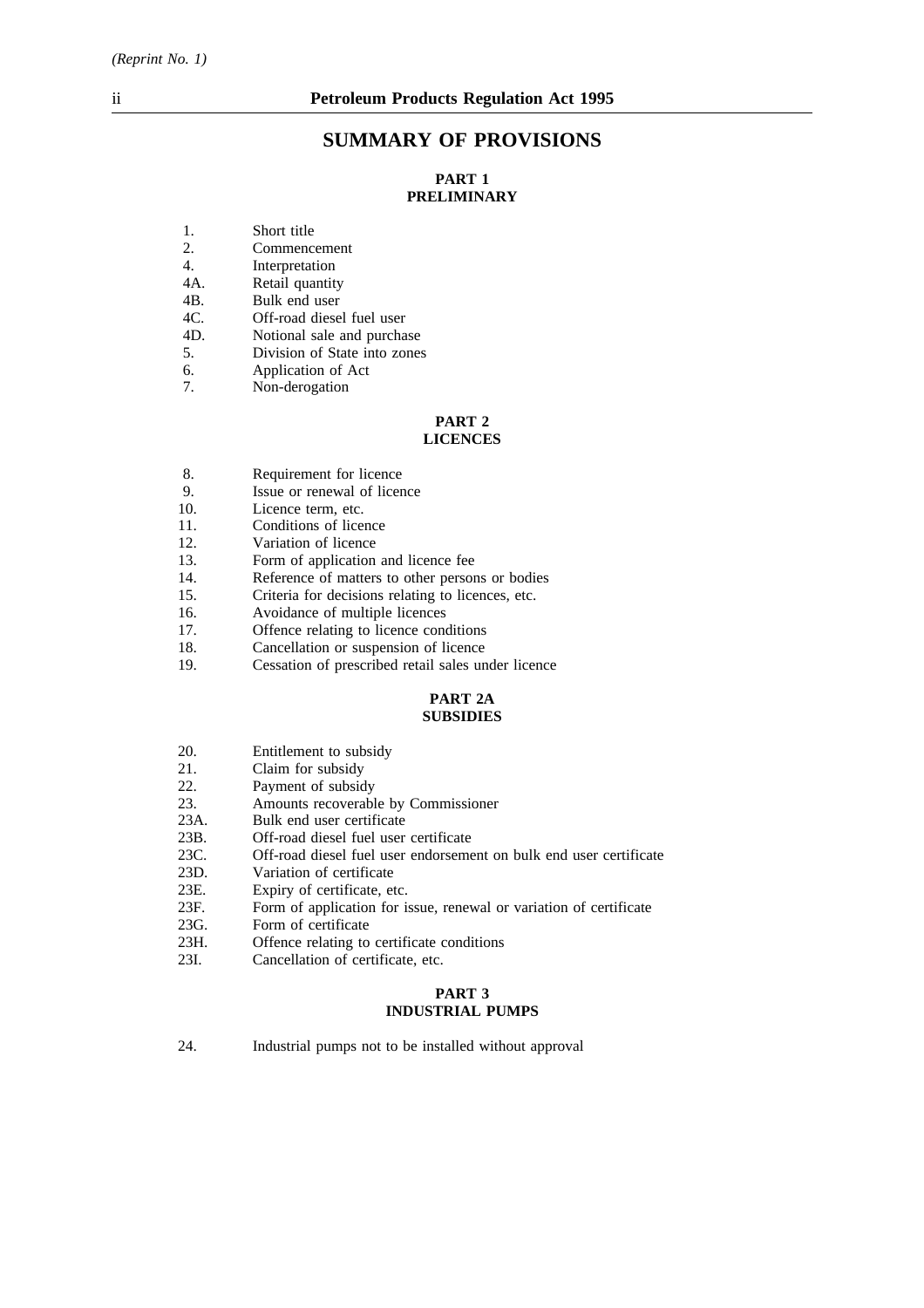#### **PART 4**

#### **GENERAL SAFETY AND ENVIRONMENTAL DUTIES**

- 25. General duty
- 26. Duty in relation to plant
- 27. Improvement notices
- 28. Prohibition notices
- 29. Action on default
- 30. Action in emergency situations
- 31. Cost recovery

### **PART 5 PERIODS OF RESTRICTION AND RATIONING**

# **DIVISION 1—INTERPRETATION**

32. Interpretation

# **DIVISION 2—DECLARATION OF PERIODS OF RESTRICTION AND RATIONING**

33. Declaration of periods of restriction and rationing

# **DIVISION 3—CONTROLS DURING PERIODS OF RESTRICTION**

34. Controls during periods of restriction

# **DIVISION 4—CONTROLS DURING RATIONING PERIODS**

- 35. Controls during rationing periods
- 36. Permits

## **DIVISION 5—LIMIT ON PROCEEDINGS AGAINST MINISTER**

37. Limit on proceedings against Minister

#### **DIVISION 6—CONSERVATION OF PETROLEUM PRODUCTS**

- 38. Publication of desirable principles for conserving petroleum
- 39. Special consideration to be given to those living in country areas

#### **PART 6 CORRECT MEASUREMENTS**

40. Correct measurements

#### **PART 7 SALE OF PETROLEUM PRODUCTS TO CHILDREN**

41. Sale of petroleum products to children

#### **PART 8 AUTHORISED OFFICERS**

- 42. Appointment of authorised officers
- 43. Identification of authorised officers
- 44. Powers of authorised officers
- 45. Offence to hinder, etc., authorised officers
- 46. Self-incrimination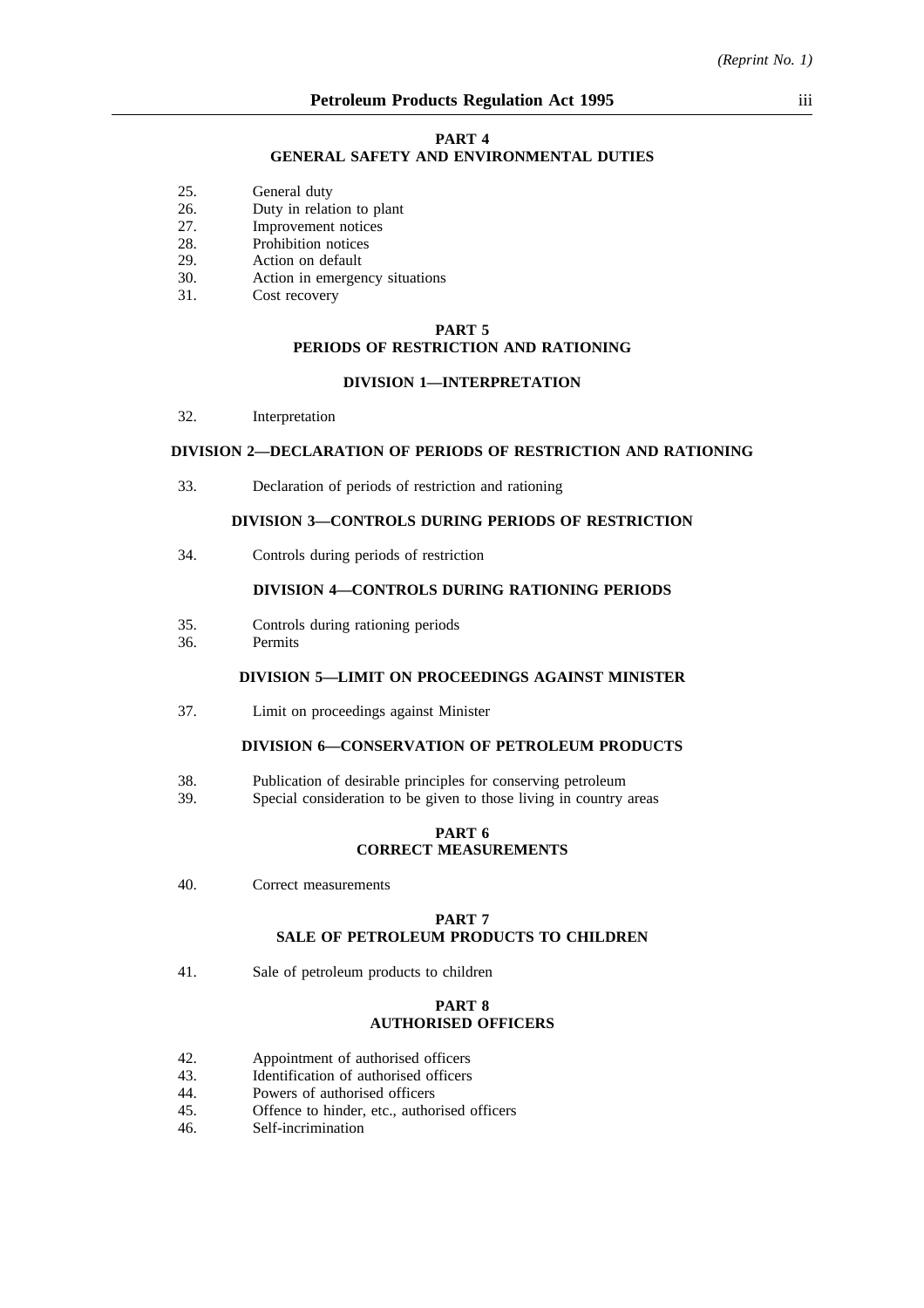#### **PART 9 APPEALS**

# 47. Appeals

#### **PART 11 MISCELLANEOUS**

- 49. Delegation
- 50. Register<br>51. Particula
- 51. Particulars of dealings with petroleum products<br>52. Records to be kept of bulk transport of petroleum
- 52. Records to be kept of bulk transport of petroleum products<br>53. Records to be kept
- 53. Records to be kept<br>53A. Falsely claiming to
- Falsely claiming to hold licence, certificate or permit, etc.
- 54. False or misleading information
- 55. Statutory declarations
- 
- 56. Confidentiality<br>57. General defence 57. General defence<br>58. Immunity from t
- 58. Immunity from personal liability<br>59. Offences by bodies corporate
- 59. Offences by bodies corporate 60.
- 60. Continuing offence<br>61. Prosecutions
- 61. Prosecutions<br>62. Evidence
- Evidence
- 63. Service
- 64. Regulations

# **SCHEDULE 1**

*Petroleum Products Retail Outlets Board*

# **SCHEDULE 3**

*Repeal and Transitional Provisions*

#### **SCHEDULE 4**

*Consequential Amendments to Environment Protection Act 1993*

#### **APPENDIX LEGISLATIVE HISTORY**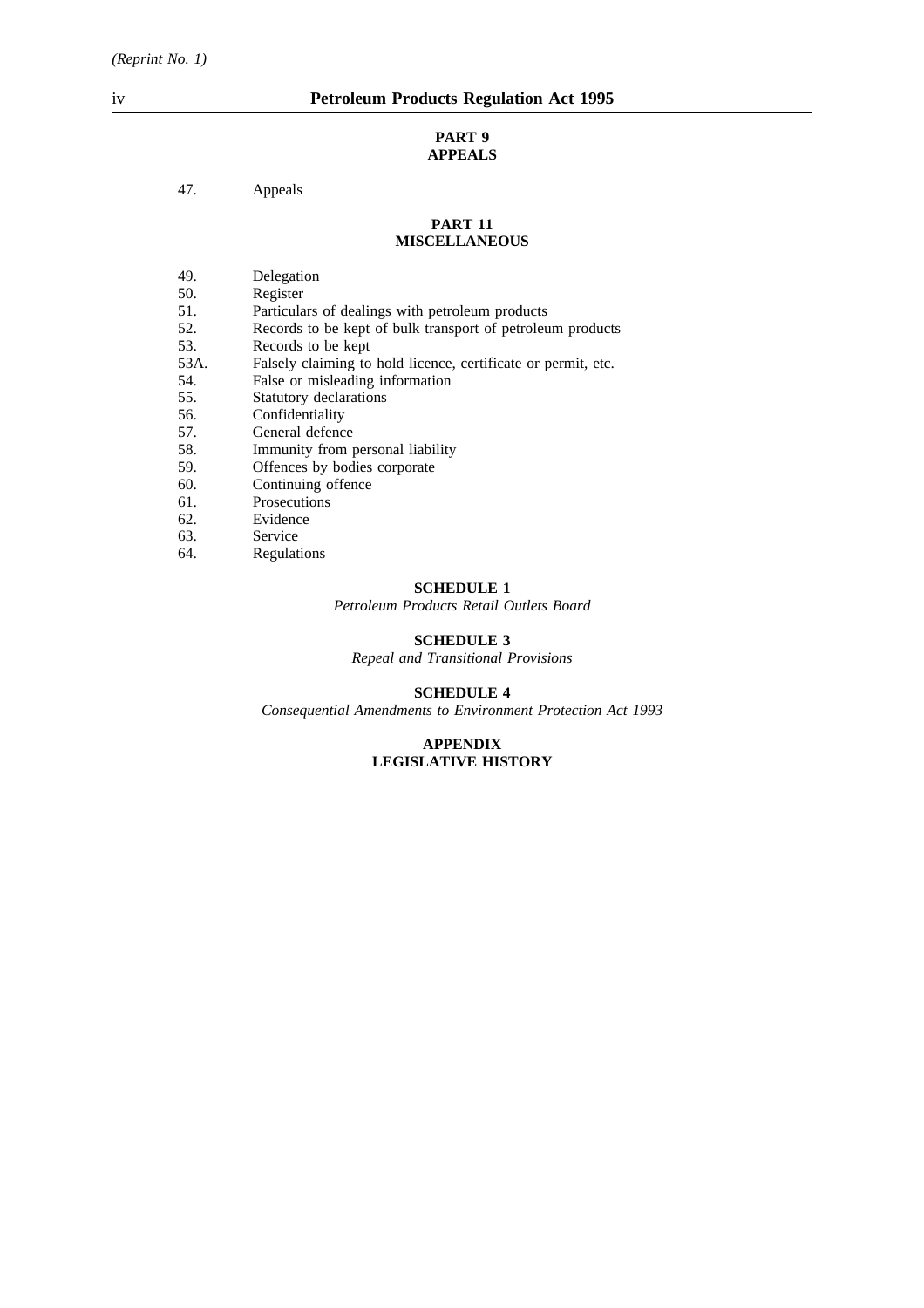# **PETROLEUM PRODUCTS REGULATION ACT 1995**

being

Petroleum Products Regulation Act 1995 No. 30 of 1995 [Assented to 27 April 1995]<sup>1</sup>

as amended by

Petroleum Products Regulation (Licence Fees and Subsidies) Amendment Act 1998 No. 29 of 1998 [Assented to 16 April 1998] $2^2$ 

<sup>1</sup> Came into operation 1 July 1995: *Gaz*. 1 June 1995, p. 2529.<br><sup>2</sup> Came into operation 1 May 1998: *Gaz* 23 April 1998, p. 192

<sup>2</sup> Came into operation 1 May 1998: *Gaz*. 23 April 1998, p. 1926.

*NOTE:*

| Asterisks indicate repeal or deletion of text.       |
|------------------------------------------------------|
| For the legislative history of the Act see Appendix. |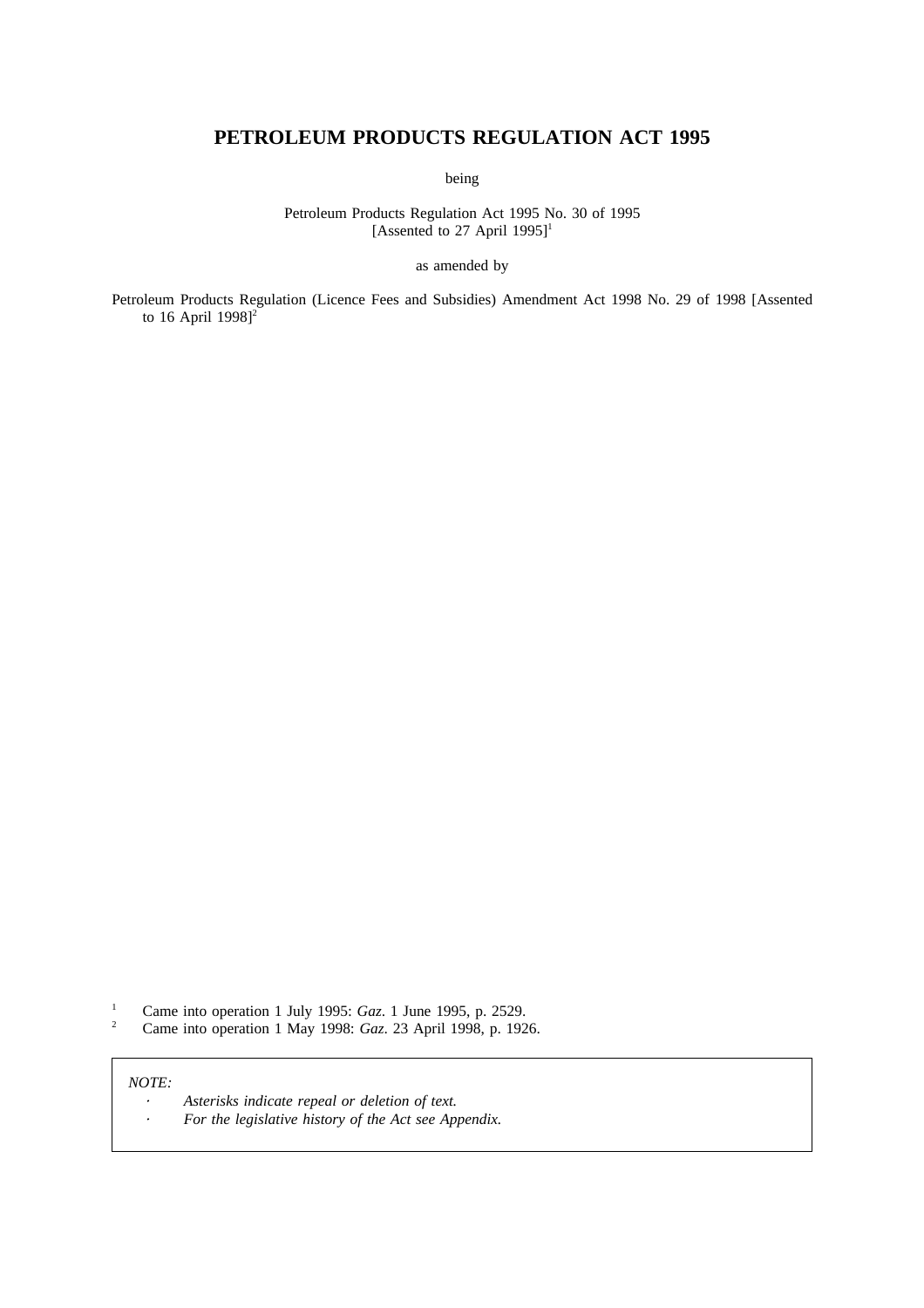**An Act to regulate activities involving or related to petroleum products; to repeal the Business Franchise (Petroleum Products) Act 1979, the Motor Fuel Distribution Act 1973 and the Petroleum Shortages Act 1980; to make consequential amendments to the Environment Protection Act 1993; and for other purposes.**

The Parliament of South Australia enacts as follows:

# **PART 1 PRELIMINARY**

### **Short title**

**1.** This Act may be cited as the *Petroleum Products Regulation Act 1995*.

### **Commencement**

**2.** This Act will come into operation on a day to be fixed by proclamation.

\*\*\*\*\*\*\*\*\*\*

### **Interpretation**

**4.** (1) In this Act, unless the contrary intention appears—

"**authorised officer**" means an authorised officer under Part 8;

"**bulk end user certificate**" means a bulk end user certificate under Part 2A;

"**certificate**" means a bulk end user certificate or an off-road diesel fuel user certificate;

"**Commissioner**" means the person for the time being holding or acting in the position of the Commissioner of State Taxation or a position of Deputy Commissioner of State Taxation and any other person performing any of the duties or functions of the Commissioner of State Taxation or a Deputy Commissioner of State Taxation;

"**Commonwealth customs duty**" means customs duty on petroleum products payable under the *Customs Tariff Act 1995* of the Commonwealth, or other legislation of the Commonwealth prescribed under this Act;

"**Commonwealth excise duty**" means excise duty on petroleum products payable under the *Excise Tariff Act 1921* of the Commonwealth, or other legislation of the Commonwealth prescribed under this Act;

"**condition**", in relation to a licence, certificate or permit, includes a limitation or restriction;

"**contravention**" includes failure to comply with a requirement;

"**conveyance**" of a petroleum product means movement of the product whether by vehicle, pipeline or any other means, and "**convey**" has a corresponding meaning;

"**corresponding law**" means a law of another State, or of a Territory, of the Commonwealth declared by regulation to be a corresponding law for the purposes of this Act;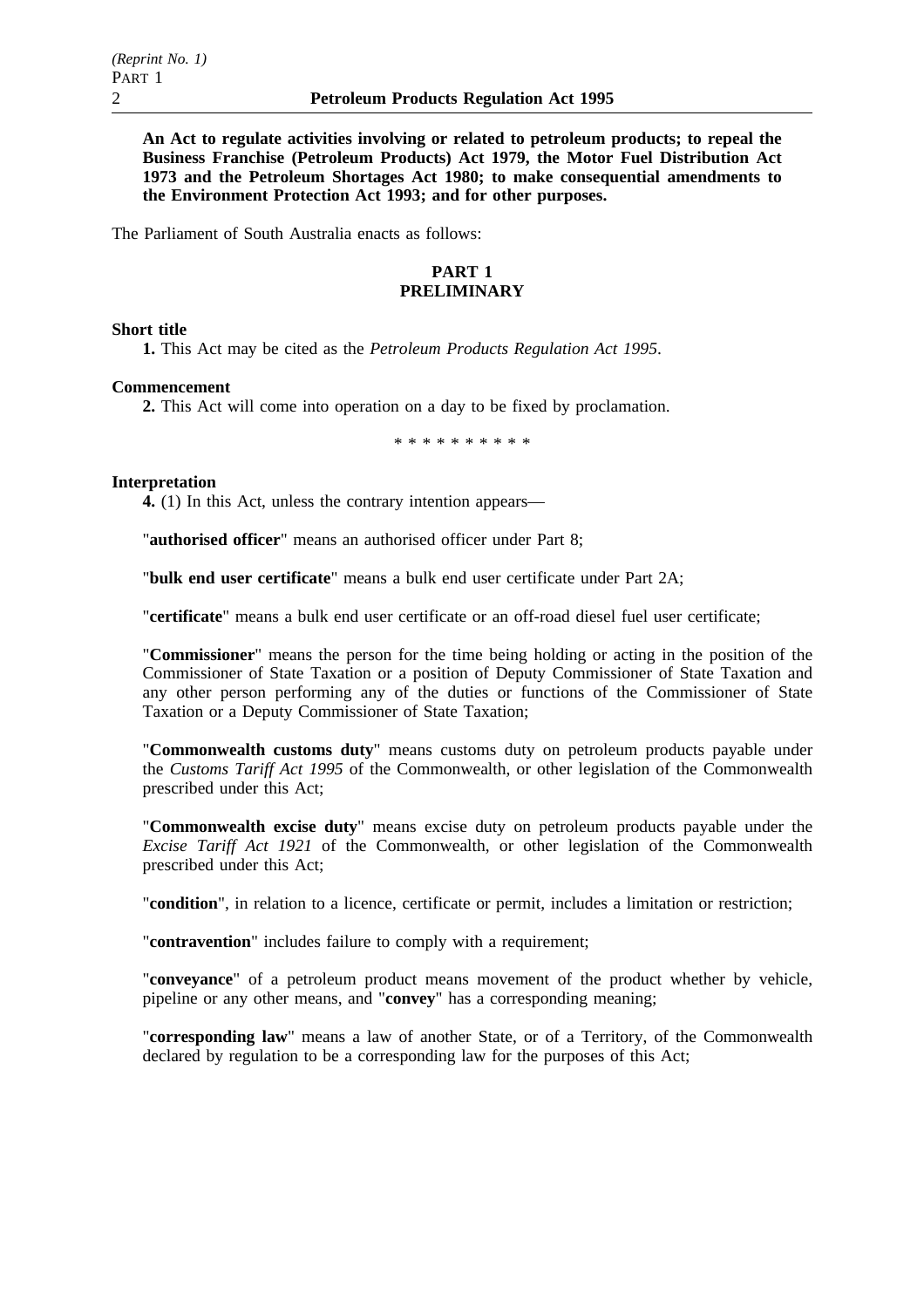"**dangerous situation**" means a situation involving petroleum products that—

- *(a)* is immediately endangering the safety or health of a person, or the safety of a person's property; or
- *(b)* is creating immediate risk of significant environmental harm;

"**development authorisation**" means a development authorisation within the meaning of the *Development Act 1993*;

"**diesel fuel**" means a petroleum or shale product used or capable of being used in propelling a diesel engined road vehicle, but does not include a prescribed substance;

"**eligible petroleum products**" means petroleum products on which Commonwealth customs or excise duty has been paid or is payable but does not include petroleum products prepared by mixture of a petroleum product on which such duty has been paid or is payable with a petroleum product on which such duty has not been paid nor is payable;

"**industrial pump**" means a pump that—

- *(a)* is connected to a bulk tank having a capacity of not less than 2 001 litres; and
- *(b)* is installed at or in the vicinity of premises principally for the supply of petroleum products to the occupier of the premises and not principally for resale,

but does not include such a pump used principally in connection with—

- *(c)* the business of primary production as defined for the purposes of the *Land Tax Act 1936*; or
- *(d)* any prescribed activity;

"**licence**" means a licence under Part 2;

"**licensee**" means the holder of a licence under Part 2;

"**liquefied petroleum gas**" means a hydrocarbon fluid composed predominantly of any of the following hydrocarbons or mixtures of all or any of them:

- $(a)$  propane  $(C_3H_8)$ ;
- *(b)* propylene  $(C_3H_6)$ ;
- $(c)$  butane  $(C<sub>4</sub>H<sub>10</sub>)$ ;
- $(d)$  butylene  $(C_4H_8)$ ;

"**motor spirit**" means petrol or other petroleum or shale spirit having a closed-cup flash point of less than 23° Celsius when tested by the Abel method as set out in Part 1 of Australian Standard 2106 "Determination of the Flash Point of Flammable Liquids (Closed Cup)", but does not include—

- *(a)* solvents; or
- *(b)* special boiling point spirits; or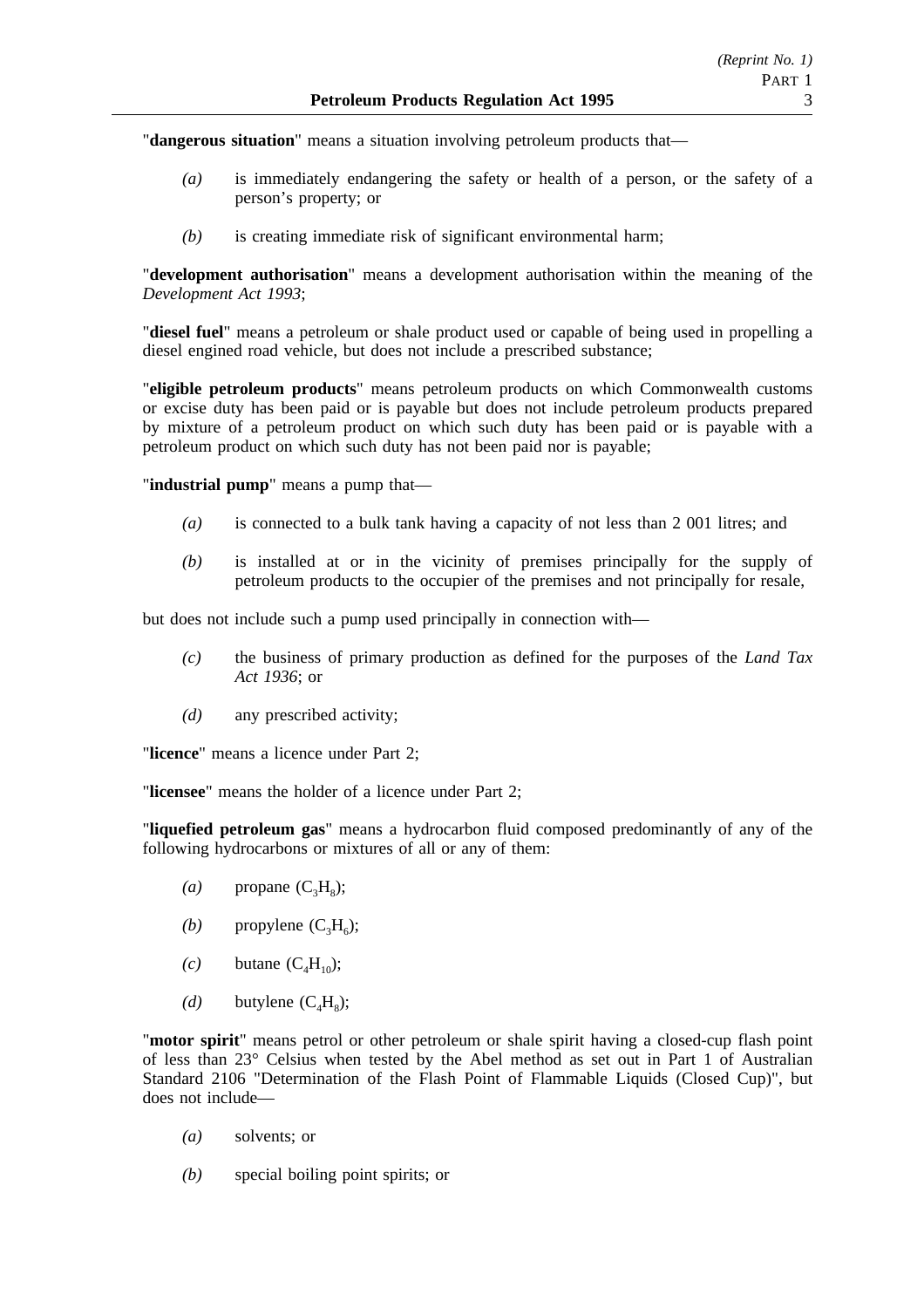- *(c)* liquefied petroleum gas; or
- *(d)* any prescribed substance;

"**off-road diesel fuel user certificate**" means an off-road diesel fuel user certificate under Part 2A;

"**period of restriction**" means a period declared by proclamation under Part 5 to be a period of restriction (whether or not it is also a rationing period);

"**permit**" means a permit under Part 5;

"**permit holder**" means a person to whom a permit is issued under Part 5;

# "**petroleum product**" means—

- *(a)* motor spirit; or
- *(b)* diesel fuel; or
- *(c)* liquefied petroleum gas; or
- *(d)* any other substance declared by regulation to be a petroleum product;

"**plant**" includes—

- *(a)* any machine, engine, equipment, container or device;
- *(b)* any component, fitting, pipe or accessory used in or in connection with any machine, engine, equipment, container or device;

"**premises**" includes any place or vehicle;

"**prescribed retail sale**" means a sale of a kind declared by regulation to be prescribed retail sales;

"**rationed petroleum product**" means a petroleum product of a kind declared by proclamation under Part 5 to be rationed petroleum products;

"**rationing period**" means a period of restriction declared by proclamation under Part 5 to be a rationing period;

"**record**" includes any book, document or writing and any other source of information compiled, recorded or stored by computer, microfilm or other process, or in any other manner or by any other means;

"**retail licence**" means a licence under Part 2 that authorises retail sales of petroleum products;

"**Retail Outlets Board**" means the Petroleum Products Retail Outlets Board established under schedule 1;

"**retail sale**" means a sale in a retail quantity for the purposes of use or consumption, and its correlatives and derivatives have corresponding meanings;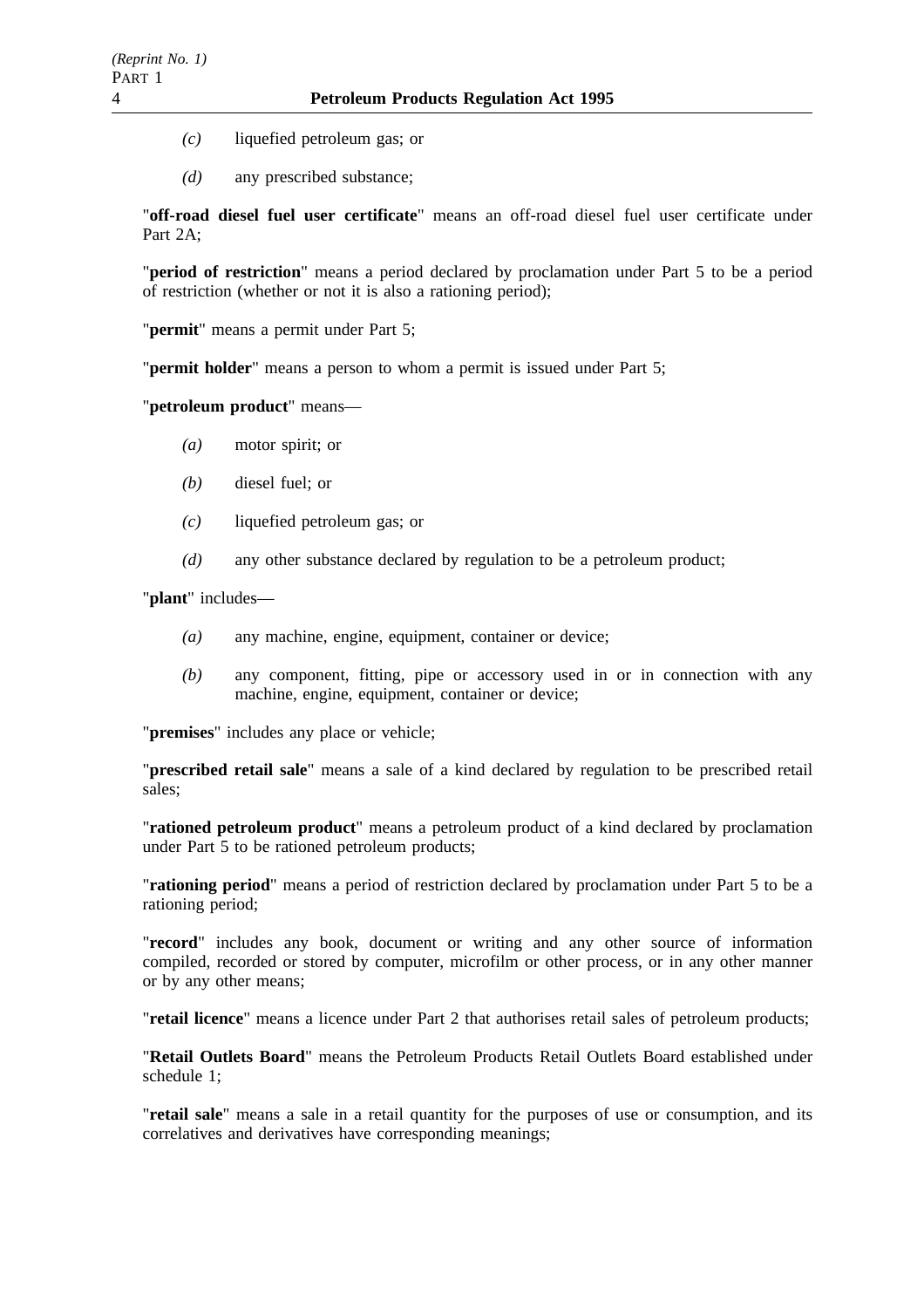"**unleaded petrol**" means petrol that—

- *(a)* does not contain more than 0.013 grams of lead; and
- *(b)* does not contain more than 0.0013 grams of phosphorus,

per litre;

"**vehicle**" includes any kind of aircraft or vessel;

"**vending machine**" means a machine constructed to dispense petroleum products on the insertion into the machine of money or a token, card, disk or other object;

"**wholesale**" means a sale other than a retail sale;

"**wholesale licence**" means a licence under Part 2 that authorises the sale of petroleum products by wholesale.

(2) In this Act, a reference to a Commonwealth Act includes a reference to—

- *(a)* that Commonwealth Act as amended and in force for the time being; and
- *(b)* an Act enacted in substitution for that Act.

#### **Retail quantity**

**4A.** (1) Subject to this section, for the purposes of this Act "**retail quantity**" in relation to petroleum products means a quantity not exceeding 3 000 litres or, if some other quantity is prescribed by regulation, that quantity.

(2) However, a quantity of petroleum products is not a retail quantity unless it is delivered at a fixed site by a metered pump into—

- *(a)* a running tank of a vehicle; or
- *(b)* a container that has a capacity of less than 250 litres.
- (3) The regulations may prescribe different quantities for different types of petroleum products.

#### **Bulk end user**

**4B.** (1) For the purposes of this Act, a person is a "**bulk end user**" of petroleum products to the extent that petroleum products purchased by the person otherwise than in a retail quantity are used by that person.

(2) For the purposes of subsection (1), petroleum products are to be taken to be used by a person if—

- *(a)* the products are required for an enterprise being carried on by the person and as part of the enterprise are sold in retail quantities to, or are used by, an independent contractor, joint venturer or partner of the person; and
- *(b)* on delivery to the person the products do not require transportation before use by the independent contractor, joint venturer or partner; and
- *(c)* the products are supplied by the person to the independent contractor, joint venturer or partner in retail quantities.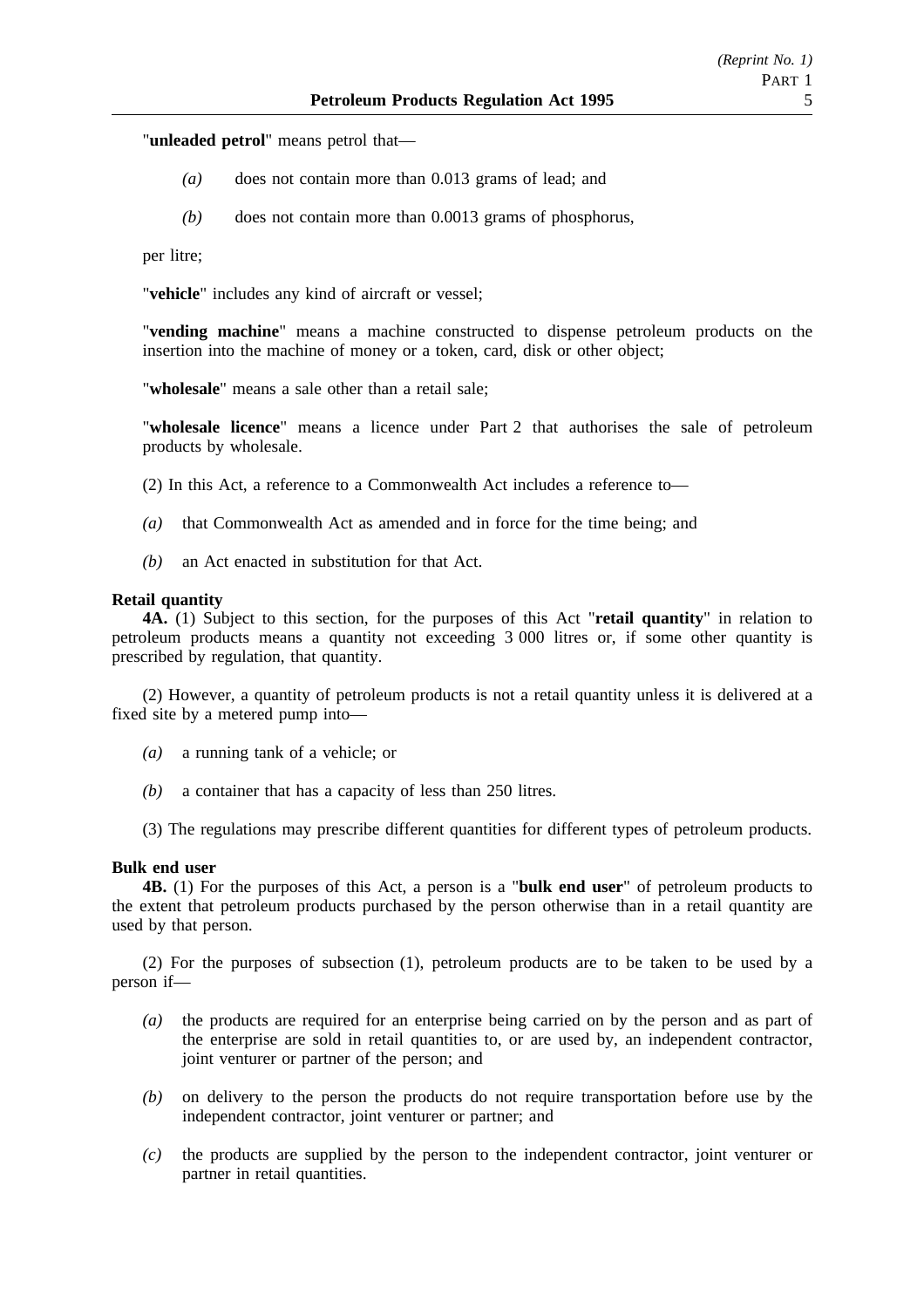(3) Subject to subsection (2), for the purposes of subsection (1), the regulations may prescribe circumstances in which petroleum products are, or are not, to be taken to be used by a person.

(4) Subject to subsection (2) and the regulations, for the purposes of subsection (1), petroleum products are not to be taken to be used by a person if they are sold by the person.

(5) For the purposes of this Act, a person sells petroleum products as a bulk end user if the person sells petroleum products as referred to in subsection (2)*(a)* or in a regulation made under subsection (3) for the purposes of subsection (1).

# **Off-road diesel fuel user**

**4C.** (1) For the purposes of this Act, a person is an "**off-road diesel fuel user**" to the extent that diesel fuel purchased by the person is used by that person in South Australia for any purpose other than for propelling a diesel engined motor vehicle on a public road.

(2) For the purposes of subsection (1), diesel fuel is to be taken to be used in South Australia if it is used in propelling a vessel that operates from South Australia.

(3) Subject to subsection (2), for the purposes of subsection (1), the regulations may prescribe circumstances in which diesel fuel is, or is not, to be taken to be used by a person as referred to in subsection  $(1)$ .

(4) Subject to the regulations, for the purposes of subsection (1), diesel fuel is not to be taken to be used by a person as referred to in subsection (1) if it is sold by the person.

### **Notional sale and purchase**

**4D.** The regulations may declare that, for the purposes of a specified provision of this Act, a sale and purchase of petroleum products is to be taken to occur in specified circumstances where petroleum products are delivered or allocated for sale or consumption.

### **Division of State into zones**

**5.** (1) Subject to subsection (2), the State is divided into zones as follows:

- *(a)* zone 1 is that part of the mainland of the State that lies within a radius of 50 kilometres from the General Post Office at Adelaide; and
- *(b)* zone 2 is that part of the mainland of the State (excluding Yorke Peninsula) that lies outside zone 1 but within a radius of 100 kilometres from the General Post Office at Adelaide; and
- *(c)* zone 3 consists of all parts of the State outside zones 1 and 2.

(2) The Governor may, if satisfied that it is necessary to do so in order to achieve equity between vendors of petroleum products, make a regulation varying the boundaries of a zone to such extent as may be necessary for that purpose.

### **Application of Act**

**6.** (1) The Minister may, by notice published in the *Gazette*—

- *(a)* exempt a class of persons or petroleum products from the application of this Act or a specified provision of this Act unconditionally or subject to specified conditions; and
- *(b)* vary or revoke a notice under this subsection.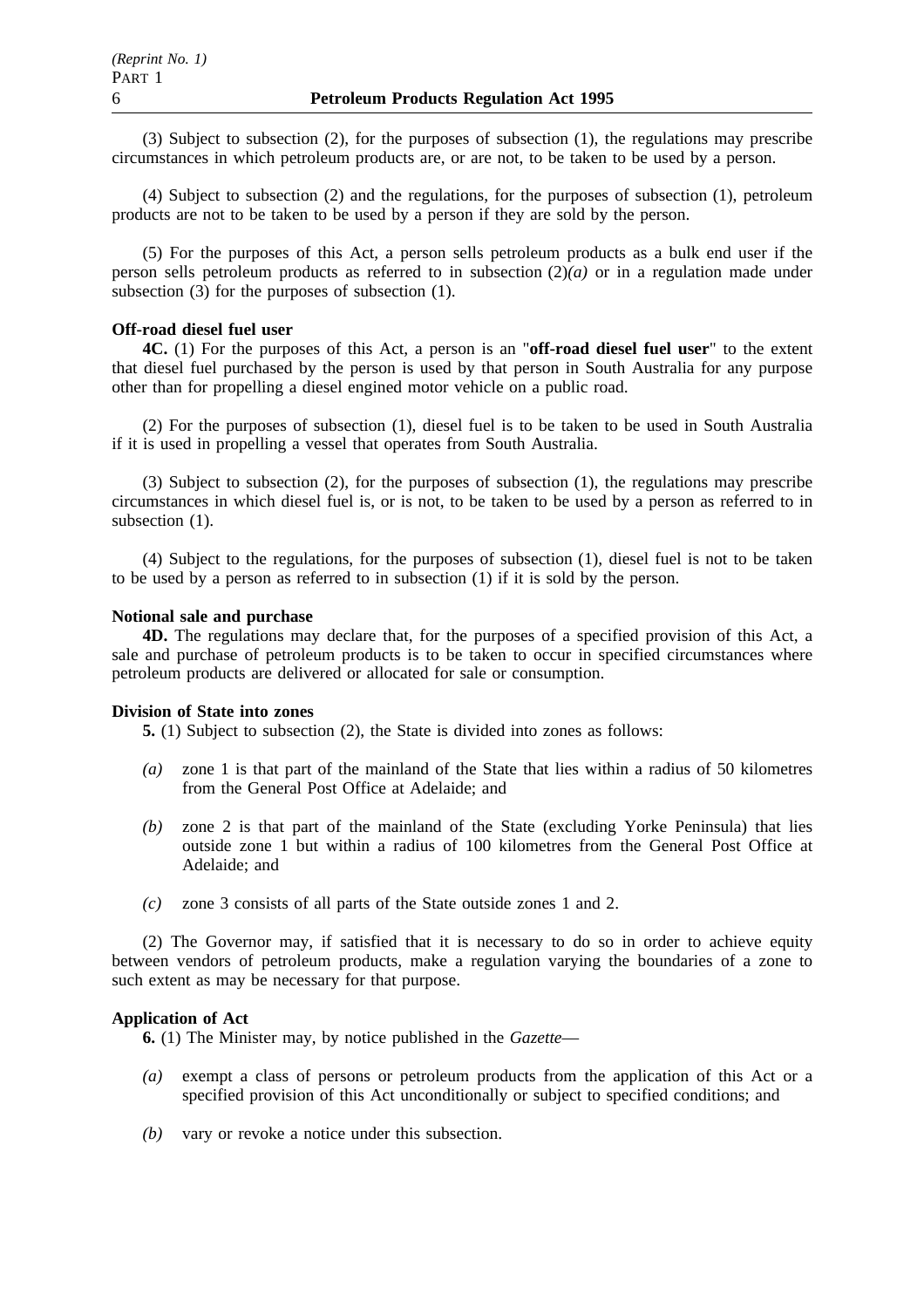(2) The Minister may, by notice in writing to a person—

- *(a)* exempt the person from the application of this Act or a specified provision of this Act unconditionally or subject to specified conditions; and
- *(b)* vary or revoke a notice under this subsection.

## **Non-derogation**

**7.** (1) The provisions of this Act are in addition to and do not derogate from the provisions of any other Act.

(2) Subsection (1) does not limit the effect of any regulation made under Part 2 dispensing with a requirement for a licensee under this Act to hold a specified licence or other authority under some other specified Act.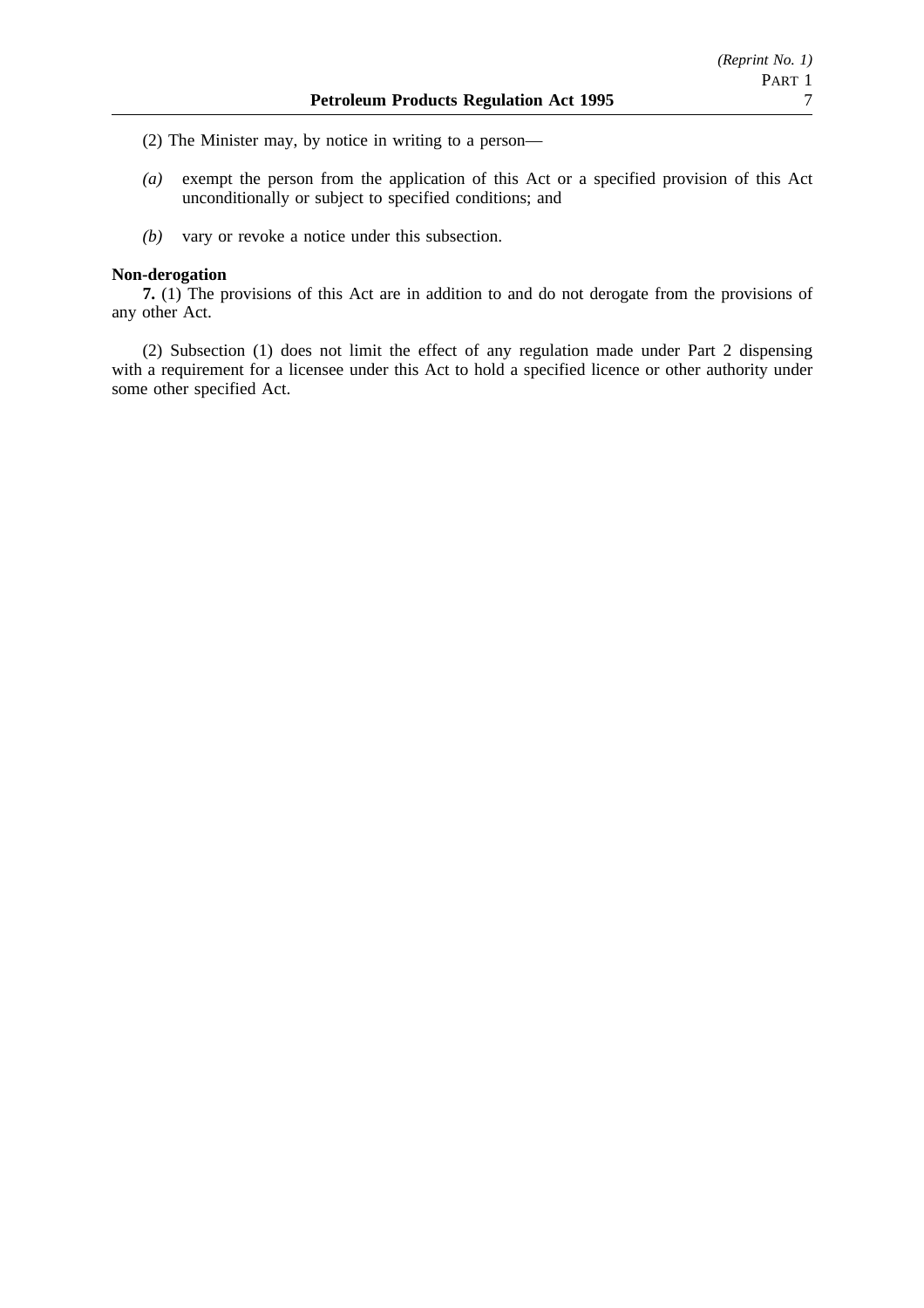#### **PART 2 LICENCES**

\*\*\*\*\*\*\*\*\*\*

#### **Requirement for licence**

**8.** (1) A person must not—

- *(a)* keep petroleum products; or
- *(b)* sell petroleum products by retail sales; or
- *(ba)* sell petroleum products by wholesale; or
- *(c)* convey petroleum products; or
- *(d)* engage in an activity of a prescribed class involving or related to petroleum products,

unless authorised to do so under a licence.

Maximum penalty: \$10 000.

(1a) A licence is not required under subsection (1) for the sale of petroleum products as a bulk end user.

\*\*\*\*\*\*\*\*\*\*

(3) A prescribed retail sale of petroleum products is not authorised by a licence unless the sale is made from premises specified in the licence for that purpose.

#### **Issue or renewal of licence**

**9.** (1) The Minister may, on application by a person, issue or renew, or refuse to issue or renew, a licence under this Act.

\*\*\*\*\*\*\*\*\*\*

(3) The Minister may, if he or she thinks fit, renew a licence despite the fact that application for renewal of the licence was made after the end of the previous term of the licence.

\*\*\*\*\*\*\*\*\*\*

**Licence term, etc. 10.** \*\*\*\*\*\*\*\*\*\*\*

(2) Subject to this Act, a licence expires on the anniversary of the date of issue of the licence and may be renewed on application for successive terms of one year.

(3) A licence has effect, on issue or renewal, from the date specified in the licence for that purpose which may be earlier than the date of application for the issue or renewal of the licence.

(4) The holder of a licence may, at any time, by notice in writing to the Minister, surrender the licence, at which time the licence ceases to have effect.

(5) A licence is not transferable except by way of variation of the licence under section 12.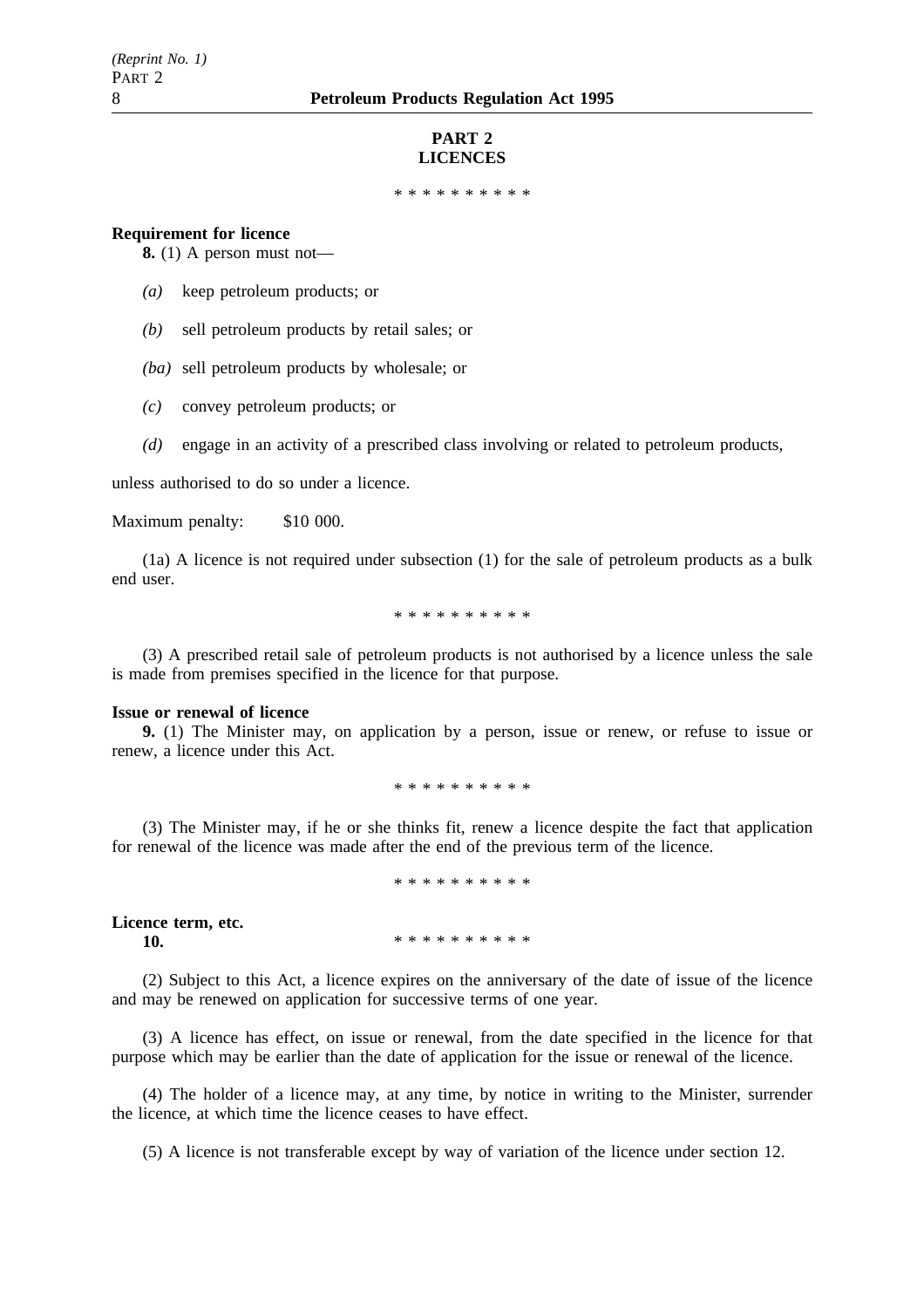# **Conditions of licence**

- **11.** (1) The Minister may fix conditions of a licence.
- (2) Without limiting subsection (1), licence conditions may include the following:
- *(a)* conditions requiring compliance with specified codes or standards (as in force at a specified time or as in force from time to time);
- *(b)* conditions requiring the reporting of accidents;
- *(c)* conditions for the protection of employee or public safety or health;
- *(d)* conditions for the protection of the environment;
- *(e)* conditions requiring the licensee to prepare and submit to the Minister assessments of the safety, health or environmental risks associated with the activity authorised under the licence;
- *(f)* conditions limiting the premises that may be used under the licence;
- *(g)* conditions limiting sales of petroleum products that may be authorised by the licence;
- *(ga)* conditions regulating the price at which eligible petroleum products may be sold pursuant to a licence, being conditions imposed for the purpose of ensuring that the licensee does not recover from the purchaser (whether directly or indirectly) that part of the sale price of a quantity of eligible petroleum products that is an amount equal to the subsidy paid or payable under this Act in respect of that quantity for that sale;
- *(gb)* conditions as to the terms that any contract for the sale of eligible petroleum products entered into between a licensee who is a manufacturer or importer of petroleum products and any purchaser must contain in relation to the time of payment for that component of the sale price of the petroleum products that is referable to the Commonwealth excise or customs duty paid or payable by the manufacturer or importer, as the case may be;
- *(h)* conditions requiring the keeping of records and the provision of information;
- *(i)* conditions authorised or fixed by Part 5 or 6 or the regulations.
- (3) If a code or standard is referred to in a licence condition—
- *(a)* a copy of the code or standard must be kept available for inspection, without charge and during normal office hours, at an office determined by the Minister; and
- *(b)* evidence of the contents of the code or standard may be given in any legal proceedings by production of a document apparently certified by the Minister to be a true copy of the code or standard.

### **Variation of licence**

**12.** (1) The Minister may, on application or at the Minister's own initiative, substitute, add, remove or vary a condition of a licence or otherwise vary a licence.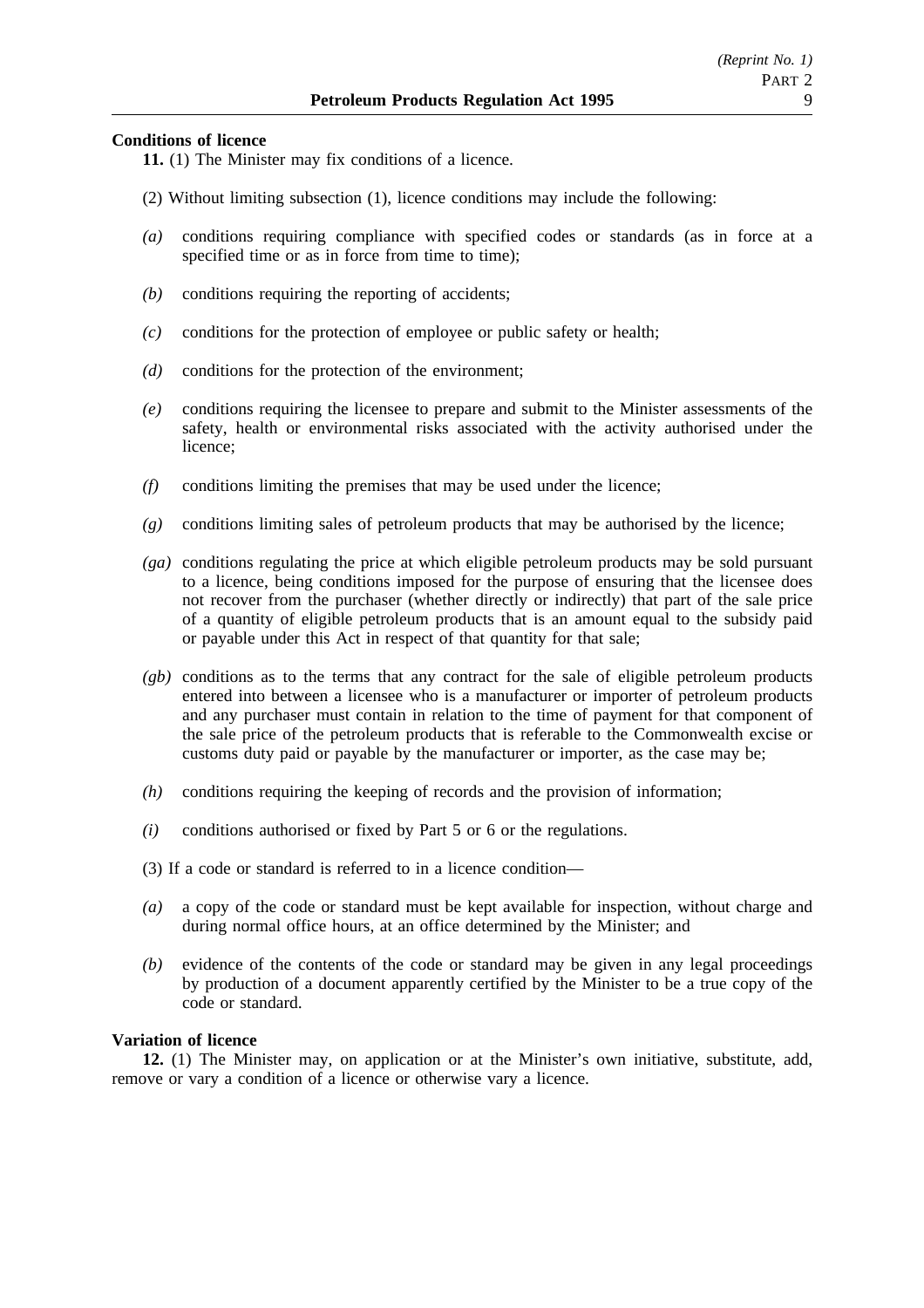- (2) Without limiting subsection (1)—
- *(a)* the Minister may vary a licence—
	- (i) by substituting another person as the licensee; or
	- (ii) in the case of a licence authorising prescribed retail sales of petroleum products from specified premises—by substituting, adding or removing premises as premises from which prescribed retail sales of petroleum products may be made under the licence;
- *(b)* the Minister may vary a licence on the Minister's own initiative if satisfied that the licensee has contravened or failed to comply with this Act or that other sufficient cause exists.
- (3) A licence may be varied—
- *(a)* by endorsement of the licence; or
- *(b)* by notice in writing to the licensee; or
- *(c)* by a notice published under Part 5.

### **Form of application and licence fee**

**13.** (1) An application for the issue, renewal or variation of a licence must be made to the Minister in a manner and form approved by the Minister and contain the information required by the Minister.

(2) An applicant must provide any further information that the Minister reasonably requires for the purposes of determining the application.

(3) An application may not be granted except on payment of the appropriate fee under the regulations.

# **Reference of matters to other persons or bodies**

**14.** (1) Subject to this section—

- *(a)* an application for the issue or variation of a licence; or
- *(b)* an application for a development authorisation referred under the *Development Act 1993* to the Minister; or
- *(c)* any other matter with respect to a licence,

must be referred by the Minister—

- *(d)* to the Director under the *Dangerous Substances Act 1979*; and
- *(e)* to the Environment Protection Authority under the *Environment Protection Act 1993*; and
- *(f)* if the regulations so provide—to some other specified Minister or government agency,

for the recommendation of that person or body.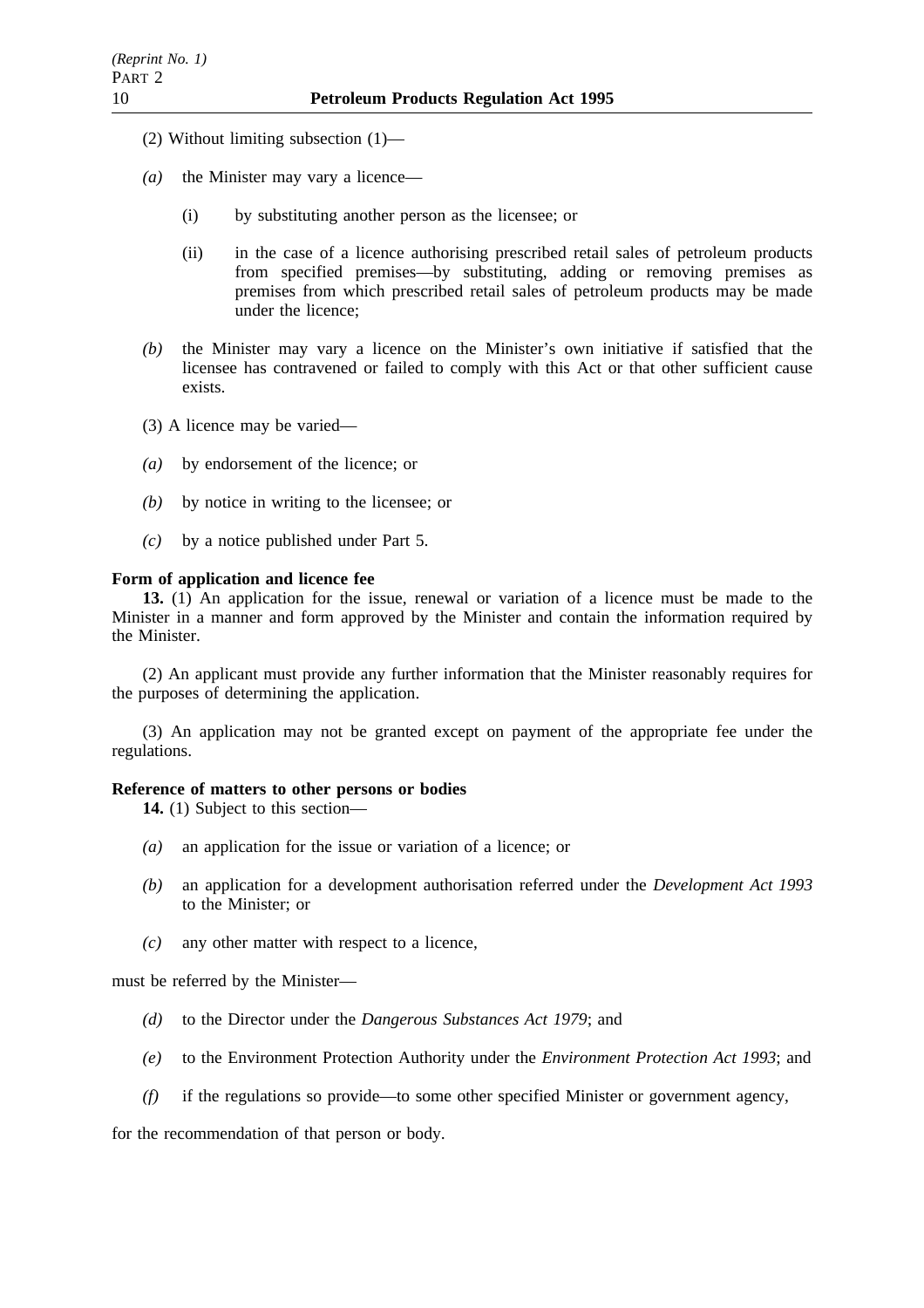(2) A person or body referred to in subsection (1) may dispense with the requirement that a specified matter or class of matters be referred to it under that subsection.

(3) Subject to the regulations, the following must be referred by the Minister to the Retail Outlets Board for its recommendation:

- *(a)* an application for the issue or variation of a licence authorising prescribed retail sales of petroleum products;
- *(b)* an application for a development authorisation referred under the *Development Act 1993* to the Minister where the application is for a development that relates to premises from which prescribed retail sales of petroleum products are to be made;
- *(c)* any other matter with respect to a licence authorising prescribed retail sales of petroleum products.

(4) Except as otherwise determined by the Minister, a person or body must, when making a recommendation in respect of a matter referred to it under this section, give the Minister reasons in writing for the recommendation.

### **Criteria for decisions relating to licences, etc.**

**15.** (1) This section applies to a decision by the Minister in respect of—

- *(a)* an application for the issue or variation of a licence; or
- *(b)* an application for a development authorisation referred under the *Development Act 1993* to the Minister; or
- *(c)* any other matter with respect to a licence.

(2) The Minister must take the following matters into account in making a decision to which this section applies:

- *(a)* the protection of employee and public safety and health; and
- *(b)* the protection of the environment; and
- *(c)* whether the premises and plant proposed to be used or in use by the applicant or licensee comply with this Act and other relevant laws; and
- *(d)* the applicant's or licensee's record of compliance with this Act and other relevant laws; and
- *(e)* in the case of a decision relating to prescribed retail sales of petroleum products—
	- (i) the suitability of the premises from which the prescribed retail sales are to be made; and
	- (ii) the number of other premises (if any) within a distance of three kilometres from which prescribed retail sales of petroleum products may be made; and
	- (iii) the need for facilities and services to be provided at the premises for the assistance of motorists in the event of vehicle breakdown; and
	- (iv) the extent to which the interests of retail customers for petroleum products will be served; and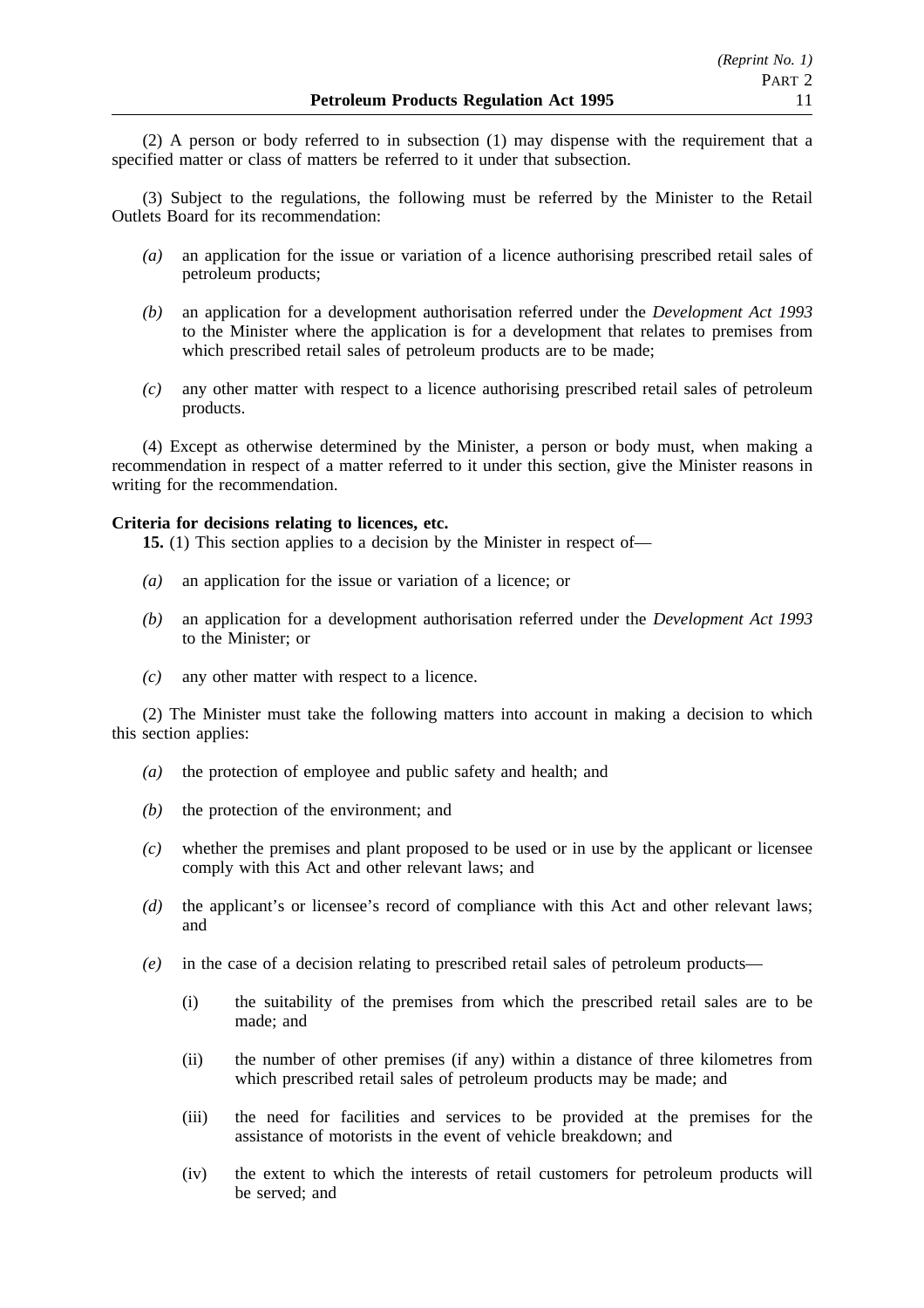- (v) the extent to which fair and reasonable competition in the retail sale of petroleum products will be affected; and
- (vi) any other matter relevant to the orderly provision of services in the area of prescribed retail sales of petroleum products; and
- *(f)* any recommendation of a person or body to which the matter has been referred under this Part; and
- *(g)* any other relevant matters.
- (3) If the Minister, in making a decision to which this section applies—
- *(a)* grants an application contrary to the recommendation of a person or body to which the matter had been referred under this Part; or
- *(b)* refuses an application contrary to the unanimous recommendations of the persons or bodies to which the matter has been referred under this Part,

the Minister must—

- *(c)* give the reasons for the decision in writing at the time of making the decision; and
- *(d)* on application by a person to the Minister's office, provide the person with a copy of the written reasons; and
- *(e)* have a copy of the written reasons tabled in both Houses of Parliament within six sitting days after the making of the decision.

#### **Avoidance of multiple licences**

**16.** (1) The Governor may make regulations applicable to licensees under this Act dispensing with a requirement for a specified licence or other authority to be held under some other specified Act.

(2) A regulation under this section has effect according to its terms and despite the provisions of any other Act.

# **Offence relating to licence conditions**

**17.** A licensee must not contravene or fail to comply with a condition of the licence (whether fixed by the Minister or by Part 5 or 6).

Maximum penalty: \$10 000.

#### **Cancellation or suspension of licence**

**18.** The Minister may, if satisfied that a licensee has contravened or failed to comply with this Act or that other sufficient cause exists, suspend or cancel the licence.

#### **Cessation of prescribed retail sales under licence**

**19.** If, without the Minister's approval, the business of making prescribed retail sales of petroleum products from premises specified in a licence for that purpose is not carried on for a continuous period of one month during the term of the licence, the licence ceases to authorise such sales to be made from the premises unless the Minister otherwise determines.

\*\*\*\*\*\*\*\*\*\*\*\*\*\*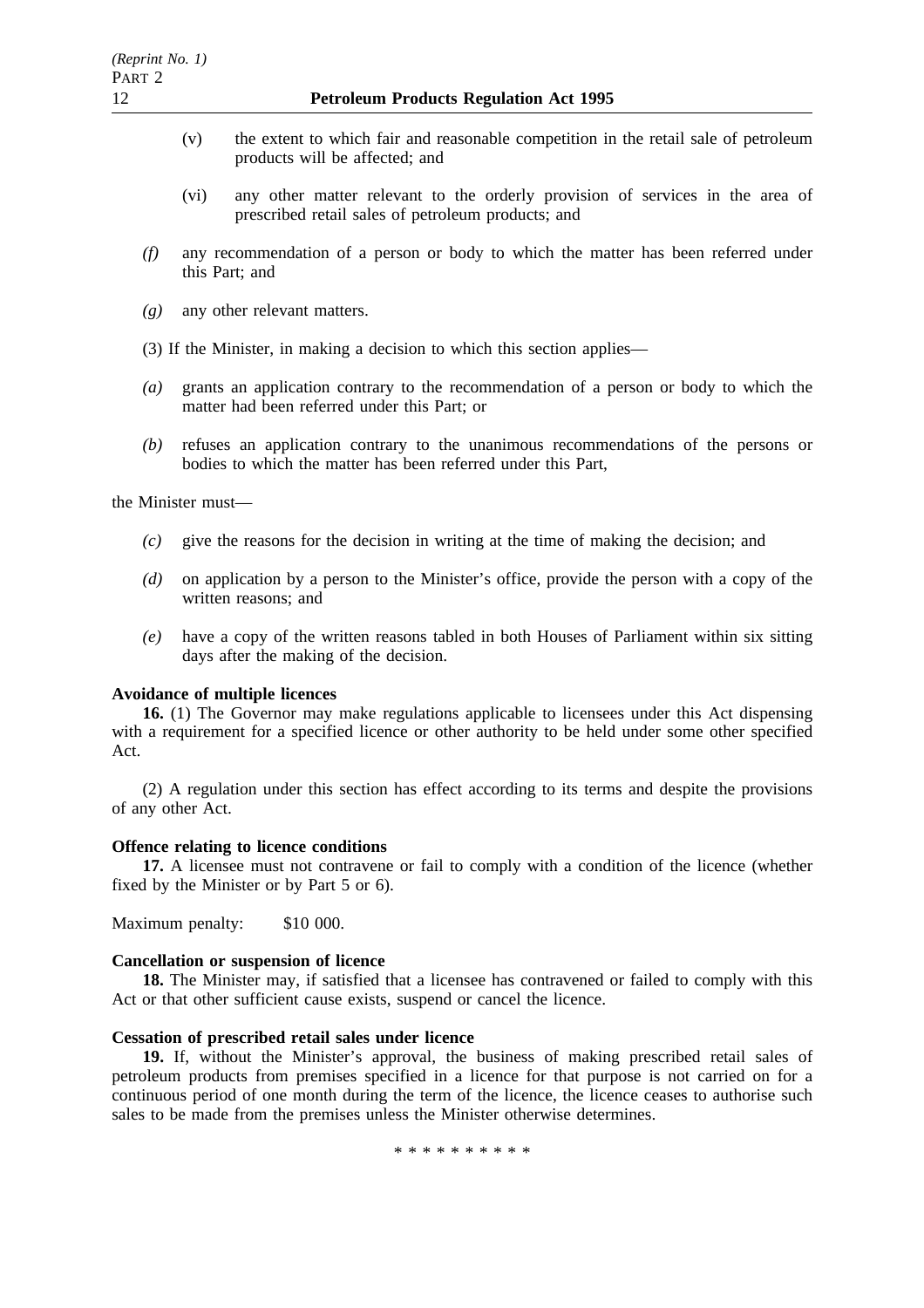# **PART 2A SUBSIDIES**

#### **Entitlement to subsidy**

**20.** (1) Subject to this section, the holder of a wholesale licence is entitled to a subsidy at the prescribed rate in respect of a quantity of eligible petroleum products sold by wholesale in accordance with the licence to the holder of a retail licence who purchased the petroleum products for sale pursuant to the retail licence.

(2) Subject to this section, a person who holds both a wholesale licence and a retail licence is entitled to a subsidy at the prescribed rate in respect of a quantity of eligible petroleum products sold pursuant to the retail licence.

(3) Subject to this section, the holder of a wholesale licence is entitled to a subsidy at the prescribed rate in respect of—

- *(a)* a quantity of eligible petroleum products other than diesel fuel sold in accordance with the licence to the holder of a bulk end user certificate; or
- *(b)* a quantity of diesel fuel sold in accordance with the licence to the holder of an off-road diesel fuel user certificate or bulk end user certificate bearing an off-road diesel fuel user endorsement.

(4) Subject to this section, the holder of a retail licence is entitled to a subsidy at the prescribed rate in respect of a quantity of eligible petroleum products purchased by the holder of the licence for retail sale pursuant to the licence if—

- *(a)* the petroleum products were sold to the holder of the licence by wholesale; and
- *(b)* the wholesaler has no entitlement to a subsidy under this Act in respect of the transaction.

(5) Subject to this section, the holder of an off-road diesel fuel user certificate or bulk end user certificate bearing an off-road diesel fuel user endorsement is entitled to a subsidy at the prescribed rate in respect of a retail quantity of diesel fuel purchased from the holder of a retail licence.

(6) Only one subsidy is payable (whether under this Act or a corresponding law) in respect of one quantity of eligible petroleum products.

(7) No subsidy is payable under this Act in respect of—

- *(a)* eligible petroleum products sold for delivery to the purchaser in zone 1 other than diesel fuel sold to the holder of an off-road diesel fuel user certificate or bulk end user certificate bearing an off-road diesel fuel user endorsement; or
- *(b)* diesel fuel sold for delivery to the purchaser in zone 2 other than diesel fuel sold to the holder of an off-road diesel fuel user certificate or bulk end user certificate bearing an off-road diesel fuel user endorsement.
- (8) The prescribed rate is—
- *(a)* in respect of diesel fuel sold to the holder of an off-road diesel fuel user certificate or bulk end user certificate bearing an off-road diesel fuel user endorsement for delivery to the holder in zone 1—8.10 cents per litre;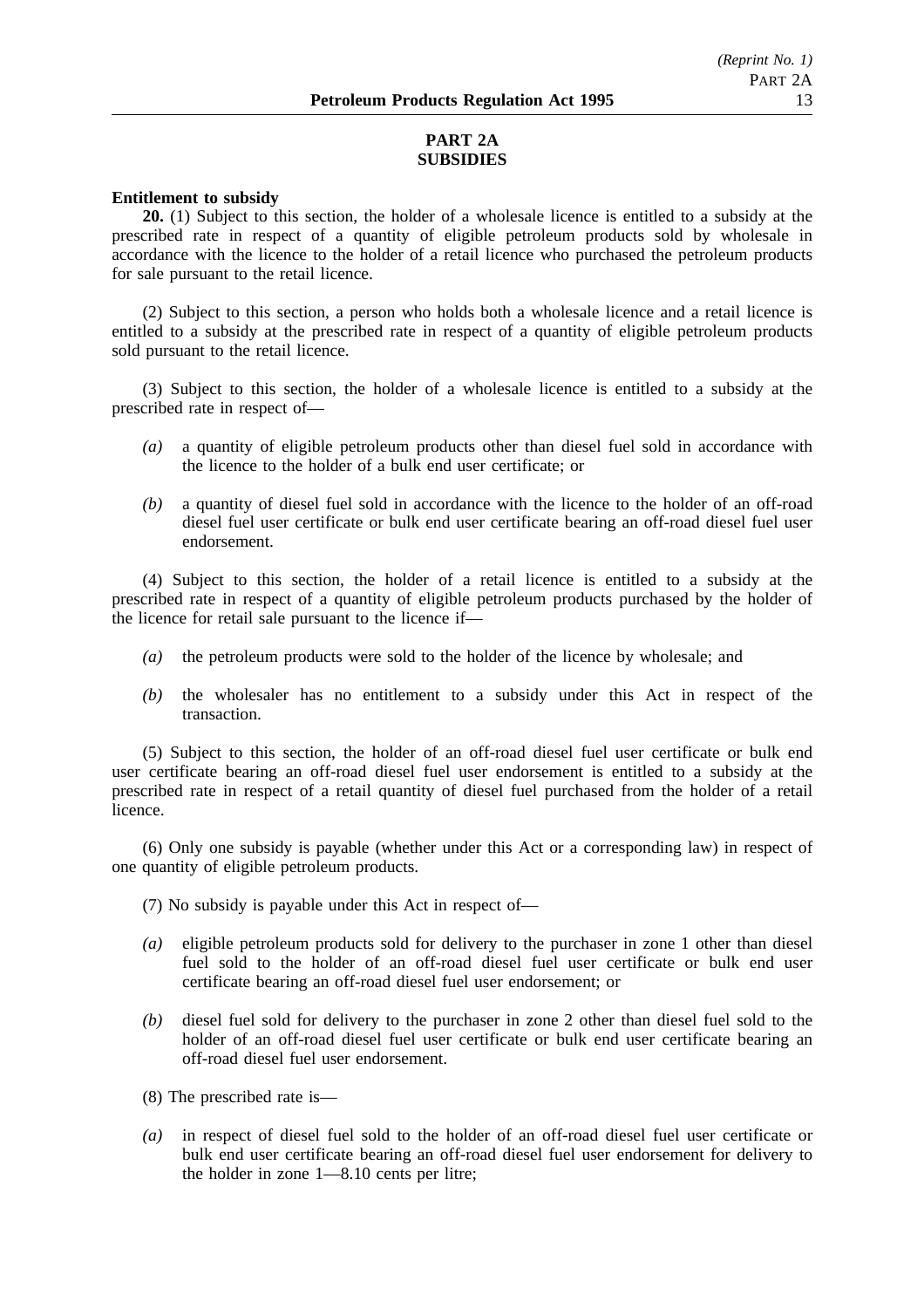- *(b)* in respect of eligible petroleum products sold for delivery to the purchaser in zone 2—
	- (i) in the case of leaded petrol—0.66 cents per litre;
	- (ii) in the case of unleaded petrol—0.82 cents per litre;
	- (iii) in the case of diesel fuel sold to the holder of an off-road diesel fuel user certificate or bulk end user certificate bearing an off-road diesel fuel user endorsement—8.10 cents per litre;
- *(c)* in respect of eligible petroleum products sold for delivery to the purchaser in zone 3—
	- (i) in the case of leaded petrol—3.17 cents per litre;
	- (ii) in the case of unleaded petrol—3.33 cents per litre;
	- (iii) in the case of diesel fuel (other than diesel fuel sold to the holder of an off-road diesel fuel user certificate or bulk end user certificate bearing an off-road diesel fuel user endorsement)—1.94 cents per litre;
	- (iv) in the case of diesel fuel sold to the holder of an off-road diesel fuel user certificate or bulk end user certificate bearing an off-road diesel fuel user endorsement—8.10 cents per litre.

(9) Subsection (8) may be amended by regulation for the purpose of altering the rate of subsidy under this section.

(10) In this section—

"**off-road diesel fuel user certificate**" includes a certificate, licence or other authority under a corresponding law recognised by the Commissioner as the equivalent of an off-road diesel fuel user certificate under this Act.

### **Claim for subsidy**

**21.** (1) A claim for a subsidy under this Part must be made to the Commissioner in a manner and form approved by the Commissioner and contain the information required by the Commissioner.

(2) A claimant must provide any further information that the Commissioner requires for the purposes of determining whether the claimant is entitled to a subsidy under this Part and the amount of subsidy payable to the claimant.

### **Payment of subsidy**

**22.** (1) If the Commissioner is satisfied that—

- *(a)* a claim for a subsidy has been made in accordance with this Act; and
- *(b)* the claimant is entitled to a subsidy under this Act in respect of the sale or purchase of petroleum products to which the claim relates,

the Commissioner must pay the claimant an amount calculated at the prescribed rate in respect of the claim.

(2) This section, without further appropriation, is sufficient authority for making payments under subsection (1).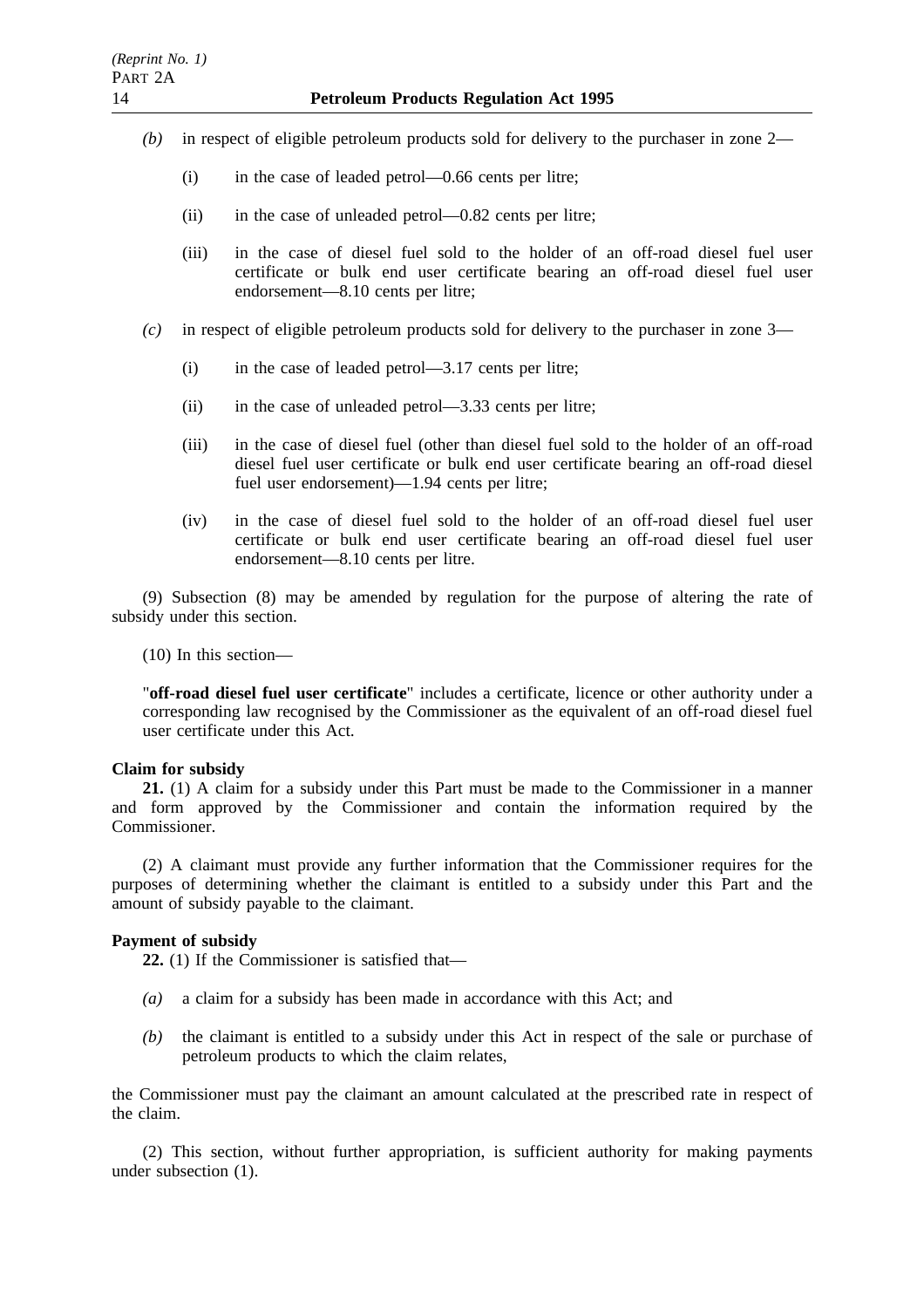(3) A subsidy may, at the request of the person entitled to it, be paid to another person on his or her behalf.

# **Amounts recoverable by Commissioner**

**23.** (1) The Commissioner may, by notice in writing, require a person to repay, within the period specified in the notice, a subsidy paid under this Act if satisfied that—

- *(a)* the subsidy was paid in consequence of an incorrect claim; or
- *(b)* a subsidy in respect of the quantity of petroleum products concerned has also been paid under a corresponding law; or
- *(c)* the person was not entitled to the subsidy under this Act for some other reason.

(2) If for any reason a subsidy under this Act is overpaid, the Commissioner may, by notice in writing, require the person who received the subsidy to repay to the Commissioner, within the period specified in the notice, the amount overpaid.

(3) The Commissioner may, by notice in writing, require the holder of a wholesale licence to pay to the Commissioner, within the period specified in the notice, an amount equal to the amount of a subsidy paid or payable under this Act in respect of a quantity of eligible petroleum products if the holder of the licence has sold the petroleum products in breach of a condition of the licence relating to the price at which the petroleum products may be sold.

(4) The Commissioner may, by notice in writing, require the holder of a retail licence to pay to the Commissioner, within the period specified in the notice, an amount equal to the amount of a subsidy paid or payable under this Act (whether to the holder of the retail licence or a wholesaler) in respect of a quantity of eligible petroleum products if the holder of the retail licence has sold the petroleum products in breach of a condition of the licence relating to the price at which the petroleum products may be sold.

(5) The Commissioner may, by notice in writing, require a person who holds a retail licence to pay to the Commissioner, within the period specified in the notice, an amount equal to the amount of a subsidy paid or payable under this Act (whether to the holder of the retail licence or a wholesaler) in respect of a quantity of eligible petroleum products if, in breach of a condition of the licence, the holder of the licence—

- *(a)* has sold the petroleum products from premises other than premises specified in the licence; or
- *(b)* has sold the petroleum products otherwise than by retail; or
- *(c)* has failed to keep specified records in relation to the petroleum products.

(6) The Commissioner may, by notice in writing, require the holder of a bulk end user certificate to pay to the Commissioner, within the period specified in the notice, an amount equal to the amount of a subsidy paid or payable under this Act to a licensee in respect of a quantity of eligible petroleum products if the holder of the certificate has—

- *(a)* sold, used or dealt with the petroleum products; or
- *(b)* failed to keep specified records in relation to the petroleum products,

in breach of a condition of the certificate.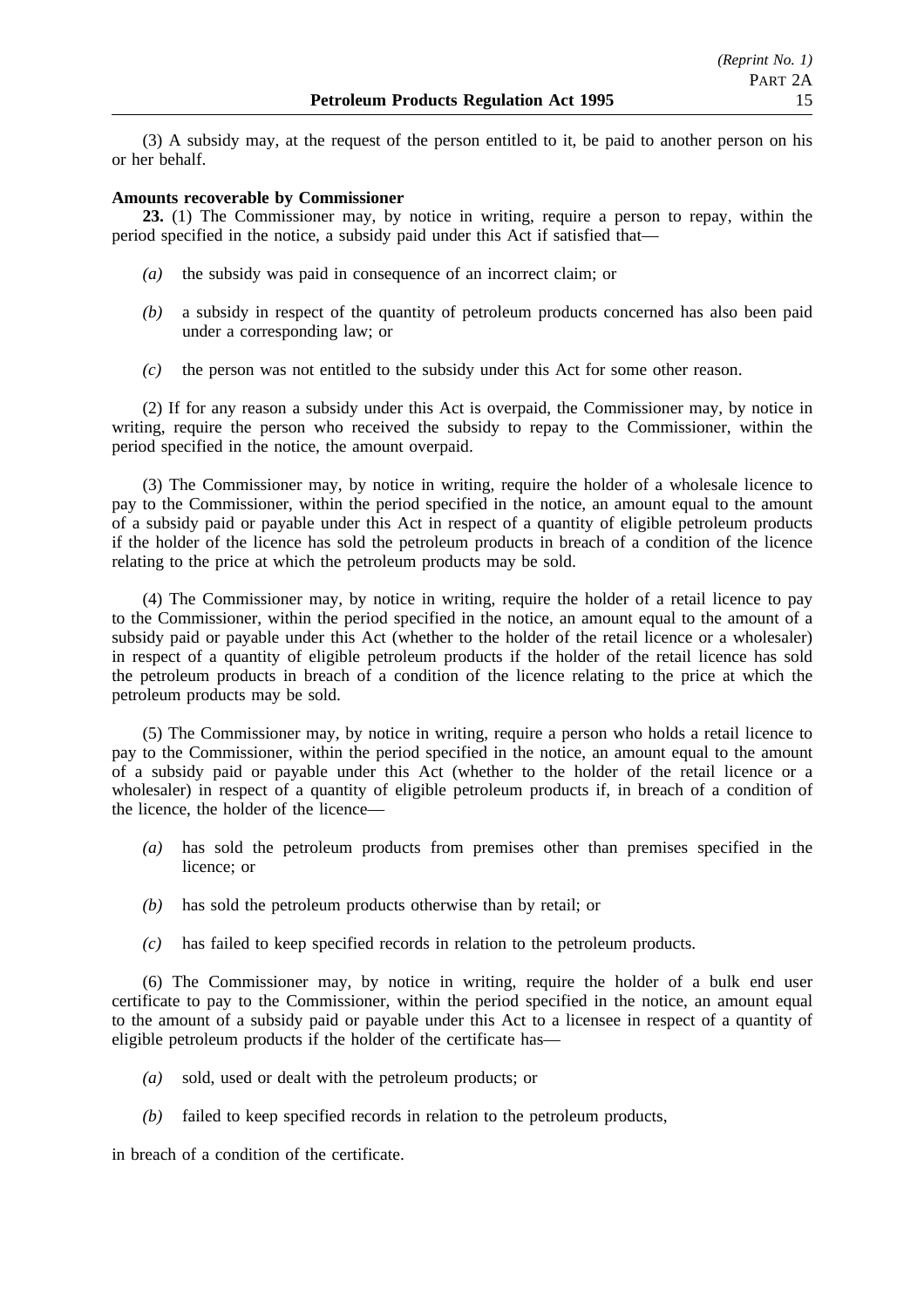(7) The Commissioner may, by notice in writing, require the holder of an off-road diesel fuel user certificate or bulk end user certificate bearing an off-road diesel fuel user endorsement to pay to the Commissioner, within the period specified in the notice, an amount equal to the amount of a subsidy paid or payable under this Act to a licensee or the holder of the certificate in respect of a quantity of diesel fuel if the holder of the certificate has—

- *(a)* sold, used or dealt with the diesel fuel; or
- *(b)* failed to keep specified records in relation to the diesel fuel,

in breach of a condition of the certificate.

(8) A person to whom a notice is given by the Commissioner under this section requiring repayment or payment of an amount, must, in addition, pay to the Commissioner, within the time specified in the notice, a penalty of an amount equal to the amount of the repayment or payment.

(9) The Commissioner may, on application, remit a penalty payable under subsection (8) if satisfied that proper cause exists for doing so.

(10) An amount payable to the Commissioner under this section may be recovered by the Commissioner, as a debt due to the Crown, in any court of competent jurisdiction.

(11) A certificate purporting to be signed by the Commissioner and stating that a specified amount is payable to the Commissioner under this section by a specified person is admissible in proceedings for the recovery of that amount and will, in the absence of proof to the contrary, be proof of the amount payable.

(12) In this section—

"**off-road diesel fuel user certificate**" includes a certificate, licence or other authority under a corresponding law recognised by the Commissioner as the equivalent of an off-road diesel fuel user certificate under this Act.

### **Bulk end user certificate**

**23A.** (1) The Commissioner may, on application by a person, issue a bulk end user certificate if satisfied that the person will, during the period for which the certificate is to be in force, purchase eligible petroleum products for use as a bulk end user.

(2) A bulk end user certificate is subject to the following conditions:

- *(a)* a condition that the holder of the certificate must not sell petroleum products purchased pursuant to the certificate except as a bulk end user; and
- *(b)* a condition that petroleum products purchased pursuant to the certificate must only be used by the holder of the certificate as a bulk end user; and
- *(c)* a condition that the holder of the certificate must not permit another person to use the certificate to purchase petroleum products for a person other than the holder of the certificate; and
- *(d)* a condition that if the holder of the certificate becomes aware that another person has used the certificate to purchase petroleum products for a person other than the holder of the certificate, the holder must immediately give the Commissioner written notice of that fact; and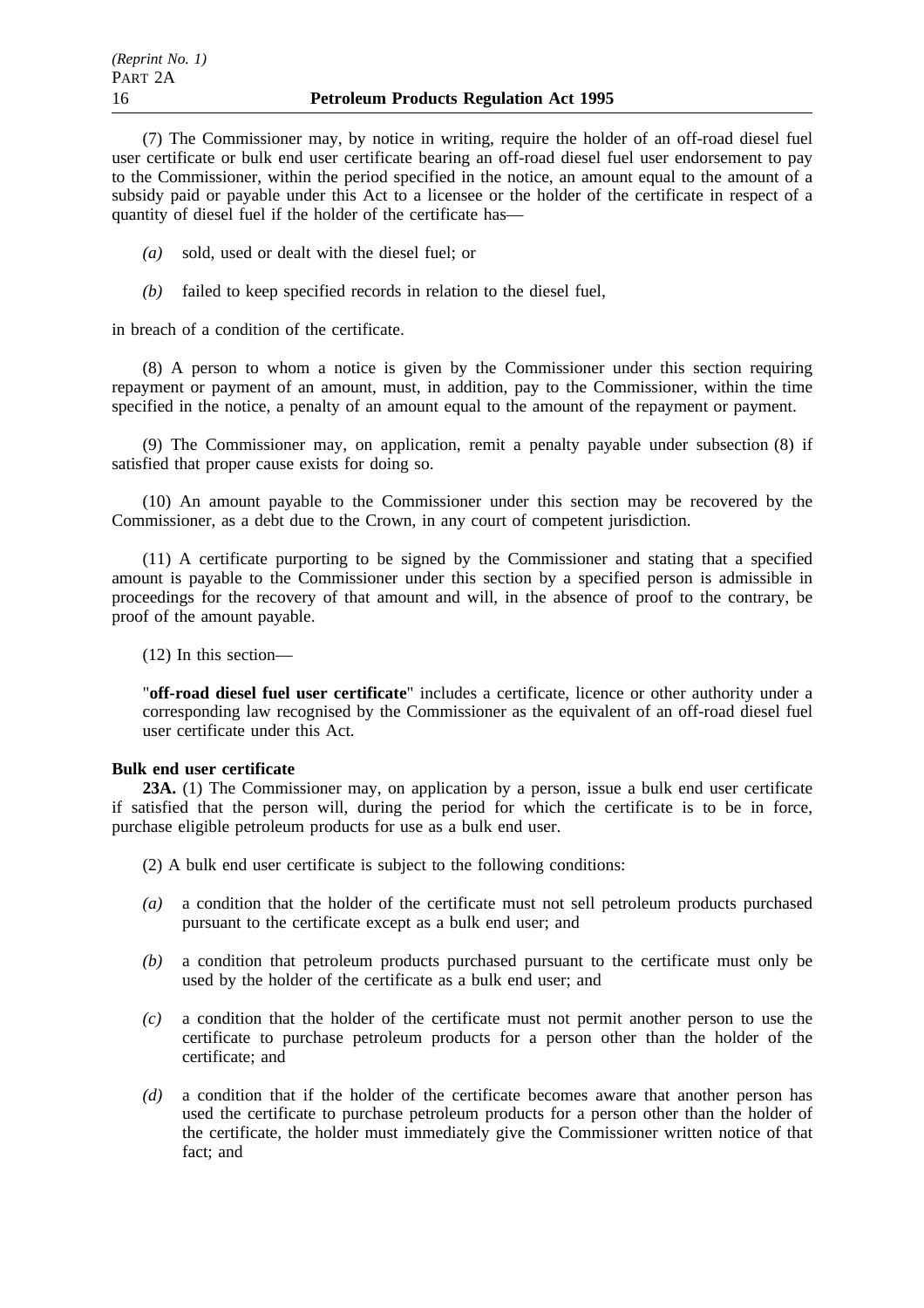- *(e)* such conditions requiring the keeping of records and provision of information as the Commissioner thinks fit to impose; and
- *(f)* such other conditions as the Commissioner thinks fit to impose.

# **Off-road diesel fuel user certificate**

**23B.** (1) The Commissioner may, on application by a person, issue an off-road diesel fuel user certificate if satisfied that the person will, during the period for which the certificate is to be in force, purchase diesel fuel for use as an off-road diesel fuel user.

- (2) An off-road diesel fuel user certificate is subject to the following conditions:
- *(a)* a condition that the holder of the certificate must not sell diesel fuel purchased pursuant to the certificate; and
- *(b)* a condition that diesel fuel purchased pursuant to the certificate must only be used by the holder of the certificate as an off-road diesel fuel user; and
- *(c)* a condition that the holder of the certificate must not permit another person to use the certificate to purchase diesel fuel for a person other than the holder of the certificate; and
- *(d)* a condition that if the holder of the certificate becomes aware that another person has used the certificate to purchase diesel fuel for a person other than the holder of the certificate, the holder must immediately give the Commissioner written notice of that fact; and
- *(e)* such conditions requiring the keeping of records and provision of information as the Commissioner thinks fit to impose; and
- *(f)* such other conditions as the Commissioner thinks fit to impose.

### **Off-road diesel fuel user endorsement on bulk end user certificate**

**23C.** (1) The Commissioner may, on application by a person, endorse a bulk end user certificate to the effect that the holder is an off-road diesel fuel user (an "**off-road diesel fuel user endorsement**").

(2) An off-road diesel fuel user endorsement may be made at the time of issue of a bulk end user certificate or at any time during the currency of the certificate.

(3) An off-road diesel fuel user endorsement must not be made on a bulk end user certificate unless the Commissioner is satisfied that the applicant will, during—

- *(a)* the period for which the certificate is to be in force; or
- *(b)* if the certificate is already in force—the unexpired period of the certificate,

purchase diesel fuel for use as an off-road diesel fuel user.

(4) A bulk end user certificate that bears an off-road diesel fuel user endorsement is subject to the conditions set out in section 23B(2) and any conditions imposed by the Commissioner.

### **Variation of certificate**

**23D.** (1) The Commissioner may, on application or at the Commissioner's own initiative, substitute, add, remove or vary a condition of a certificate.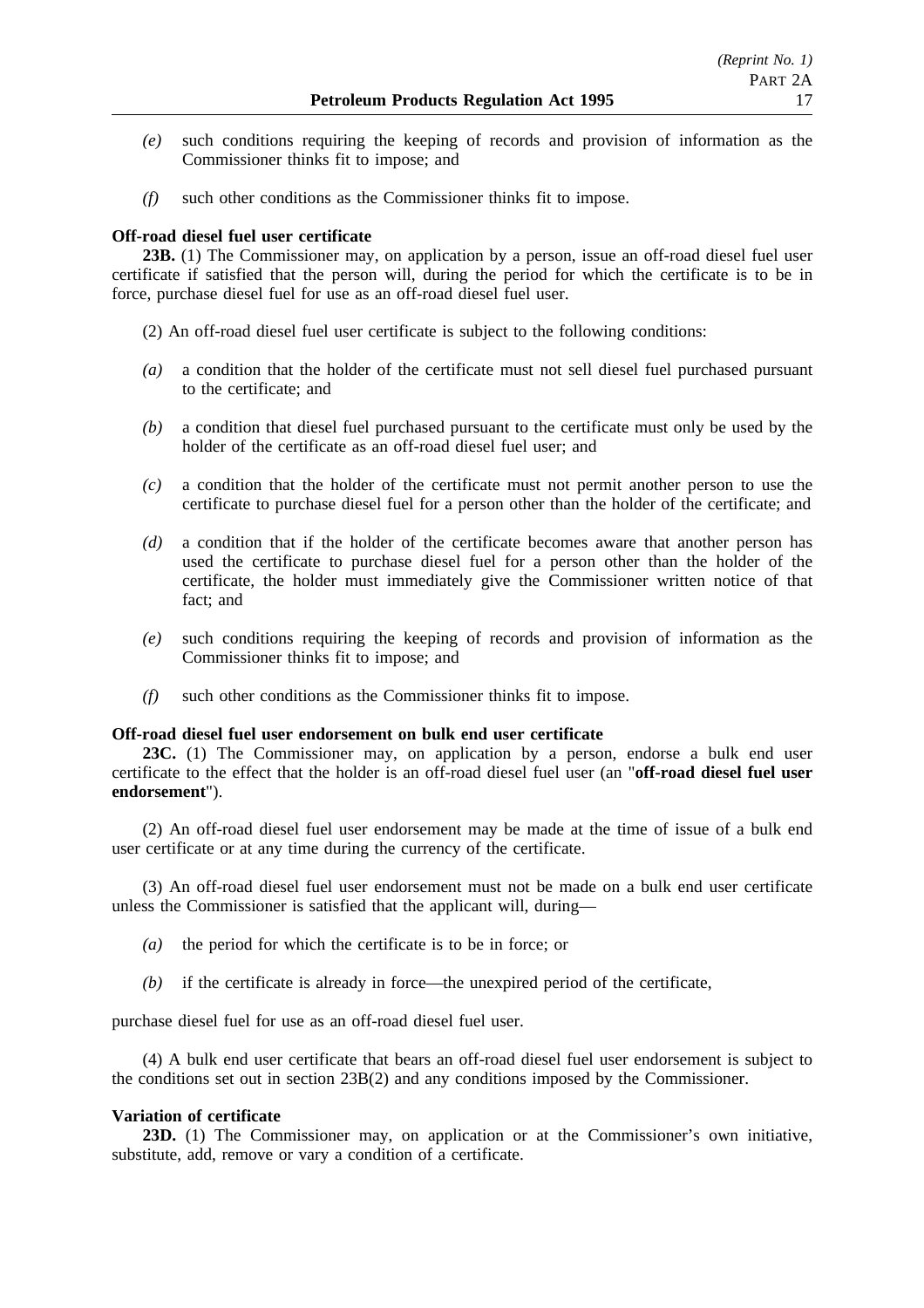(2) A certificate may be varied by endorsement of the certificate or by notice in writing to the holder of the certificate.

### **Expiry of certificate, etc.**

PART 2A

**23E.** (1) Subject to this Part, a certificate expires on the third anniversary of the date of issue of the certificate and may be renewed on application for successive terms of three years.

(2) The holder of a certificate may at any time surrender the certificate to the Commissioner, at which time the certificate ceases to have effect.

(3) A certificate is not transferable.

# **Form of application for issue, renewal or variation of certificate**

**23F.** (1) An application for the issue, renewal or variation of a certificate or for the making of an off-road diesel fuel user endorsement on a bulk end user certificate must be made in a manner and form approved by the Commissioner and contain the information required by the Commissioner.

(2) An applicant must provide any further information that the Commissioner reasonably requires for the purposes of determining the application.

#### **Form of certificate**

**23G.** A certificate will be in a form determined by the Commissioner.

#### **Offence relating to certificate conditions**

**23H.** The holder of a certificate must not contravene or fail to comply with a condition of the certificate.

Maximum penalty: \$10 000.

#### **Cancellation of certificate, etc.**

**23I.** (1) The Commissioner may at any time cancel a certificate, or remove an off-road diesel fuel user endorsement from a bulk end user certificate by notice in writing to the holder of the certificate if satisfied that—

- *(a)* the holder obtained the certificate or endorsement improperly; or
- *(b)* the holder has contravened, or failed to comply with, a condition of the certificate; or
- *(c)* the holder is no longer a bulk end user or off-road diesel fuel user, as the case may be.

(2) The Commissioner may, in a notice under subsection (1), require the holder or former holder of the certificate to return or produce the certificate to the Commissioner within a specified period.

(3) A person who refuses or fails to comply with a requirement made under subsection (2) is guilty of an offence.

Maximum penalty: \$5 000.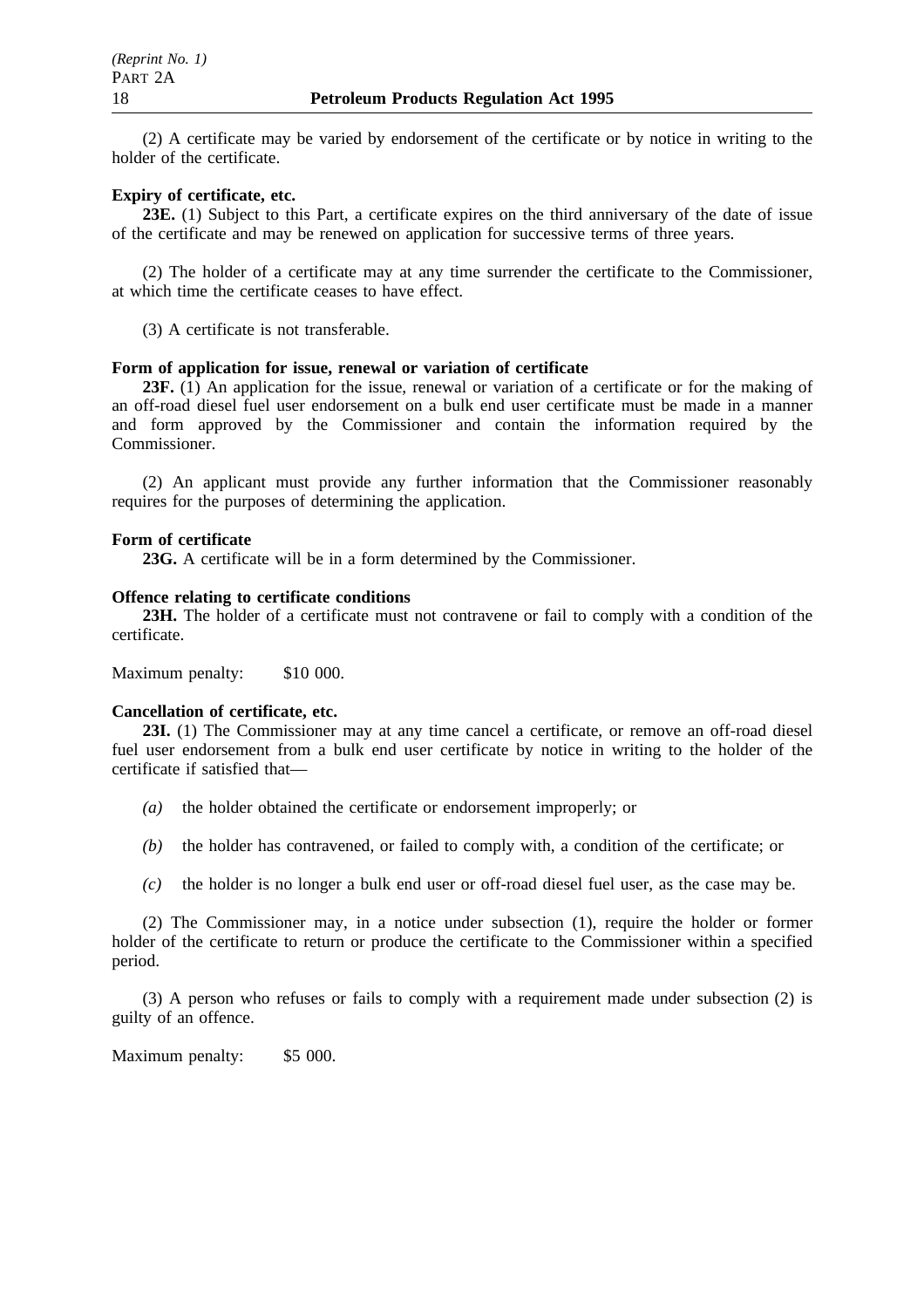# **PART 3 INDUSTRIAL PUMPS**

# **Industrial pumps not to be installed without approval**

**24.** (1) A person must not install an industrial pump without the prior approval of the Minister.

Maximum penalty: \$10 000.

(2) The Minister must not grant approval for the installation of an industrial pump unless the Minister is satisfied that the amount of petroleum products that will be supplied to the occupier of the premises in relation to which it is proposed to install the pump will be not less than 6 800 litres a month.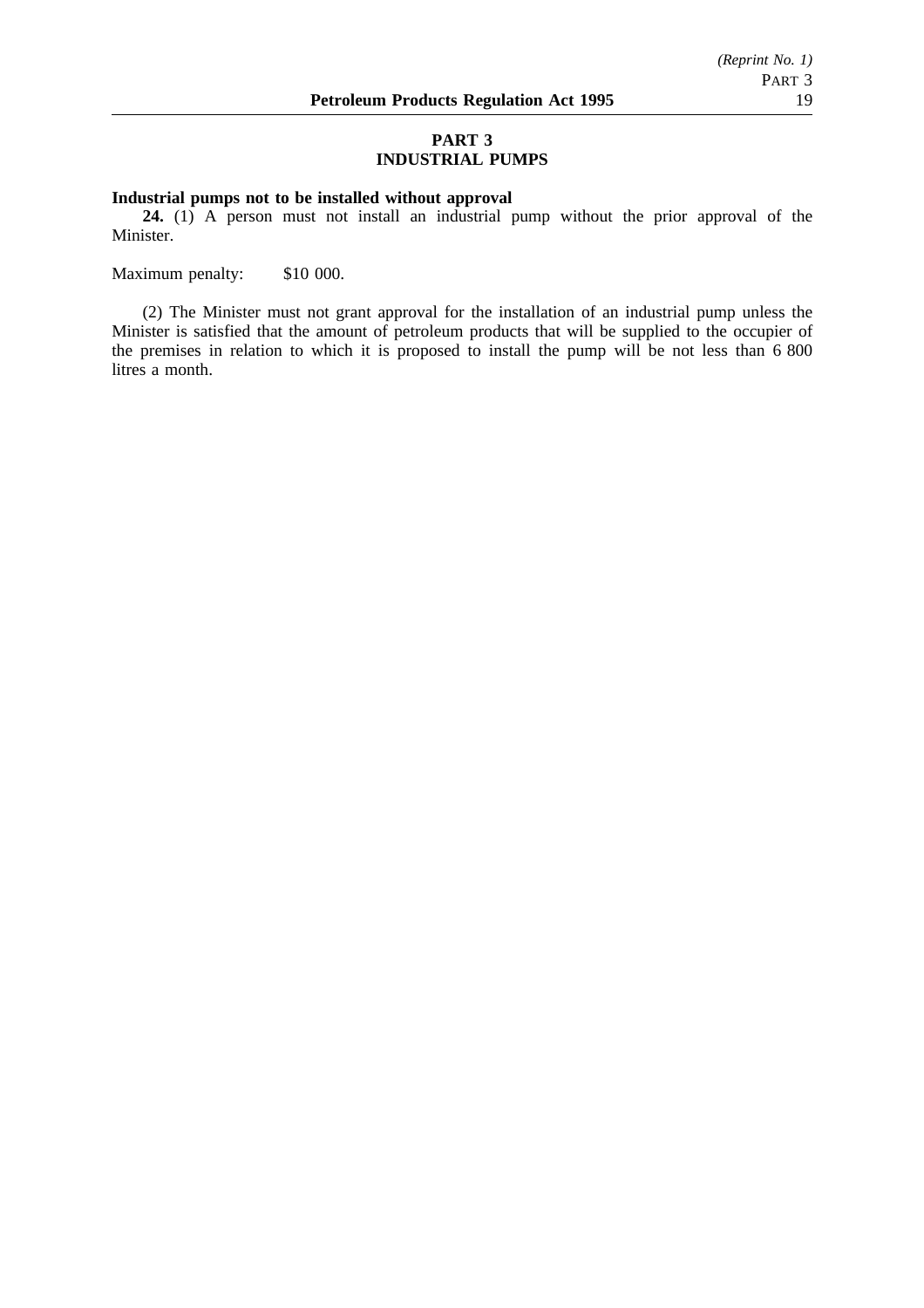#### **PART 4**

#### **GENERAL SAFETY AND ENVIRONMENTAL DUTIES**

#### **General duty**

**25.** A licensee or other person must, in keeping, handling, conveying, using or disposing of petroleum products, take such precautions and exercise such care as is reasonable in the circumstances in order to—

- *(a)* avoid endangering the safety or health of another, or the safety of another's property; and
- *(b)* prevent risk of significant environmental harm.

Maximum penalty: In the case of a body corporate—\$50 000. In any other case—\$10 000 or imprisonment for 2 years, or both.

### **Duty in relation to plant**

**26.** (1) This section applies to plant that is used, or that is reasonably expected to be used, in connection with petroleum products.

(2) For the purposes of this section, plant is in an environmentally sound condition if it is in a condition that does not give rise to a risk of significant environmental harm.

- (3) A licensee or other person who is in charge of plant to which this section applies must—
- *(a)* take such precautions and exercise such care as is reasonable in the circumstances in order to ensure that the plant is in a safe and environmentally sound condition whenever it is used in connection with petroleum products; and
- *(b)* ensure that the plant is in a safe and environmentally sound condition when it is not in use.
- (4) A licensee or other person who uses plant to which this section applies must—
- *(a)* ensure that the plant is in a safe and environmentally sound condition; and
- *(b)* take such precautions and exercise such care as is reasonable in the circumstances in order to—
	- (i) avoid endangering the safety or health of another, or the safety of another's property; and
	- (ii) prevent risk of significant environmental harm,

(whether during the use of the plant, or as a result of the use of the plant); and

*(c)* ensure that the plant is left in a safe and environmentally sound condition after use.

(5) A licensee or other person who performs, or supervises the performance of, work on, or in relation to, plant to which this section applies must take such precautions and exercise such care as is reasonable in the circumstances in order to—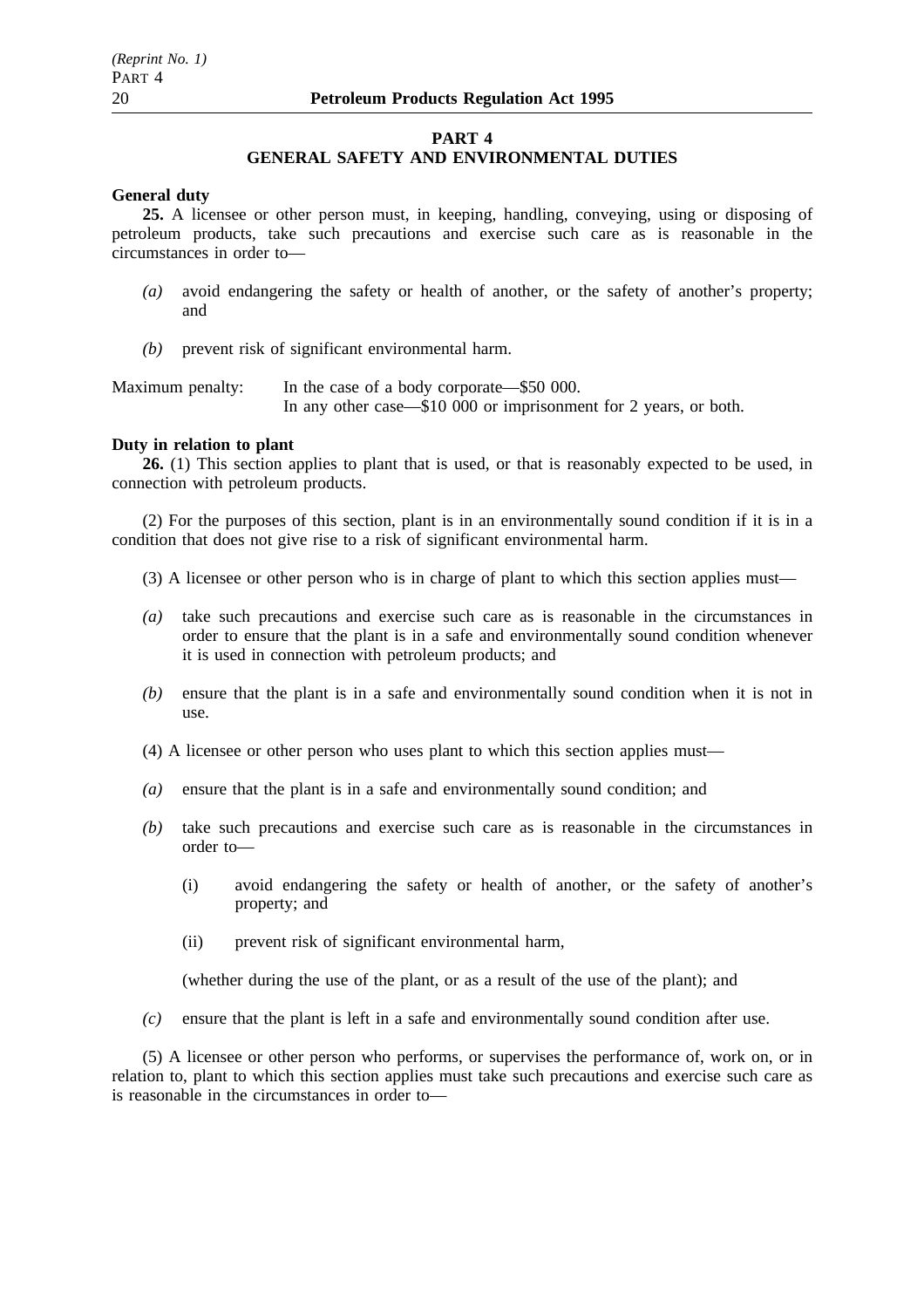- *(a)* avoid endangering the safety or health of another, or the safety of another's property; and
- *(b)* prevent risk of significant environmental harm,

(whether during the performance of the work, or as a result of the performance of the work).

(6) A licensee or other person must not misuse or damage any plant to which this section applies.

(7) A person who contravenes or fails to comply with a provision of this section is guilty of an offence.

Maximum penalty: In the case of a body corporate—\$50 000. In any other case—\$10 000 or imprisonment for 2 years, or both.

### **Improvement notices**

**27.** (1) If an authorised officer is of the opinion that a person—

- *(a)* is contravening a provision of this Part or a condition of a licence; or
- *(b)* has contravened a provision of this Part or a condition of a licence in circumstances that make it—
	- (i) likely that the contravention will be repeated; or
	- (ii) reasonable to require that the contravention be remedied,

the authorised officer may issue an improvement notice requiring the person to remedy the matters occasioning the contravention.

- (2) An improvement notice must—
- *(a)* state that the authorised officer is of the opinion that a person—
	- (i) is contravening a provision of this Part or a condition of a licence; or
	- (ii) has contravened a provision of this Part or a condition of a licence in circumstances that make it—
		- (A) likely that the contravention will be repeated; or
		- (B) reasonable to require that the contravention be remedied; and
- *(b)* state the grounds of the authorised officer's opinion; and
- *(c)* specify the provision of this Part or licence condition in respect of which that opinion is held.
- (3) An authorised officer may—
- *(a)* include in an improvement notice directions as to the measures to be taken to remedy the contravention, or to avoid further such contravention;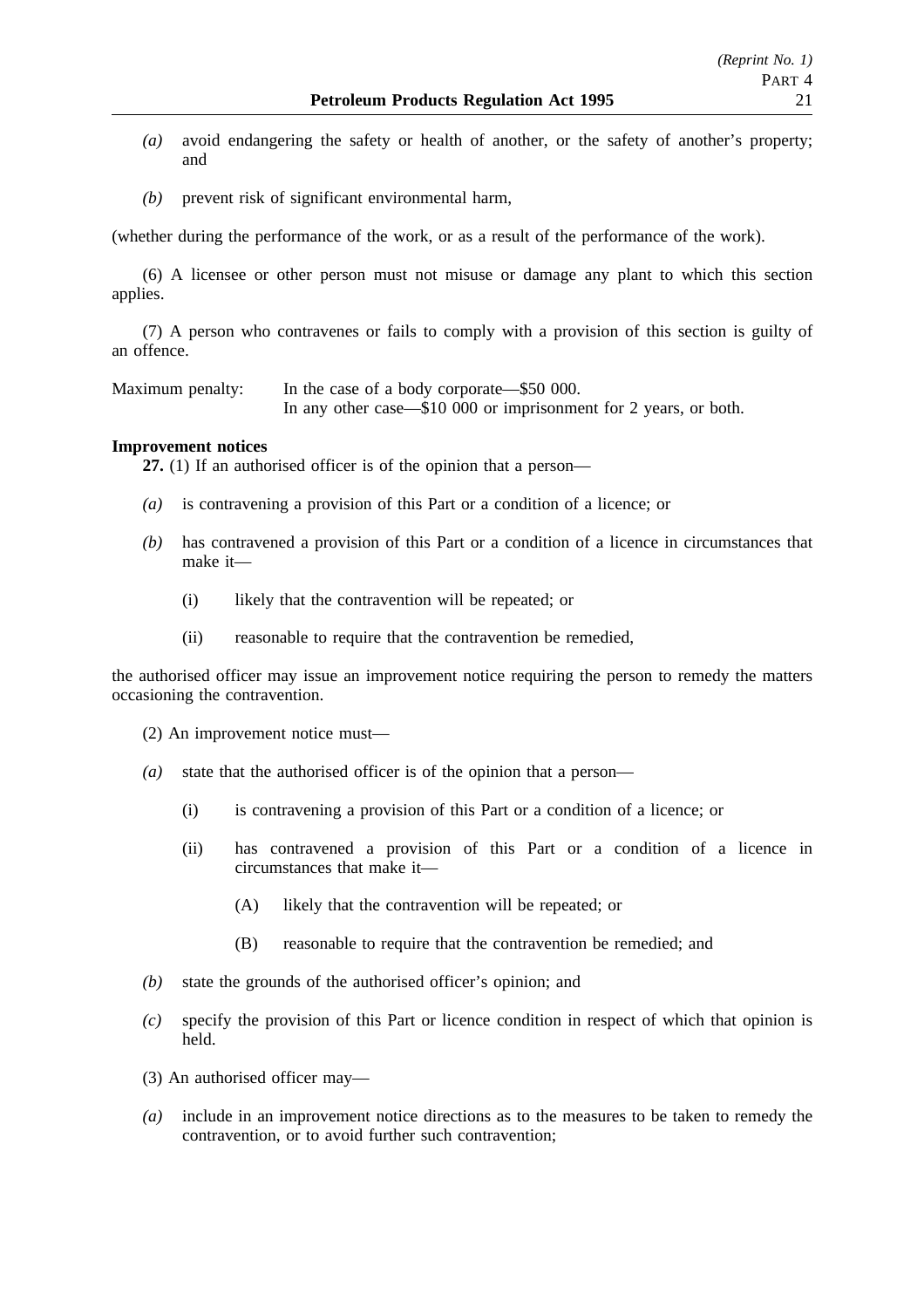- *(b)* specify in an improvement notice a day by which the matters referred to in the notice must be remedied.
- (4) An authorised officer may vary or revoke an improvement notice issued under this section.

(5) A person who contravenes or fails to comply with an improvement notice is guilty of an offence.

Maximum penalty: \$20 000.

# **Prohibition notices**

**28.** (1) If an authorised officer is of the opinion that a dangerous situation exists, the authorised officer may issue to the person apparently in control of the activity giving rise to the danger or risk a prohibition notice prohibiting the carrying on of the activity until an authorised officer is satisfied that adequate measures have been taken to avert, eliminate or minimise the danger or risk.

(2) A prohibition notice must—

- *(a)* identify the activity giving rise to the danger or risk; and
- *(b)* state the grounds of the authorised officer's opinion.

(3) An authorised officer may include in a prohibition notice directions as to the measures to be taken to avert, eliminate or minimise the danger or risk to which the notice relates.

(4) An authorised officer may vary or revoke a prohibition notice issued under this section.

(5) Subject to this Act, a person who contravenes or fails to comply with a prohibition notice is guilty of an offence.

Maximum penalty: \$50 000.

### **Action on default**

**29.** (1) If a person is required by an improvement notice or prohibition notice to take any specified measures and the person fails to comply with the notice, the authorised officer who issued the notice or any person authorised by him or her may—

- *(a)* after giving reasonable notice to the person required to take the measures, enter and take possession of any place (taking such measures as are reasonably necessary for the purpose); and
- *(b)* do, or cause to be done, such things as full and proper compliance with the notice may require.

(2) The Crown may recover the costs and expenses reasonably incurred by an authorised officer or other authorised person exercising powers under subsection (1) from the person who failed to comply with the notice, as a debt in a court of competent jurisdiction.

### **Action in emergency situations**

**30.** (1) If an authorised officer considers on reasonable grounds that a dangerous situation exists and that there is insufficient time to issue a notice under this Part, the authorised officer may, after giving such notice (if any) as may be reasonable in the circumstances, take action or cause action to be taken as necessary to avert, eliminate or minimise the danger or risk.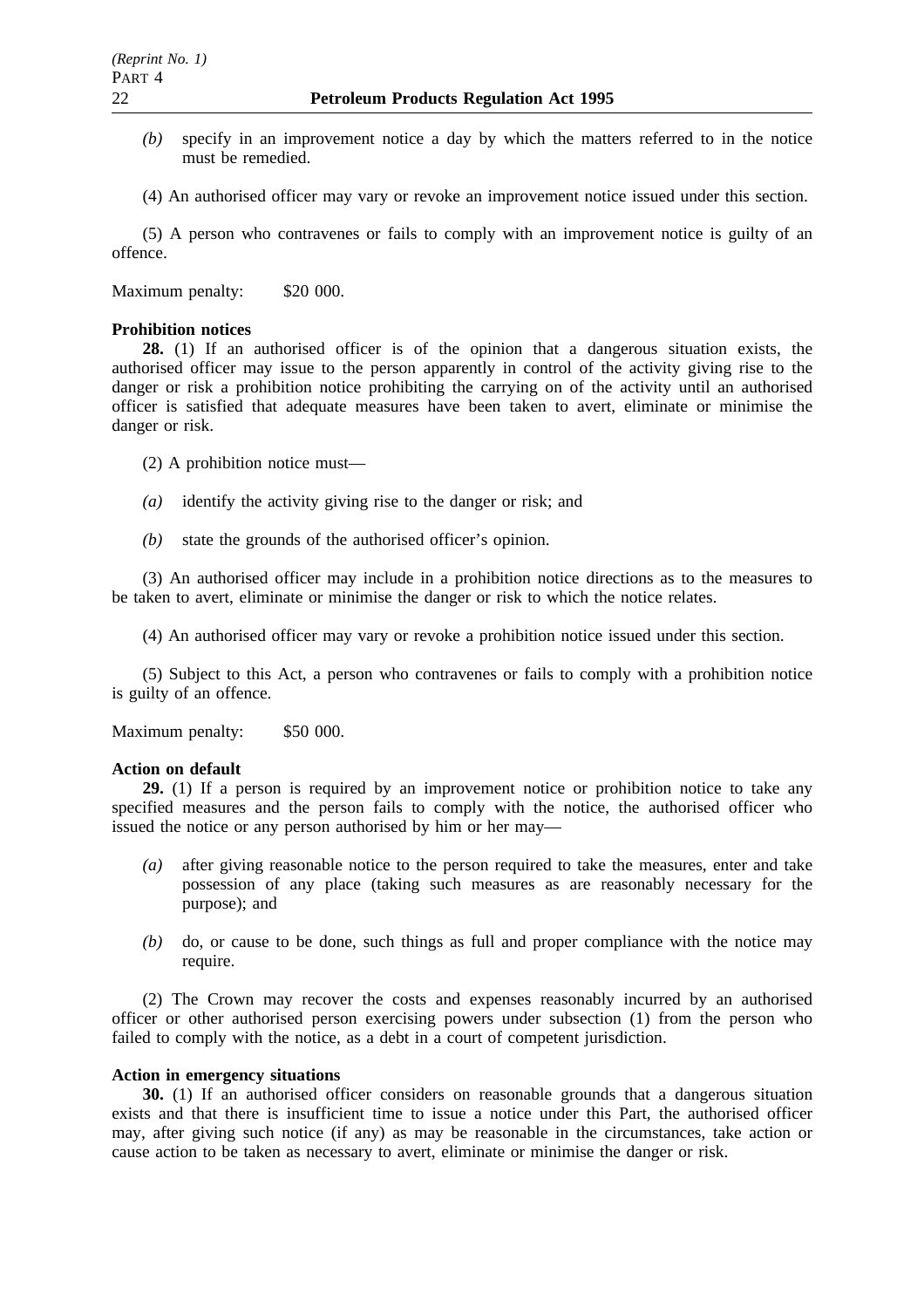(2) In the exercise of powers under this section, an authorised officer—

- *(a)* may at any time enter and take possession of any place (taking such measures as are reasonably necessary for the purpose); and
- *(b)* may be accompanied by such assistants as may be necessary or desirable in the circumstances.

(3) The Crown may recover the costs and expenses reasonably incurred by an authorised officer exercising the powers under this section from the person who caused the danger or risk, as a debt in a court of competent jurisdiction.

#### **Cost recovery**

**31.** (1) In this section—

"**agency or instrumentality of the Crown**" means any body corporate (other than a council) established for a public purpose by, or in accordance with, an Act;

"**council**" means a municipal or district council;

"**government authority**" means—

- *(a)* an administrative unit of the Public Service;
- *(b)* an agency or instrumentality of the Crown; or
- *(c)* a council;

"**principal officer**", in relation to a government authority, means—

- *(a)* in the case of an administrative unit of the Public Service—the chief executive officer of that unit;
- *(b)* in the case of an agency or instrumentality of the Crown—the chief executive officer of that agency or instrumentality or a person designated by the regulations as principal officer of that agency or instrumentality;
- *(c)* in the case of a council—the chief executive officer of that council.

(2) This section applies to any incident—

- *(a)* constituted of or arising from (whether wholly or in part) the escape of a petroleum product; or
- *(b)* that involves risk of the escape of a petroleum product.
- (3) For the purposes of this section, the escape of a petroleum product includes—
- *(a)* a discharge of the petroleum product onto or into any land or water, or any structure or thing; or
- *(b)* the release of the petroleum product into the air.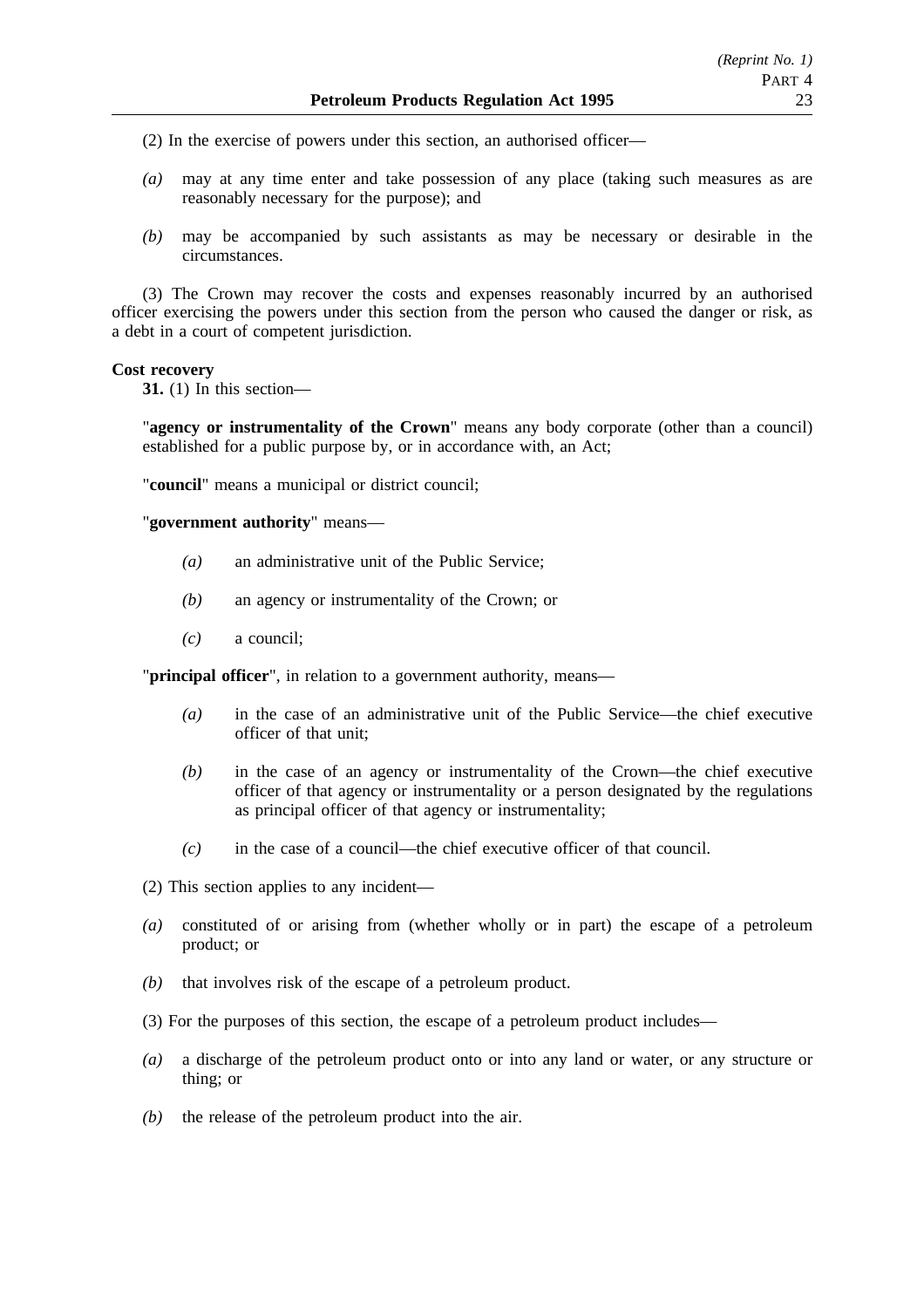(4) Where a government authority incurs costs or expenses as a result of the occurrence of an incident to which this section applies, any such costs or expenses reasonably incurred by the government authority are recoverable as a debt in a court of competent jurisdiction.

- (5) The costs or expenses may be recovered by—
- *(a)* in the case of costs or expenses incurred by a council—the council; or
- *(b)* in the case of costs or expenses incurred by an agency or instrumentality of the Crown—that agency or instrumentality, or the Crown; or
- *(c)* in any other case—the Crown.

(6) The recovery of costs or expenses incurred by one government authority as a result of the occurrence of an incident to which this section applies (including an award or judgment in relation to those costs or expenses) does not preclude the recovery of costs and expenses incurred by another government authority as a result of the occurrence of the incident.

- (7) The costs or expenses may be recovered (jointly or severally) from—
- *(a)* the person who was the owner of the petroleum product at the time of the incident; or
- *(b)* the person who was in control or possession of the petroleum product at the time of the incident; or
- *(c)* the person who caused the incident.
- (8) For the purposes of subsection (7)—
- *(a)* any petroleum product in the control or possession of an employee or agent while acting in the course of employment will be taken to be in the control or possession of the employer or principal; and
- *(b)* an act or omission of an employee or agent while acting in the course of employment will be taken to be the act or omission of the employer or principal,

unless it is proved that the incident is attributable to serious and wilful misconduct on the part of the employee or agent.

- (9) Costs and expenses are not recoverable against a person who establishes—
- *(a)* that the incident was due to the act or default of another person, or to some cause beyond the person's control; and
- *(b)* that he or she could not by the exercise of reasonable diligence have prevented the occurrence of the incident; and
- *(c)* that the incident is not attributable to an act or omission of a person who was an employee or agent of his or hers at the time when the incident occurred (unless it is proved that the incident is attributable to serious and wilful misconduct on the part of the employee or agent).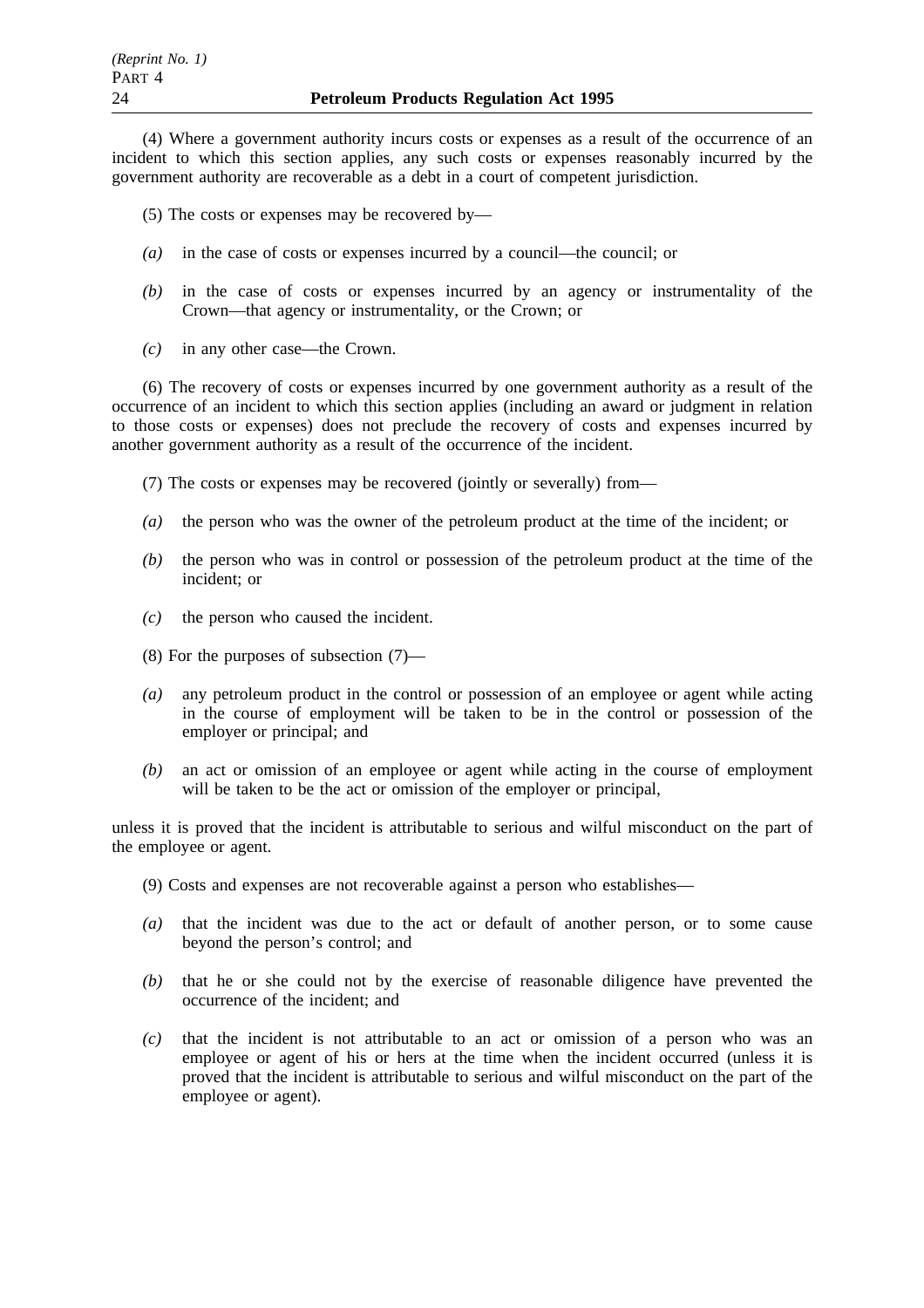(10) This section does not exclude or derogate from any right to recover an amount in respect of costs or expenses that exists apart from this section but the Crown or a government authority is not entitled to recover, in respect of the same costs or expenses, an amount under this section and an amount in proceedings founded on rights that exist apart from this section.

(11) For the purposes of this section, a body that forms part, or is established for the purposes, of an agency or instrumentality of the Crown is not to be regarded as itself constituting a separate agency or instrumentality.

(12) In any proceedings under this section, a document apparently signed by the principal officer of the relevant government authority certifying as to the incurring of costs or expenses as a result of the occurrence of an incident to which this section applies, and as to the amount of those costs or expenses, constitutes proof, in the absence of proof to the contrary, of the matters so certified.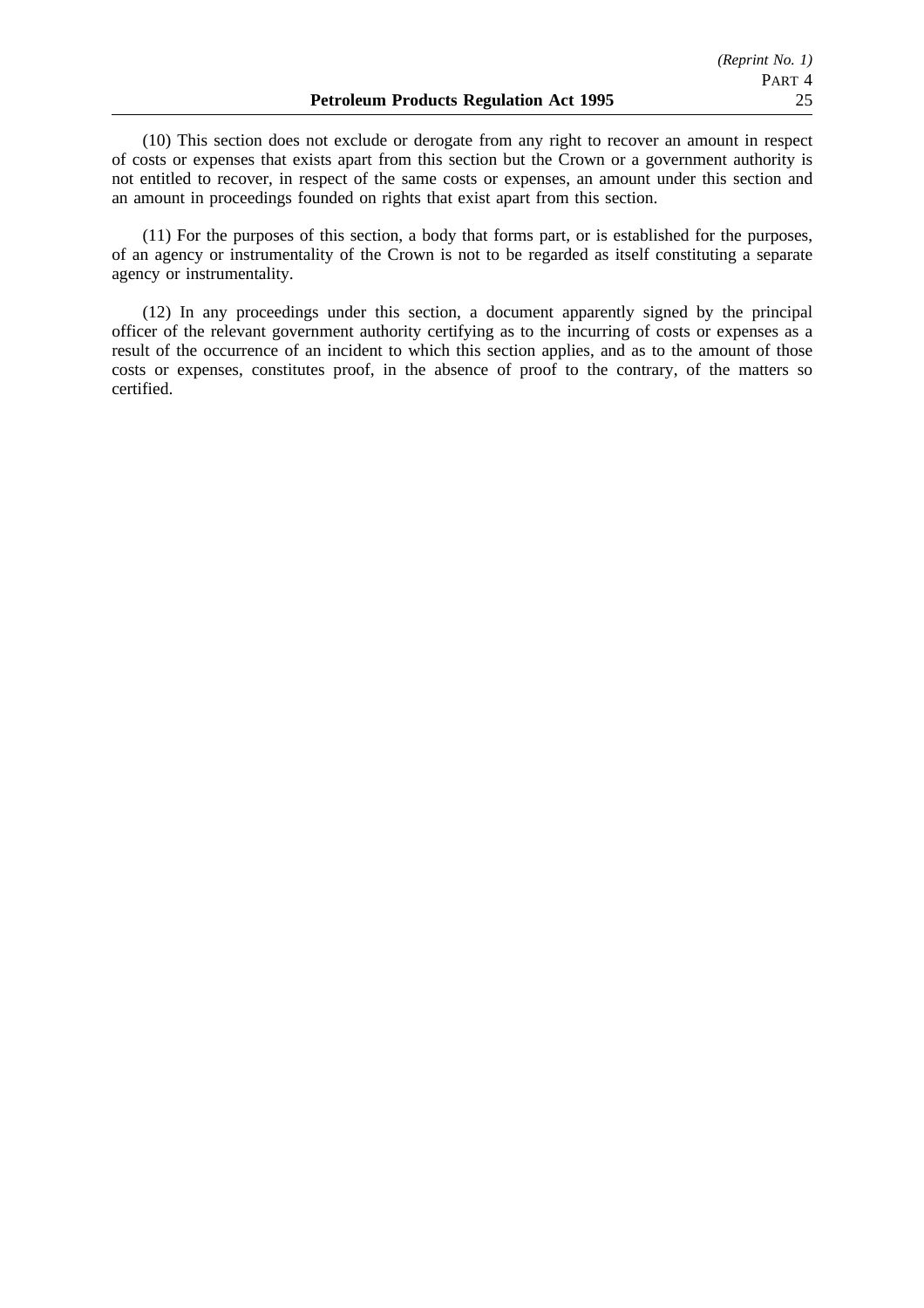# **PART 5 PERIODS OF RESTRICTION AND RATIONING**

### **DIVISION 1—INTERPRETATION**

#### **Interpretation**

**32.** In this Part, unless the contrary intention appears—

"**sale**" includes—

- *(a)* barter or exchange;
- *(b)* offer or agreement to sell, barter or exchange;
- *(c)* delivery in pursuance of sale, barter or exchange,

and "**sell**" and "**purchase**" have corresponding meanings.

# **DIVISION 2—DECLARATION OF PERIODS OF RESTRICTION AND RATIONING**

#### **Declaration of periods of restriction and rationing**

**33.** (1) If, in the opinion of the Governor, circumstances have arisen, or are likely to arise, that have caused, or are likely to cause, shortages of petroleum products in the State, the Governor may—

- *(a)* by proclamation, declare a period (commencing on the date of the proclamation, or some specified later date, and extending for not more than seven days) to be a period of restriction; and
- *(b)* if the Governor thinks fit, by the same or a subsequent proclamation—
	- (i) declare that the period of restriction will, as from its commencement, or some specified later date, be a rationing period; and
	- (ii) declare petroleum products of specified kinds to be rationed petroleum products.

(2) The Governor may, by proclamation—

- *(a)* extend a period of restriction for successive periods (each not to exceed seven days) but not so that the total period exceeds 28 days; or
- *(b)* extend a period of restriction by such other period or periods as may be authorised by a resolution of both Houses of Parliament; or
- *(c)* vary or revoke a declaration under subsection (1)*(b)*; or
- *(d)* revoke a proclamation under this section.

(3) A period of restriction that has been declared to be a rationing period continues to be a rationing period during any extension of the period of restriction unless the declaration by virtue of which it became a rationing period is revoked.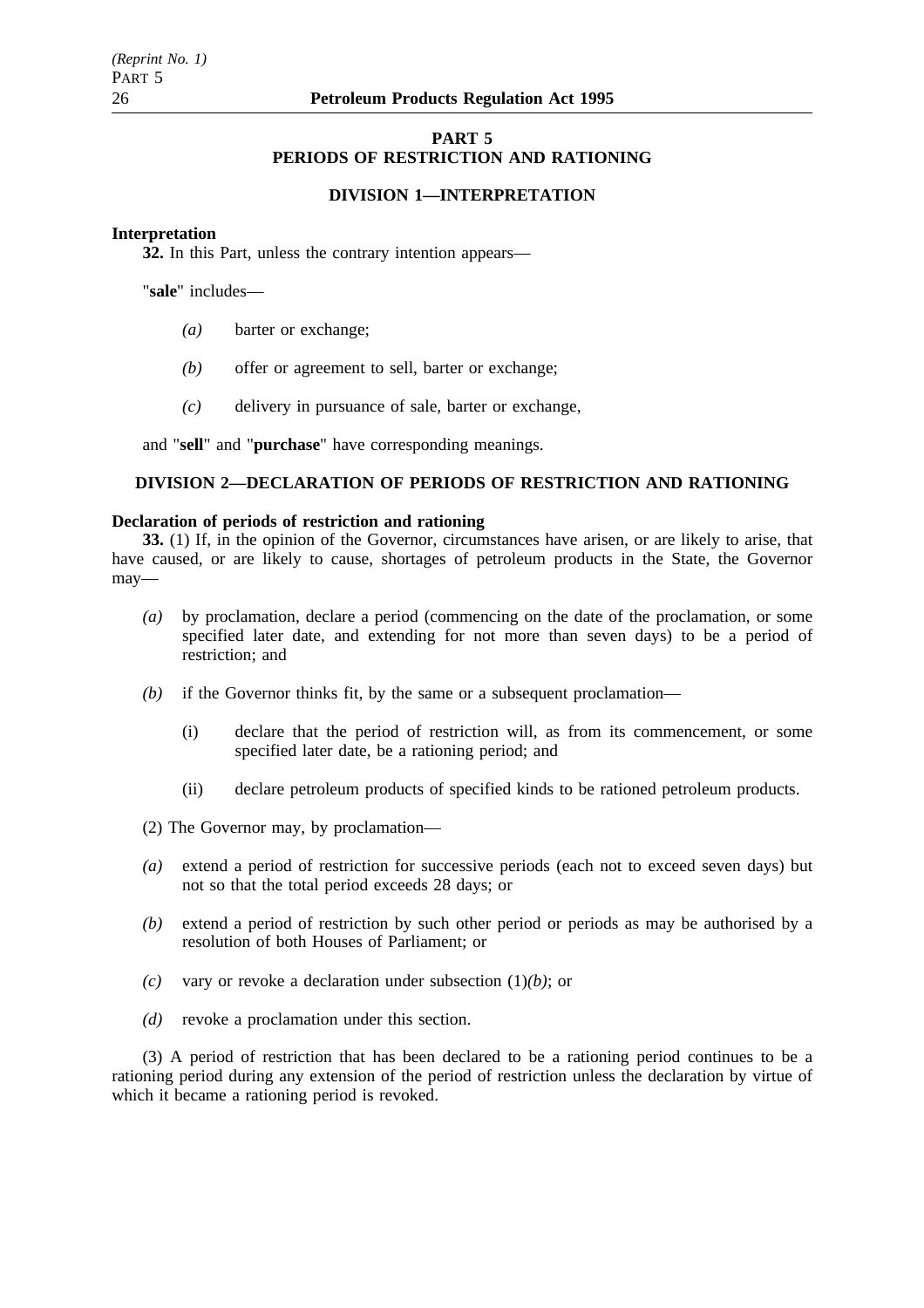(4) Where a period of restriction expires, no subsequent period may be declared to be a period of restriction unless—

- *(a)* that subsequent period commences 14 days or more after the expiration of the former period of restriction; or
- *(b)* the declaration is authorised by a resolution of both Houses of Parliament.

# **DIVISION 3—CONTROLS DURING PERIODS OF RESTRICTION**

# **Controls during periods of restriction**

**34.** (1) The Minister may, if of the opinion that it is in the public interest to do so—

- *(a)* fix conditions of licences; and
- *(b)* issue directions,

that apply during a period of restriction in relation to petroleum products.

(2) Without limiting the effect of subsection (1), licence conditions or directions may fix maximum prices in relation to classes of sales of petroleum products.

(3) Licence conditions or directions under this section may relate to petroleum products generally, or to petroleum products of a specified kind.

- (4) Licence conditions under this section—
- *(a)* may apply to—
	- (i) a particular licence; or
	- (ii) a particular class of licences; and
- *(b)* if applying to a class of licences—may be fixed by notice published in the *Gazette* or in a newspaper circulating generally throughout the State.
- (5) Directions under this section—
- *(a)* may apply to—
	- (i) a particular person; or
	- (ii) a particular class of persons; or
	- (iii) the public generally; and
- *(b)* if applying to—
	- (i) a particular person—may be issued by notice in writing to the person; or
	- (ii) a particular class of persons or the public generally—may be issued by notice published in the *Gazette* or in a newspaper circulating generally throughout the State.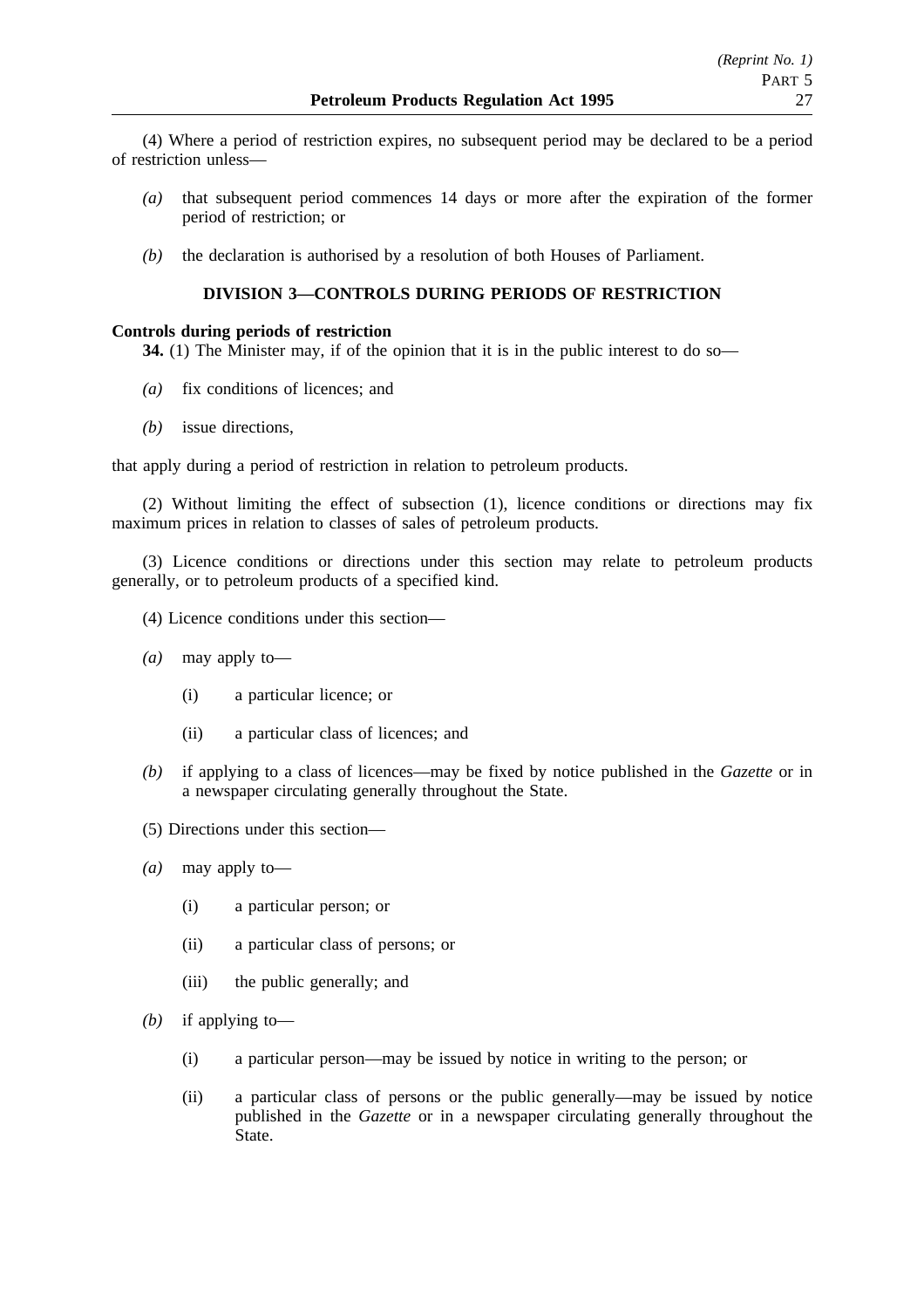(6) A person to whom a direction is issued under this section must not contravene or fail to comply with the direction.

Maximum penalty: \$10 000.

(7) A licence condition or direction under this section—

- *(a)* does not operate after the end of the period of restriction in relation to which it was fixed or issued; and
- *(b)* may be varied or revoked by the Minister in the manner in which it was fixed or issued.

(8) The Minister may, if of the opinion that it is just to do so, compensate a licensee or person who has incurred expenses in complying with a condition or direction under this section.

# **DIVISION 4—CONTROLS DURING RATIONING PERIODS**

# **Controls during rationing periods**

**35.** (1) During a rationing period a person must not sell rationed petroleum products except to a permit holder.

Maximum penalty: \$10 000.

(2) During a rationing period a person must not purchase rationed petroleum products unless the person is a permit holder.

Maximum penalty: \$10 000.

(3) This section does not apply to the sale of rationed petroleum products to, or the purchase of rationed petroleum products by, a person in the ordinary course of carrying on a business of selling petroleum products.

### **Permits**

**36.** (1) The Minister may, if satisfied that it is in the public interest to do so, issue a permit to any person.

(2) The Minister may fix conditions of a permit as the Minister thinks fit.

(3) Without limiting the effect of subsection (2), permit conditions may limit the quantity or value of rationed petroleum products that may be purchased under the permit—

- *(a)* by reference to stipulated maxima; or
- *(b)* by reference to coupons to be given by the permit holder on purchasing rationed petroleum products; or
- *(c)* by any other means of limitation.

(4) It is a condition of a permit that the permit holder must carry the permit at all times when driving a motor vehicle to which petroleum products have been supplied under the permit.

(5) A permit holder must not contravene or fail to comply with a condition of the permit.

Maximum penalty: \$10 000.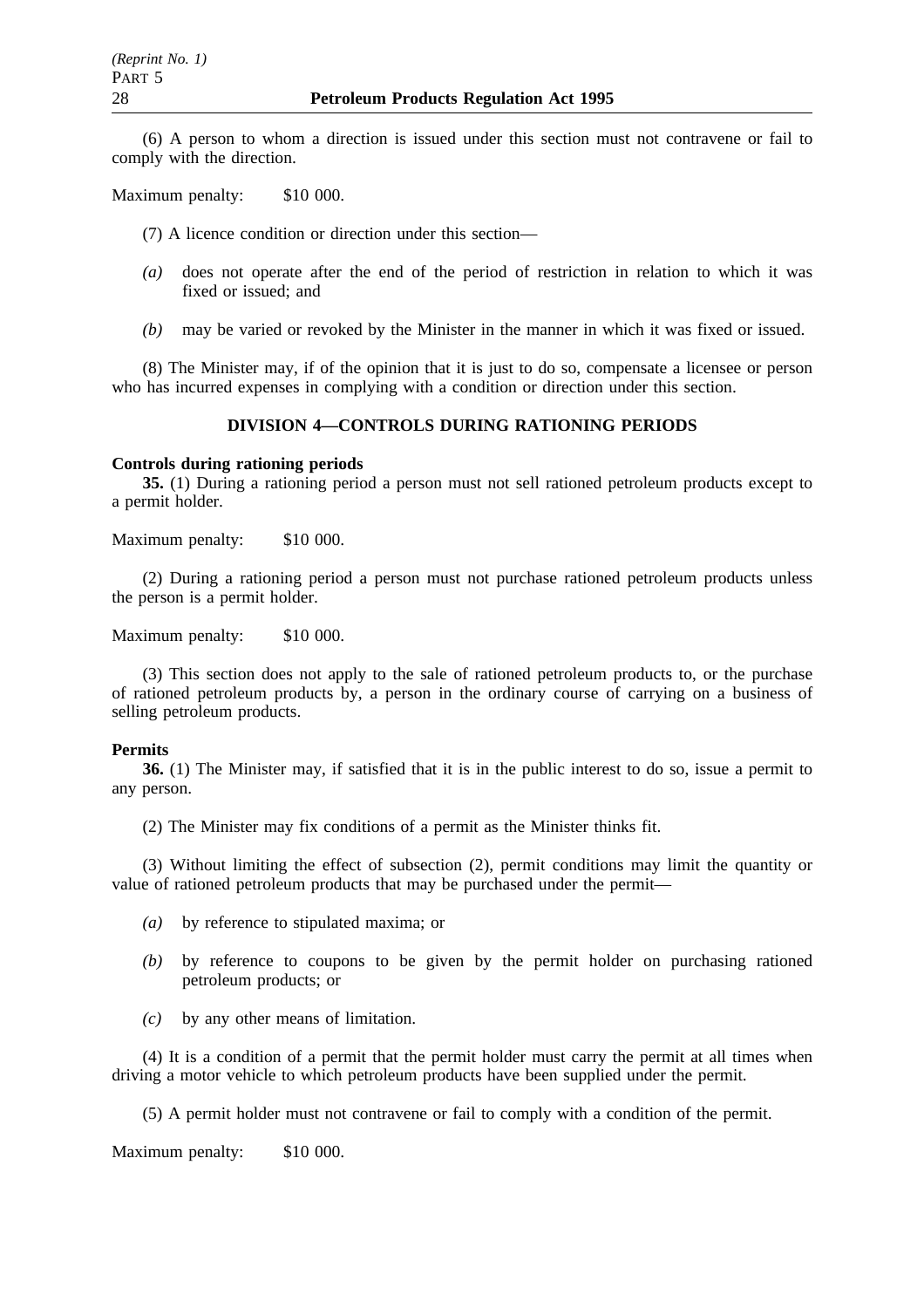(6) The Minister may by notice in writing served on a permit holder cancel the permit.

(7) On cancellation of a permit, the former permit holder must return the permit to the Minister or a person nominated by the Minister.

Maximum penalty: \$10 000.

(8) A permit is not transferable.

#### **DIVISION 5—LIMIT ON PROCEEDINGS AGAINST MINISTER**

## **Limit on proceedings against Minister**

**37.** Except as provided by Part 9, no proceedings can be instituted against the Minister to compel the Minister to take, or to refrain from taking, any action under this Part.

## **DIVISION 6—CONSERVATION OF PETROLEUM PRODUCTS**

#### **Publication of desirable principles for conserving petroleum**

**38.** (1) The Minister may publish, by notice in the *Gazette* and in a newspaper circulating generally throughout the State, principles that the public should, in the Minister's opinion, be encouraged to observe in relation to the conservation of petroleum products during a period of restriction.

(2) If, during a period of restriction, a person, by conforming with principles published under subsection (1), commits a breach of a policy of insurance, that breach is, for the purpose of determining the rights of that person under the policy, to be disregarded.

# **Special consideration to be given to those living in country areas**

**39.** In exercising powers under this Part, the Minister must give special consideration to the needs of those living in country areas of this State.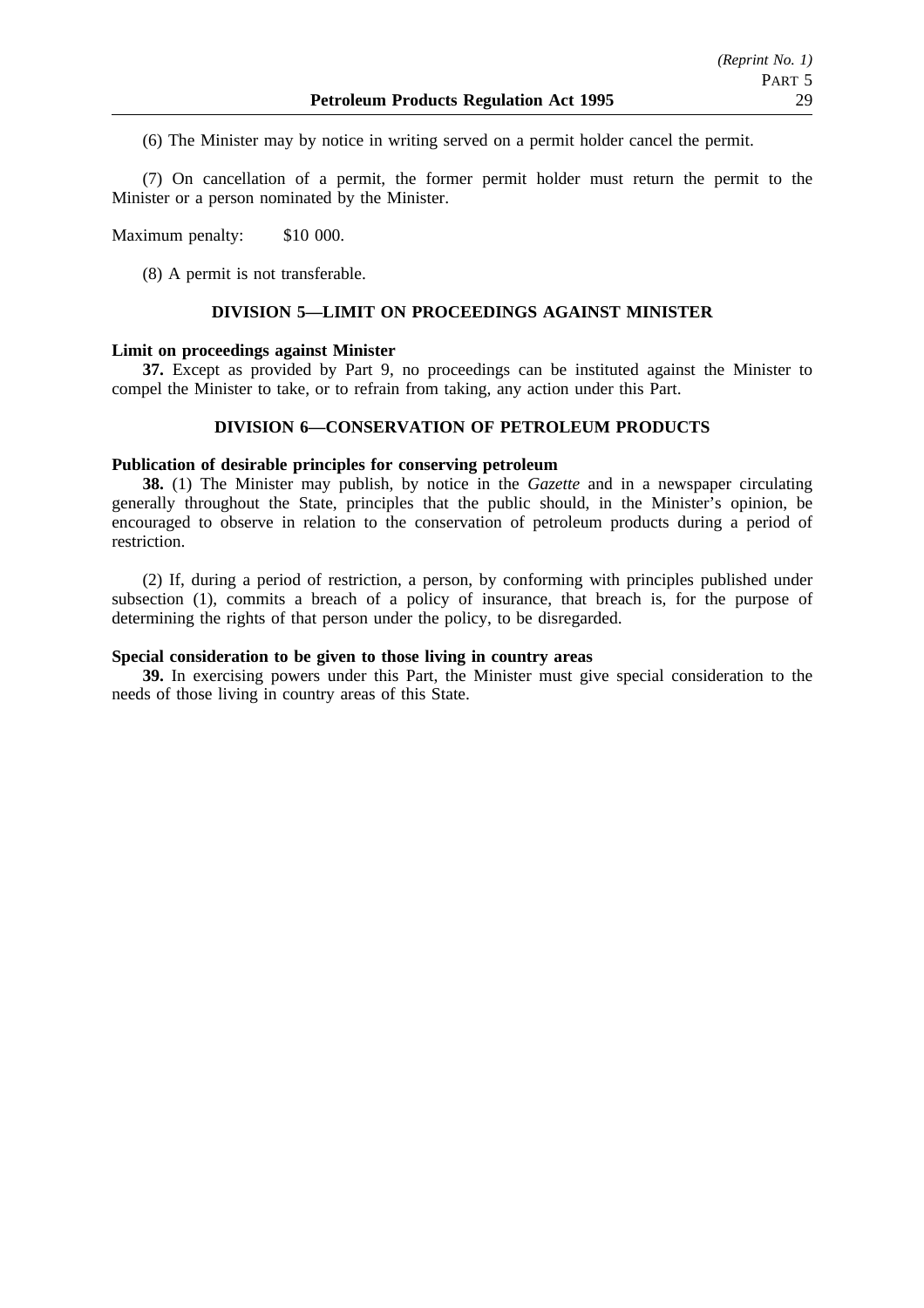### **PART 6 CORRECT MEASUREMENTS**

#### **Correct measurements**

**40.** (1) A licensee or other person who uses for trade in petroleum products a measuring instrument that is incorrect or unjust is guilty of an offence.

Maximum penalty: \$20 000.

(2) It is a condition of a licence authorising the sale of petroleum products that the licensee must comply with the requirements of the *Trade Measurements Act 1993*.

- (3) For the purposes of this section—
- *(a)* "**measuring instrument**" has the same meaning as in the *National Measurement Act 1960* of the Commonwealth as amended and in force for the time being;
- *(b)* a person uses a measuring instrument for trade if the person uses it, has it in possession for use, or makes it available for use, to make a measurement for the purpose of determining the consideration in respect of a transaction.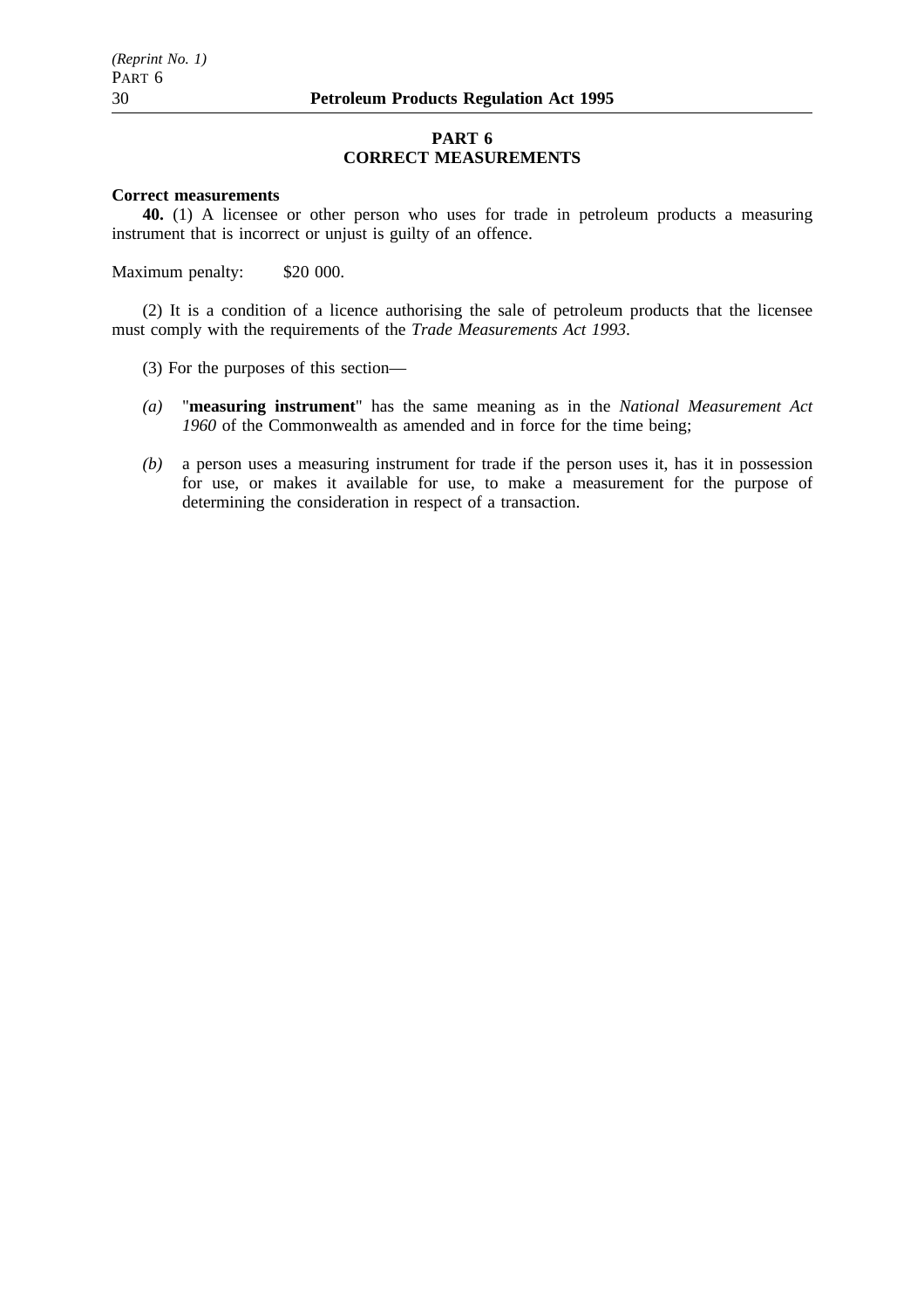#### **PART 7**

# **SALE OF PETROLEUM PRODUCTS TO CHILDREN**

#### **Sale of petroleum products to children**

**41.** (1) A licensee or other person must not sell a petroleum product to a child under the age of 16 years.

Maximum penalty: \$5 000.

(2) If a person, acting at the request of a child under the age of 16 years, purchases a petroleum product on behalf of the child for the purpose of inhalation, the person is guilty of an offence.

Maximum penalty: \$5 000.

(3) An authorised officer may confiscate a petroleum product that is in the possession of a child under the age of 16 years if the officer has reason to suspect that the child has the product for the purpose of inhalation.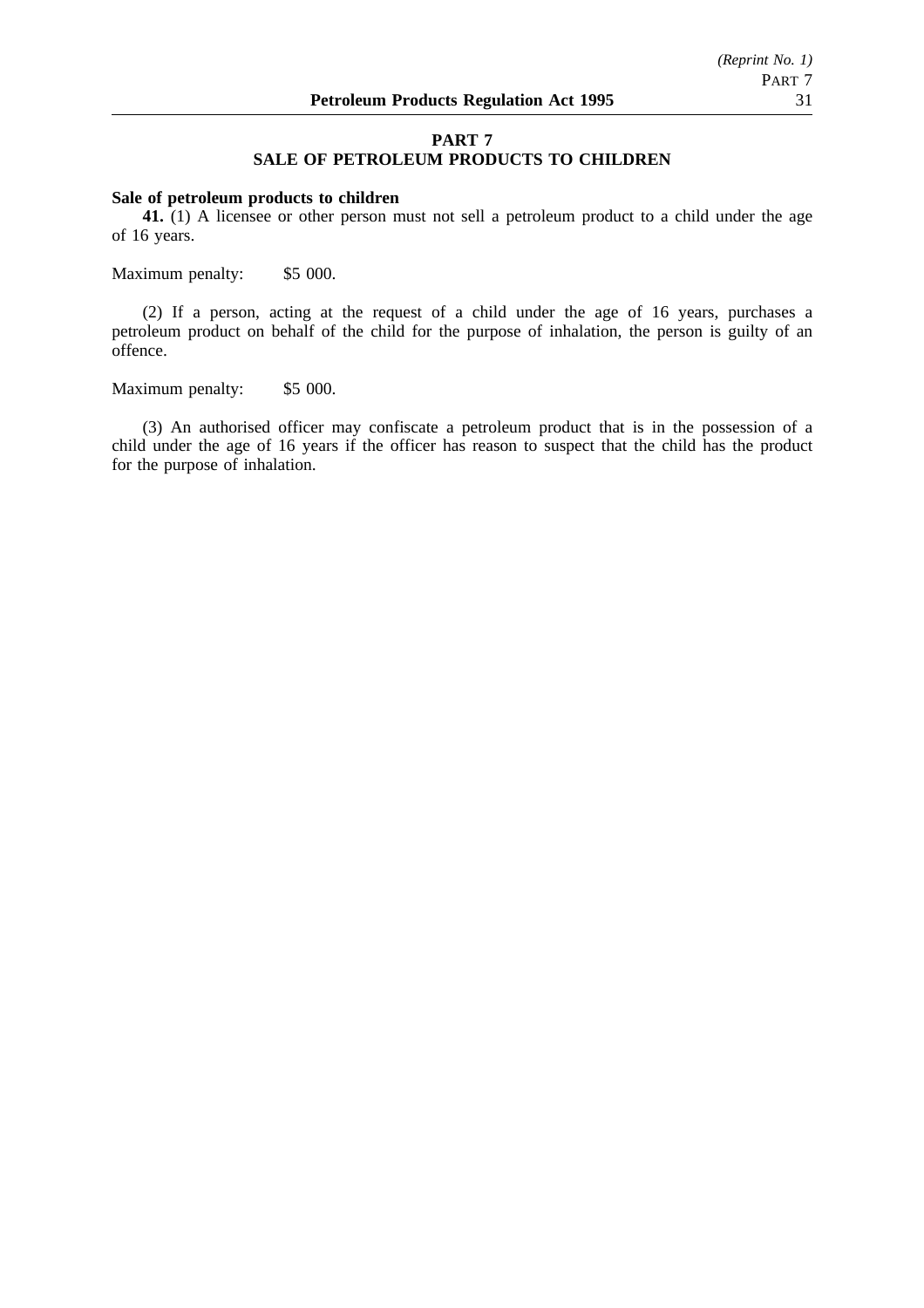# **PART 8 AUTHORISED OFFICERS**

#### **Appointment of authorised officers**

**42.** (1) The Minister may appoint persons to be authorised officers for the purposes of this Act.

(2) An appointment may be made subject to conditions specified in the instrument of appointment.

(3) The Minister may, at any time, revoke an appointment or vary, revoke or add a condition of an appointment.

(4) All members of the police force and authorised officers under the *Taxation Administration Act 1996* are authorised officers for the purposes of this Act.

# **Identification of authorised officers**

**43.** (1) An authorised officer, other than a member of the police force, must be issued with an identity card—

- *(a)* containing the person's name and a photograph of the person; and
- *(b)* stating that the person is an authorised officer for the purposes of this Act.

(2) Where the powers of an authorised officer have been limited by conditions under this Part, the identity card issued to the authorised officer must contain a statement of the limitation on the officer's powers.

(3) An authorised officer must, at the request of a person in relation to whom the authorised officer intends to exercise any powers under this Act, produce for the inspection of the person—

- *(a)* in the case of an authorised officer who is a member of the police force and is not in uniform—his or her certificate of authority; or
- *(b)* in the case of an authorised officer who is not a member of the police force—his or her identity card.

# **Powers of authorised officers**

**44.** (1) Subject to this Part, an authorised officer may—

- *(a)* enter and remain on premises and inspect premises for any reasonable purpose connected with the administration or enforcement of this Act:
- *(b)* with the authority of a warrant issued under this Part or in circumstances in which the authorised officer reasonably believes that immediate action is required, use reasonable force to break into or open any part of, or anything in or on premises;
- *(c)* give directions with respect to the stopping or movement of a vehicle as reasonably required in connection with the administration or enforcement of this Act;
- *(d)* require a person to produce a record, including a written record that reproduces in an understandable form information stored by computer, microfilm or other process, as reasonably required in connection with the administration or enforcement of this Act;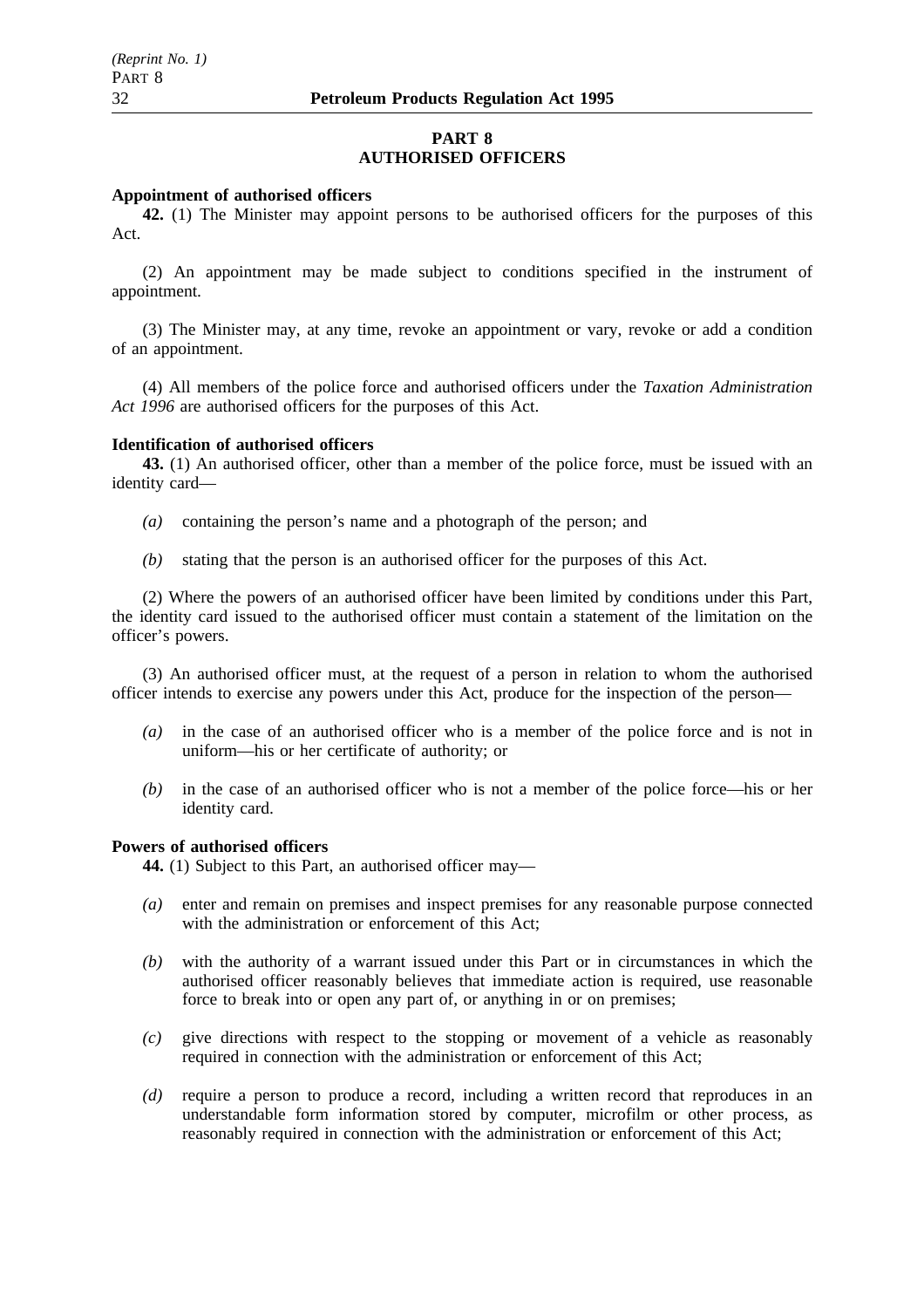- *(e)* examine, copy or take extracts from a record, or require a person to provide a copy of a record, as reasonably required in connection with the administration or enforcement of this Act;
- *(f)* remove and retain a record for so long as is reasonably necessary for the purpose of making a copy of the record;
- *(g)* take photographs, films, audio, video or other recordings as reasonably required in connection with the administration or enforcement of this Act;
- *(h)* examine or test any plant or other thing for the purpose of determining whether a provision of this Act is being or has been complied with, or cause or require it to be so examined or tested, or seize it or require its production for such examination or testing;
- *(i)* take samples of a substance or thing from premises for analysis as reasonably required in connection with the administration or enforcement of this Act;
- *(j)* require a person who the authorised officer reasonably suspects has committed, is committing or is about to commit, a contravention of this Act to state the person's full name and usual place of residence and to produce evidence of the person's identity;
- *(k)* require a person who the authorised officer reasonably suspects has knowledge of matters in respect of which information is reasonably required for the administration or enforcement of this Act to answer questions in relation to those matters;
- *(l)* require a person holding or required to hold a licence, certificate or permit to produce it for inspection;
- *(m)* give directions reasonably required in connection with the exercise of a power conferred by this subsection or otherwise in connection with the administration or enforcement of this Act.

(2) A magistrate may issue a warrant for the purposes of subsection (1) if satisfied that the warrant is reasonably required for the administration or enforcement of this Act.

(3) In the exercise of powers under this Act an authorised officer may be assisted by such persons as he or she considers necessary in the circumstances.

(4) An authorised officer may require an occupier of any place or a person apparently in charge of any plant, equipment, vehicle or other thing to give to the authorised officer or a person assisting the authorised officer such assistance as is reasonably required by the authorised officer for the effective exercise of powers conferred by this Act.

### **Offence to hinder, etc., authorised officers**

**45.** A person who—

- *(a)* hinders or obstructs an authorised officer, or a person assisting an authorised officer, in the exercise of powers conferred by this Act; or
- *(b)* uses abusive, threatening or insulting language to an authorised officer, or a person assisting an authorised officer; or
- *(c)* refuses or fails to comply with a requirement or direction of an authorised officer under this Part; or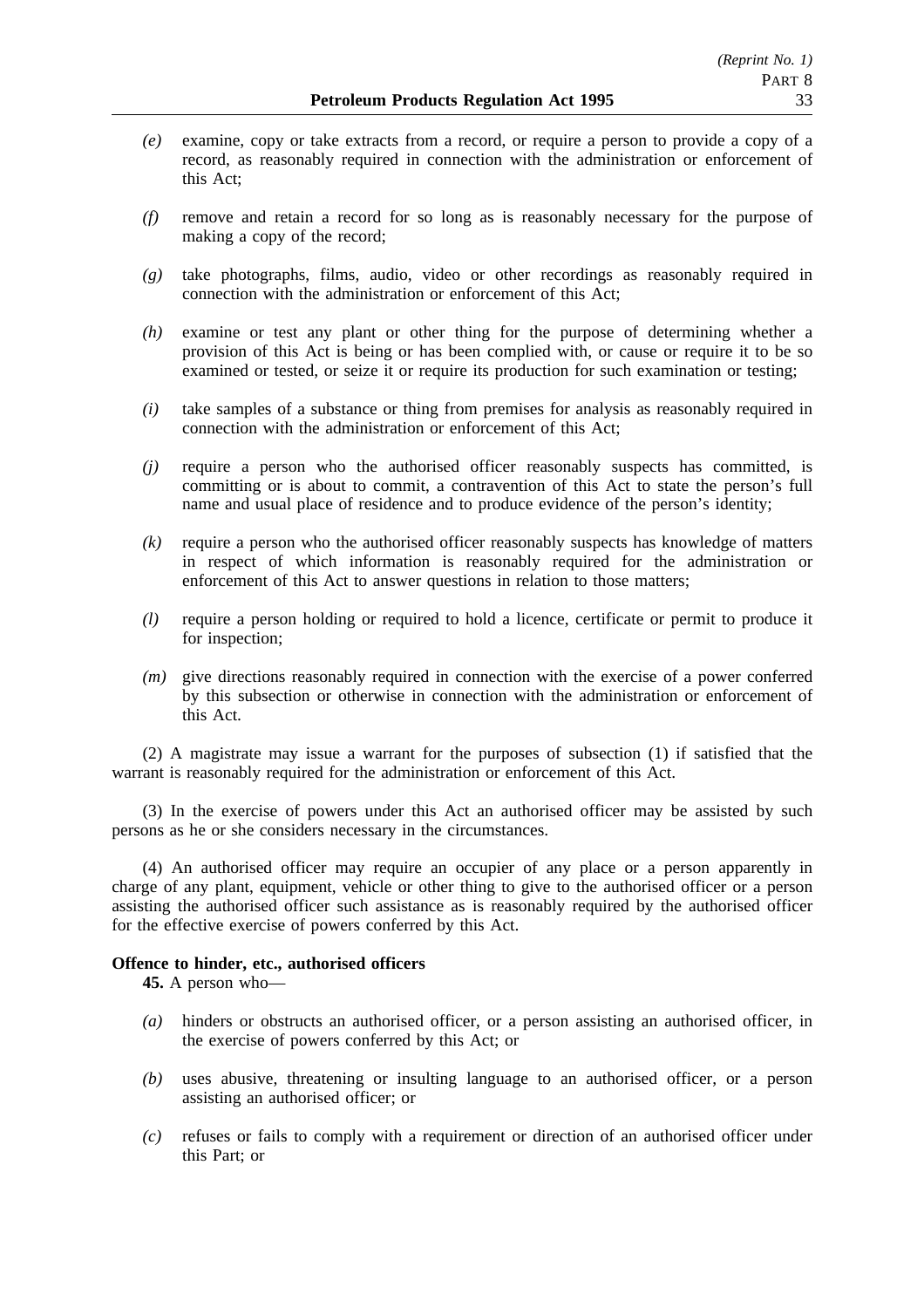- *(d)* when required by an authorised officer under this Part to answer a question, refuses or fails to answer the question to the best of the person's knowledge, information and belief; or
- *(e)* falsely represents, by words or conduct, that he or she is an authorised officer,

is guilty of an offence.

Maximum penalty: \$5 000.

# **Self-incrimination**

**46.** (1) It is not an excuse for a person to refuse or fail to answer a question or to produce, or provide a copy of, a record or information as required under this Part on the ground that to do so might tend to incriminate the person or make the person liable to a penalty.

(2) If compliance by a person with a requirement to answer a question or to produce, or provide a copy of, a record or information might tend to incriminate the person or make the person liable to a penalty, then—

- *(a)* in the case of a person who is required to produce, or provide a copy of, a record or information—the fact of production, or provision of a copy of, the record or the information (as distinct from the contents of the record or the information); or
- *(b)* in any other case—the answer given in compliance with the requirement,

is not admissible in evidence against the person in proceedings for an offence or for the imposition of a penalty (other than proceedings under this Act).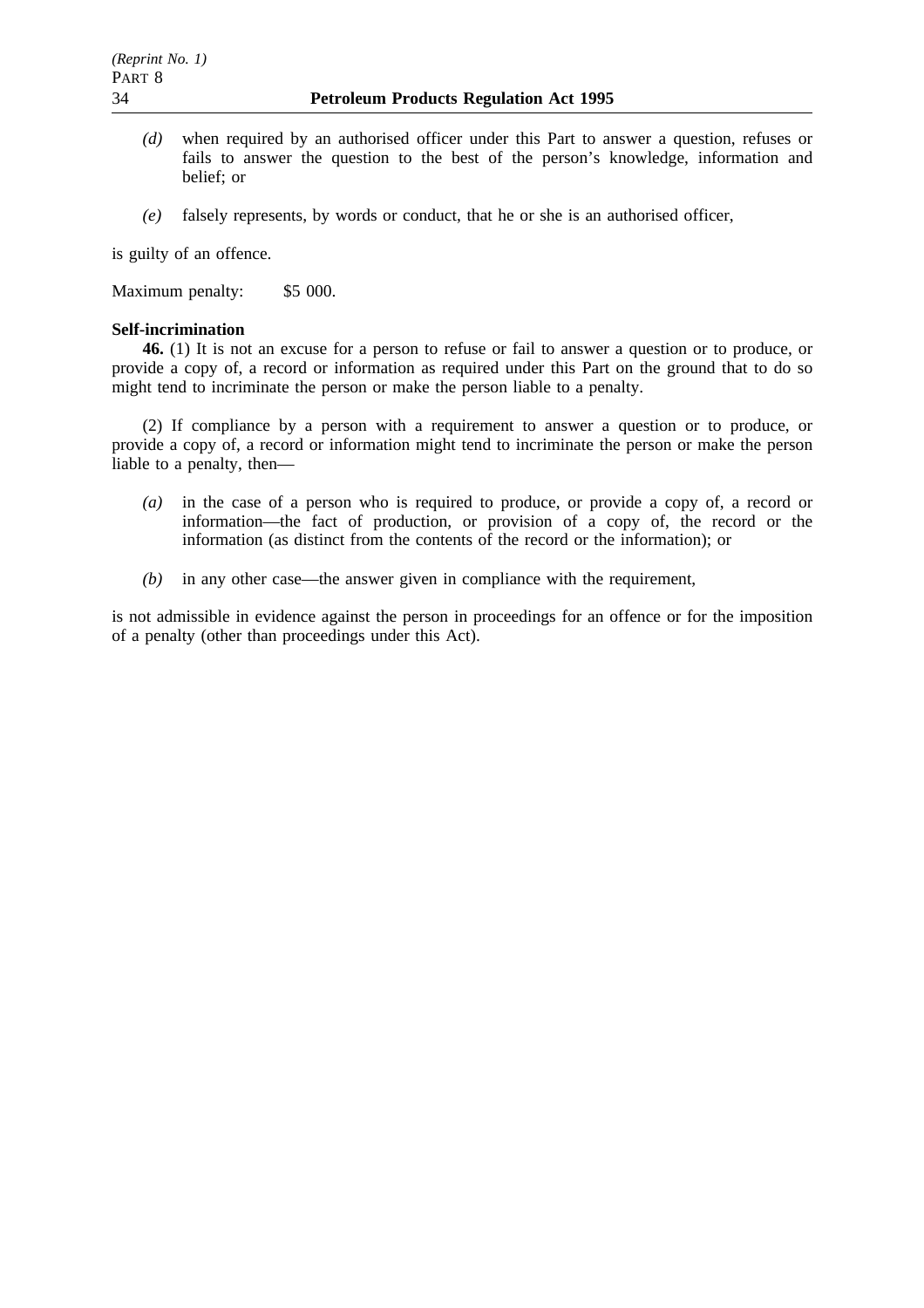# **PART 9 APPEALS**

# **Appeals**

**47.** (1) An appeal to the Administrative and Disciplinary Division of the District Court may be made—

- *(a)* by an applicant for the issue, renewal or variation of a licence against a decision by the Minister to refuse to issue, renew or vary the licence; or
- *(ab)* by an applicant for the issue, renewal or variation of a certificate against a decision by the Commissioner to refuse to issue, renew or vary the certificate; or
- *(b)* by an applicant for the issue of a permit against a decision by the Minister to refuse to issue the permit; or
- *(c)* by a licensee against a decision by the Minister to vary, suspend or cancel the licence; or
- *(ca)* by a certificate holder against a decision by the Commissioner to vary or cancel the certificate; or
- *(d)* by a permit holder against a decision by the Minister to cancel the permit; or
- *(e)* by a claimant for a subsidy under this Act against a decision by the Commissioner on the claim; or
- *(ea)* by a person to whom the Commissioner has given notice under section 23 requiring the payment or repayment of an amount to the Commissioner against the decision to issue the notice; or
- *(f)* by a person to whom an improvement notice or a prohibition notice has been issued under Part 4 against the decision to issue the notice.

(2) The Court may, in exercising its jurisdiction under this Part, be constituted of a Magistrate.

(3) If the Minister or Commissioner does not give reasons in writing for a decision of the Minister or Commissioner referred to in subsection (1) when the decision is made, the Minister or Commissioner must do so on request made by the applicant, licensee or certificate or permit holder within one month of the making of the decision.

(4) An appeal against a decision by the Commissioner on a claim for a subsidy or a decision by the Commissioner to issue a notice under section 23 may only be instituted if the appellant has lodged an objection to the decision with the Commissioner and—

- *(a)* the Commissioner has served on the person notice of the determination of the objection and the person is not satisfied with that determination; or
- *(b)* the Commissioner has not, within one month of the lodging of the objection, given a determination with respect to the objection.
- (5) An appeal must be instituted—
- *(a)* in the case of an appeal against a decision of the Minister or a decision of the Commissioner (other than a decision of a kind referred to in subsection (4))—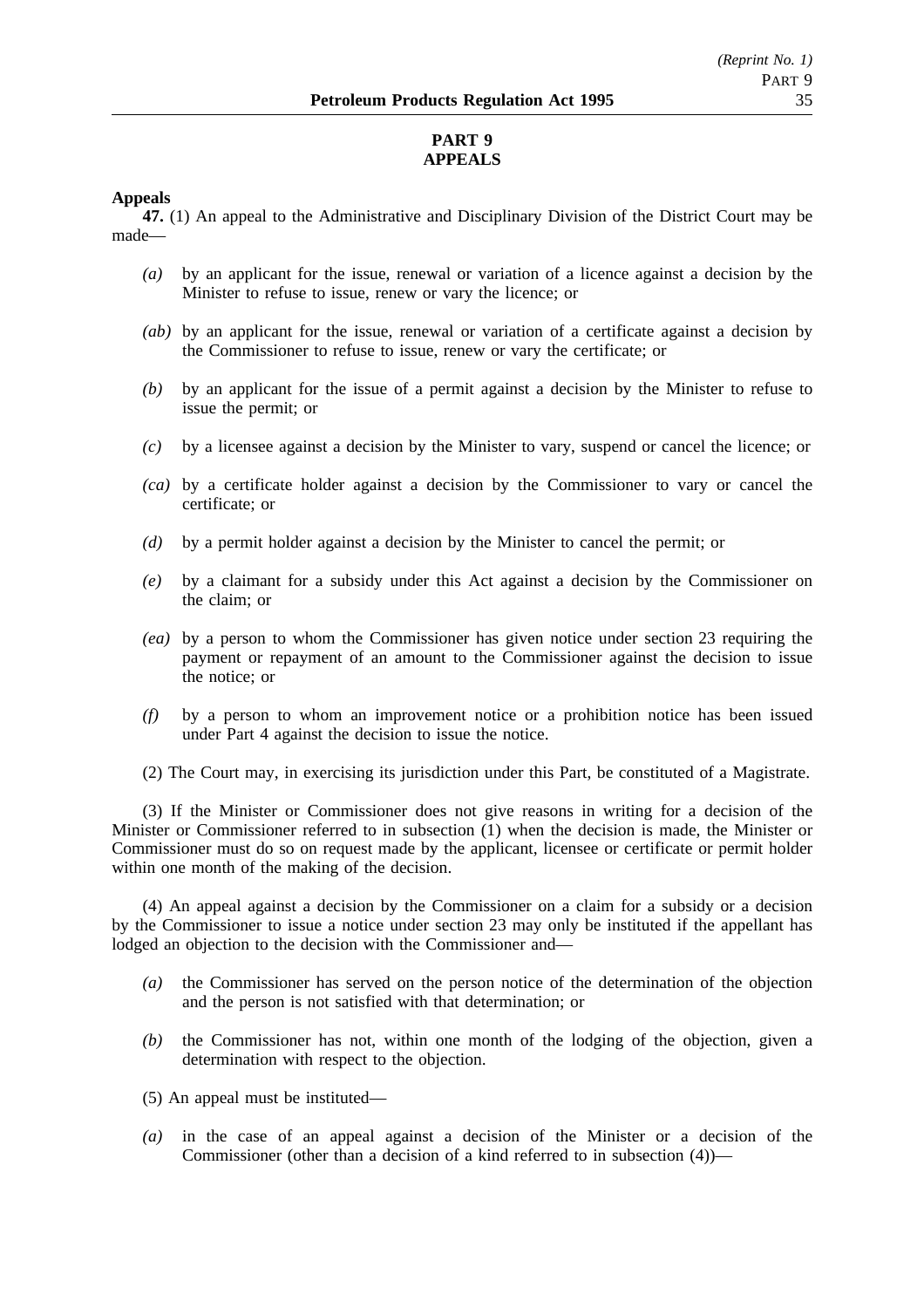- (i) within one month of the making of the decision being appealed against; or
- (ii) if a request for reasons in writing for the decision has been made under subsection (3)—within one month of the receipt of the reasons in writing; or
- *(b)* in the case of an appeal against a decision of the Commissioner of a kind referred to in subsection (4)—
	- (i) within one month of receipt of notice of determination of the objection; or
	- (ii) if the Commissioner has not given a determination as referred to in subsection (4)—within two months of the lodging of the objection; or
- *(c)* in the case of an appeal against a decision to issue an improvement notice or a prohibition notice under Part 4—within 14 days of receipt of the notice.

(6) The Court may, if it is satisfied that it is just and reasonable in the circumstances to do so, dispense with the requirement that an appeal be instituted within the period fixed by this section.

(7) A decision to—

- *(a)* vary, suspend or cancel a licence; or
- *(b)* vary or cancel a certificate; or
- *(c)* cancel a permit; or
- *(d)* issue a notice under section 23; or
- *(e)* issue an improvement notice under Part 4,

is suspended pending determination of an appeal against the decision.

(8) The Court may, if it thinks fit, make an interim order suspending the operation of a prohibition notice until the appeal is determined or until further order.

(9) An order under subsection (8) must be made subject to such conditions as may be necessary to protect the health or safety of any person, or the safety of any property or to protect the environment.

(10) Except as determined by the Court, an appeal is to be conducted by way of a fresh hearing and for that purpose the Court may receive evidence given orally or, if the Court so determines, by affidavit.

(11) The Court may, on the hearing of an appeal—

- *(a)* affirm, vary or quash the decision appealed against or substitute, or make in addition, any decision that the Court thinks appropriate; and
- *(b)* make an order as to any other matter that the case requires (including an order for costs).

\*\*\*\*\*\*\*\*\*\*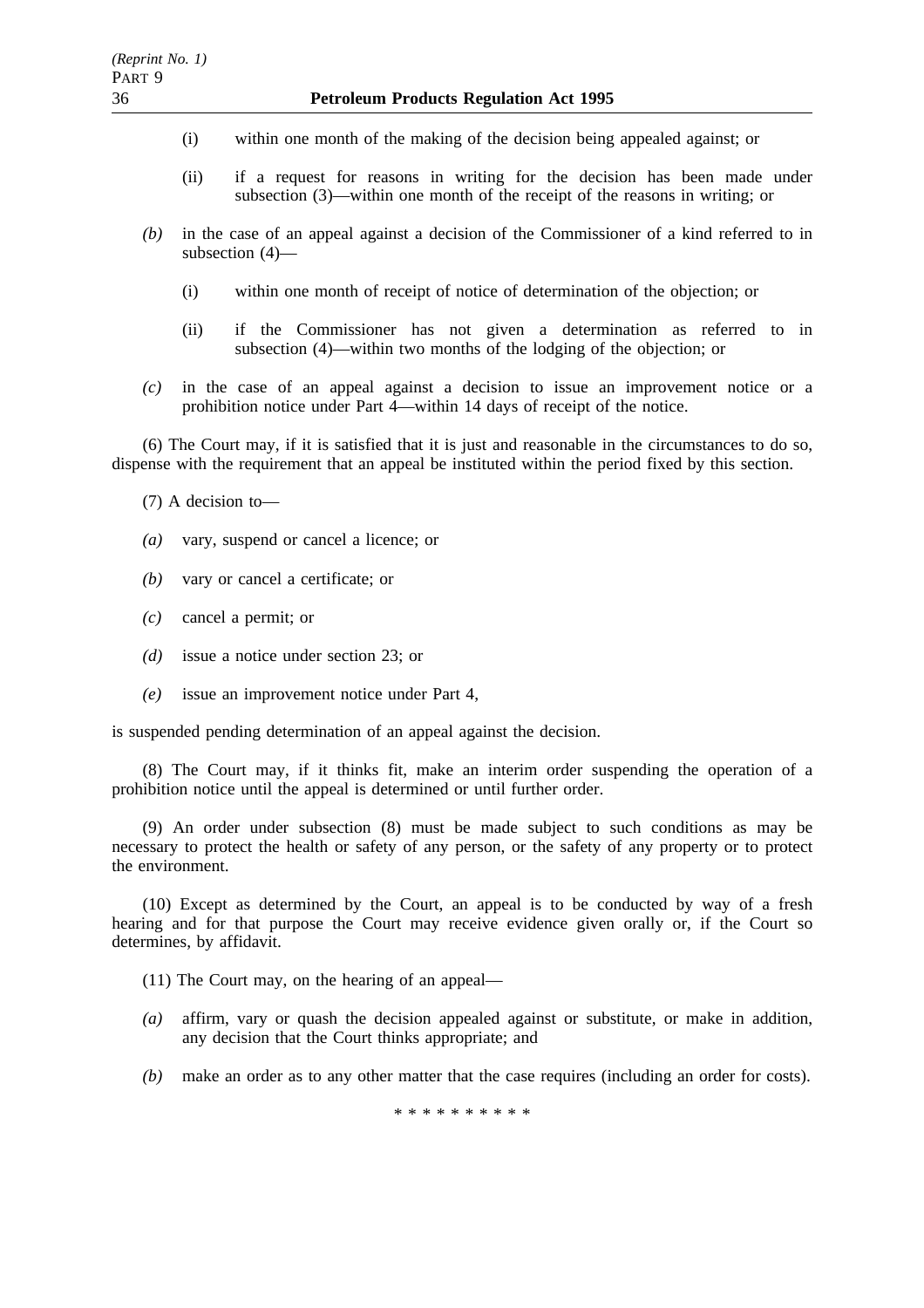# **PART 11 MISCELLANEOUS**

# **Delegation**

**49.** (1) The Minister may delegate any of the Minister's powers or functions under this Act to—

- *(a)* another Minister; or
- *(b)* the Commissioner; or
- *(c)* any person or body.

(2) A power or function delegated under this section may, if the instrument of delegation so provides, be further delegated.

(3) A delegation under this section—

- *(a)* must be by instrument in writing; and
- *(b)* may be absolute or conditional; and
- *(c)* does not derogate from the power of the delegator to act in any matter; and
- *(d)* is revocable at will by the delegator.

#### **Register**

**50.** (1) The Minister must cause a register to be kept of—

- *(a)* licensees under Part 2; and
- *(b)* holders of certificates under Part 2A.

(2) The register must be kept available for public inspection at a place approved by the Minister during ordinary office hours.

### **Particulars of dealings with petroleum products**

**51.** (1) The Minister or the Commissioner may, by notice in writing, require—

- *(a)* a person who is carrying on, or has carried on, or is or was concerned in, a business involving or related to petroleum products;
- *(b)* a person who, as agent or employee of a person referred to in paragraph *(a)*, has or has had duties or provides or has provided services in connection with a business so referred to,

to furnish in writing, within the period specified in the notice or such further period as the Minister or Commissioner may allow, such information with respect to those petroleum products as is specified in the notice, not being information relating to any period after the date of the requirement.

(2) A person who fails to comply with a requirement under subsection (1) is guilty of an offence.

Maximum penalty: \$5 000.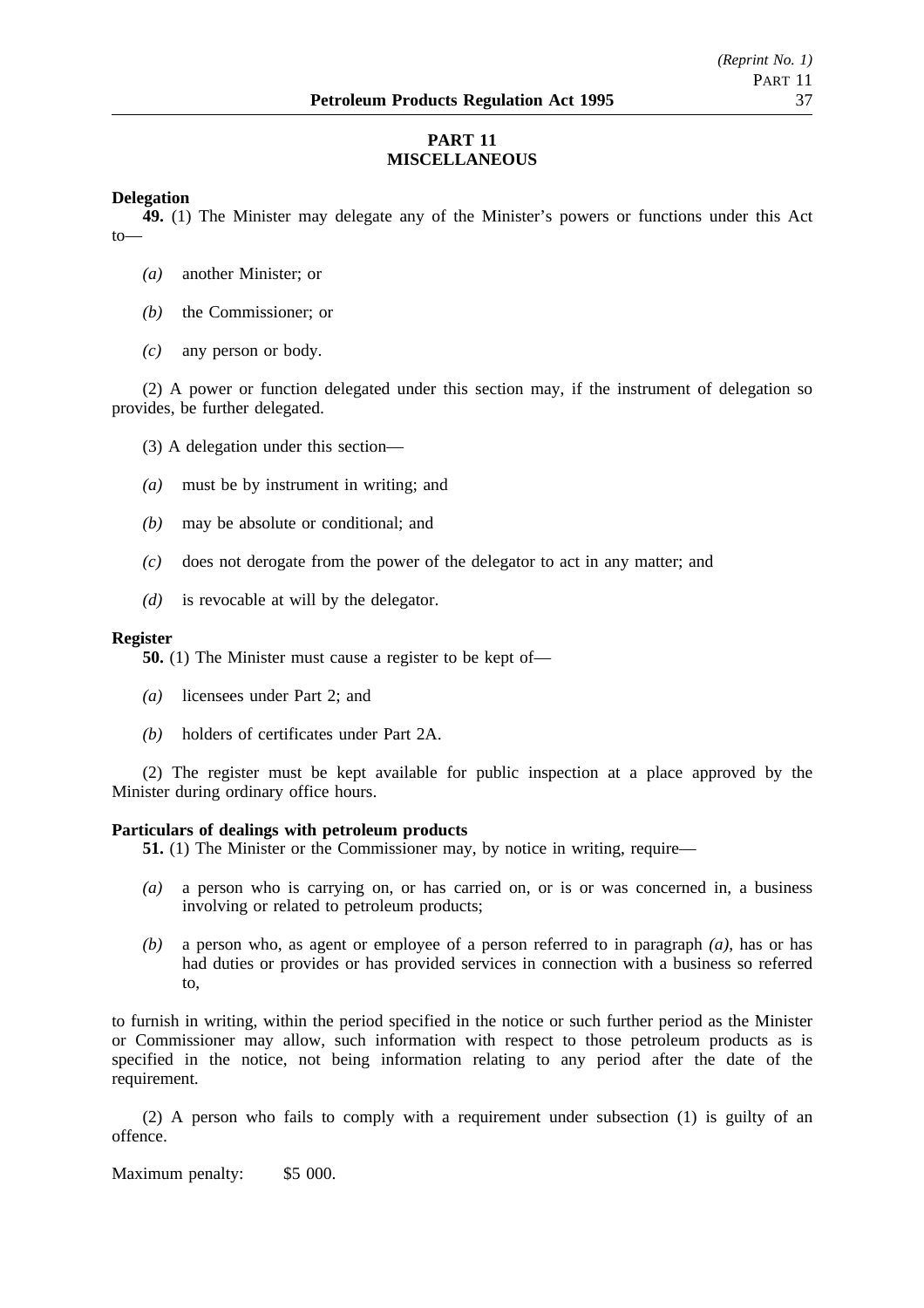#### **Records to be kept of bulk transport of petroleum products**

**52.** Where a quantity of petroleum products other than a retail quantity is being transported in the State by road in a vehicle (whether with or without any other goods), the person transporting the petroleum products must, while so transporting them, carry in the vehicle at all times a record containing the prescribed particulars.

| Maximum penalty: | \$2 500. |
|------------------|----------|
| Expiation fee:   | \$200.   |

#### **Records to be kept**

**53.** (1) A person who carries on a business involving or related to petroleum products must keep accounts, invoices, receipts, records, books and documents as required by the Minister from time to time by notice published in the *Gazette* for a period of five years after the last entry is made in any of the accounts, invoices, receipts, records, books or documents.

| Maximum penalty: | \$2,500. |
|------------------|----------|
| Expiation fee:   | \$200.   |

(2) This section does not apply so as to require the preservation of any accounts, invoices, receipts, records, books or documents—

- *(a)* in respect of which the Minister has notified the person carrying on the business that preservation is not required; or
- *(b)* of a body corporate that has gone into liquidation and been finally dissolved.

(3) A person who purchases petroleum products pursuant to a certificate must keep invoices, receipts, records, books and documents as required by the Minister from time to time by notice published in the *Gazette* for a period of five years after the last entry is made in any of the records, receipts, books or documents.

| Maximum penalty: | \$2 500. |
|------------------|----------|
| Expiation fee:   | \$200.   |

- (4) The Minister—
- *(a)* must, as soon as practicable after the end of the period of 12 months from the commencement of subsection (3), have an inquiry and report made as to the costs to businesses during that period of 12 months of compliance with the requirements of that subsection; and
- *(b)* must, within 12 sitting days after receiving the report, have copies of the report laid before both Houses of Parliament.

# **Falsely claiming to hold licence, certificate or permit, etc.**

**53A.** A person must not falsely claim or purport to be the holder of a licence, certificate or permit.

Maximum penalty: \$10 000.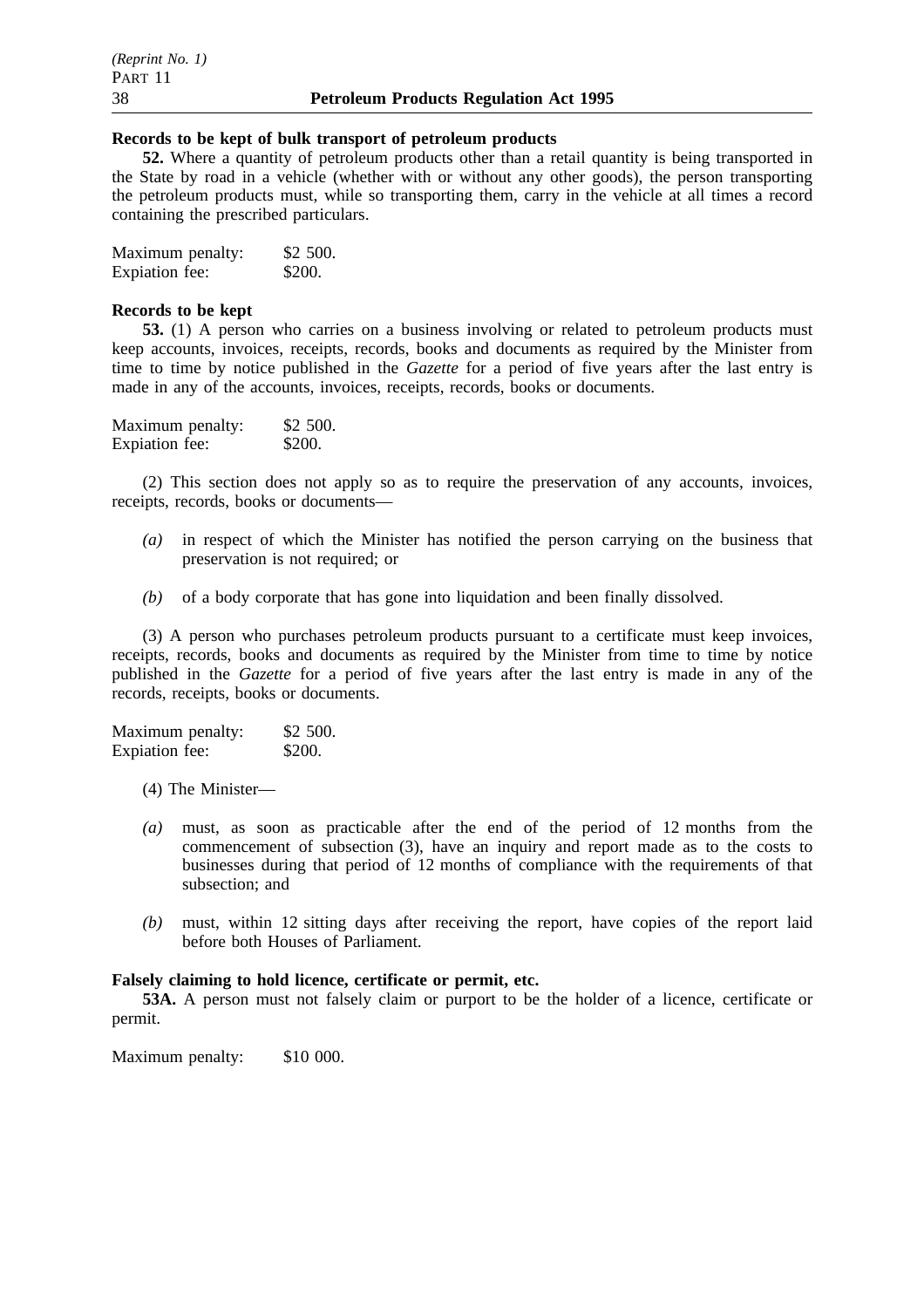#### **False or misleading information**

**54.** A person must not make a statement that is false or misleading in a material particular (whether by reason of the inclusion or omission of any particular) in any information furnished, or record kept, under this Act.

Maximum penalty: \$5 000.

#### **Statutory declarations**

**55.** Where a person is required by or under this Act to furnish information to the Minister or the Commissioner, the Minister or the Commissioner may require that the information be verified by statutory declaration and, in that event, the person will not be taken to have furnished the information as required unless it has been verified in accordance with the requirements of the Minister or the Commissioner.

#### **Confidentiality**

**56.** A person must not divulge any information relating to information obtained (whether by that person or some other person) in the administration of this Act except—

- *(a)* as authorised by or under this Act; or
- *(b)* with the consent of the person from whom the information was obtained or to whom the information relates; or
- *(c)* in connection with the administration or enforcement of this Act or a corresponding law; or
- *(d)* to—
	- (i) the Commonwealth Commissioner of Taxation; or
	- (ii) an officer of this or another State, or of a Territory, employed in the administration of laws relating to taxation; or
	- (iii) the Comptroller-General of the Australian Customs Service; or
- *(e)* for the purpose of any legal proceedings arising out of the administration or enforcement of this Act or a corresponding law.

Maximum penalty: \$10 000.

#### **General defence**

**57.** It is a defence to a charge of an offence against this Act if the defendant proves that the offence was not committed intentionally and did not result from any failure on the part of the defendant to take reasonable care to avoid the commission of the offence.

#### **Immunity from personal liability**

**58.** (1) No personal liability attaches to an authorised officer or any other person engaged in the administration of this Act for an honest act or omission in the exercise or discharge, or purported exercise or discharge, of a power, function or duty under this Act.

(2) A liability that would, but for subsection (1), lie against a person, lies instead against the Crown.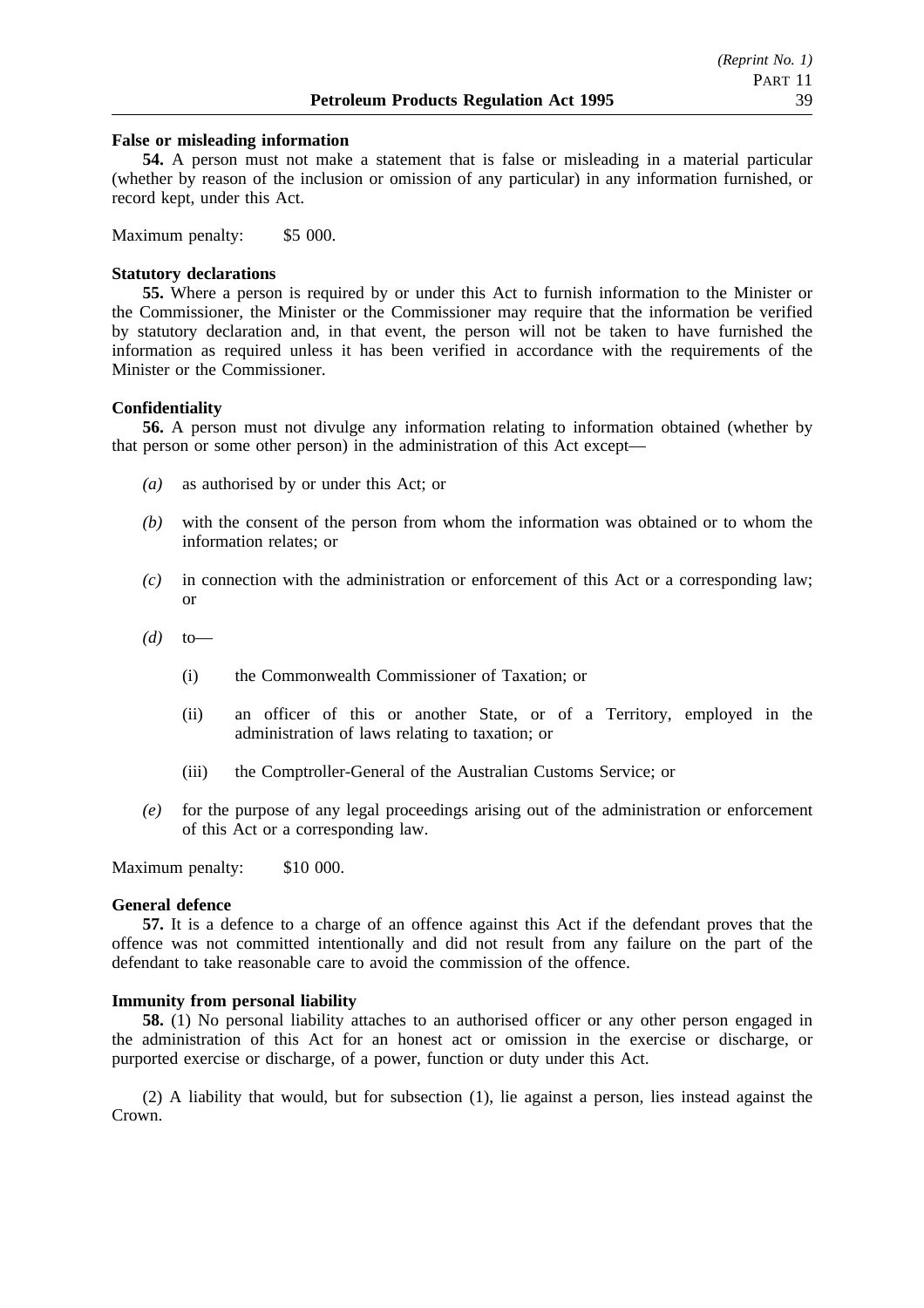#### **Offences by bodies corporate**

**59.** If a body corporate is guilty of an offence against this Act, each director of the body corporate is, subject to the general defence under this Part, guilty of an offence and liable to the same penalty as may be imposed for the principal offence.

# **Continuing offence**

**60.** (1) A person convicted of an offence against a provision of this Act in respect of a continuing act or omission—

- *(a)* is liable, in addition to the penalty otherwise applicable to the offence, to a penalty for each day during which the act or omission continued of not more than one-tenth of the maximum penalty prescribed for that offence; and
- *(b)* is, if the act or omission continues after the conviction, guilty of a further offence against the provision and liable, in addition to the penalty otherwise applicable to the further offence, to a penalty for each day during which the act or omission continued after the conviction of not more than one-tenth of the maximum penalty prescribed for the offence.

(2) If an offence consists of an omission to do something that is required to be done, the omission will be taken to continue for as long as the thing required to be done remains undone after the end of the period for compliance with the requirement.

#### **Prosecutions**

**61.** (1) Proceedings for an offence against this Act must be commenced—

- *(a)* in the case of an expiable offence—within the time limits prescribed for expiable offences by the *Summary Procedure Act 1921*;
- *(b)* in any other case—within two years after the date on which the offence is alleged to have been committed or, with the authorisation of the Minister, at a later time within five years after that date.

(2) A prosecution for an offence against this Act cannot be commenced except with the consent of the Minister.

(3) In any proceedings, an apparently genuine document purporting to be a certificate of the Minister, certifying authorisation of, or consent to, a prosecution for an offence against this Act will be accepted, in the absence of proof to the contrary, as proof of the authorisation or consent.

#### **Evidence**

**62.** (1) In any proceedings for an offence against this Act, an apparently genuine document purporting to be a certificate of the Minister certifying—

- *(a)* that a person is an authorised officer or was an authorised officer at a specified date; or
- *(b)* that a person was or was not the holder of a licence of a specified kind at a specified date; or
- *(c)* that a person was or was not the holder of a permit at a specified date; or
- *(ca)* that a person was or was not the holder of a certificate of a specified kind at a specified date; or
- *(d)* that a specified period is or was a period of restriction or a rationing period; or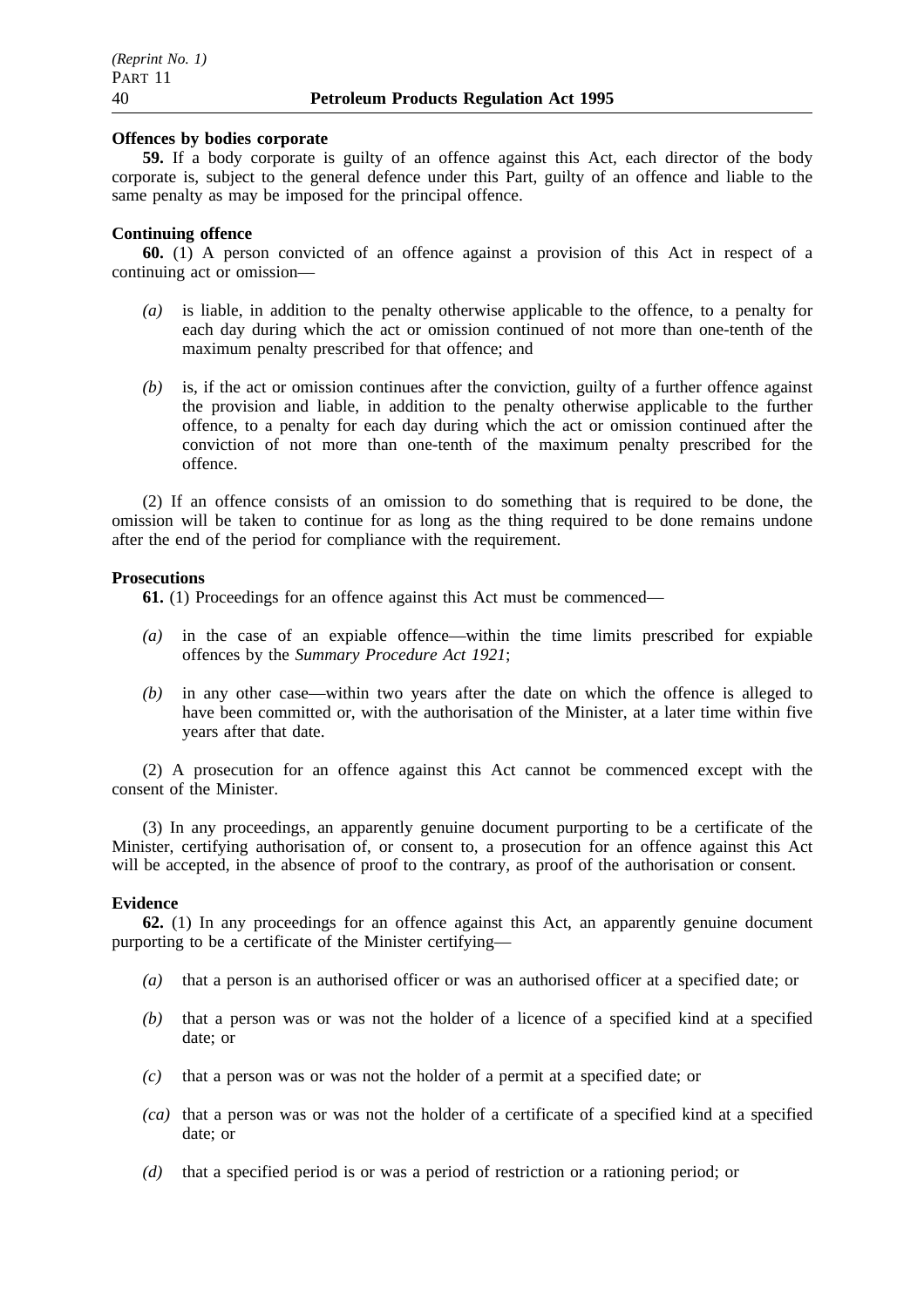- *(e)* that a specified substance—
	- (i) is or was a petroleum product of a specified kind; or
	- (ii) was, on a specified date, a rationed petroleum product,

constitutes proof of the matters so certified in the absence of proof to the contrary.

(2) The presence on any premises of a vending machine from which petroleum products may be obtained is to be taken to constitute conclusive evidence that the occupier of the premises has sold petroleum products by means of the machine unless a licensee is authorised by licence to sell petroleum products by means of the machine.

#### **Service**

**63.** (1) A notice, order or other document to be given to or served on a person under this Act may be given or served—

- *(a)* by delivering it personally to the person or an agent of the person; or
- *(b)* by leaving it for the person at the person's place of residence or business with someone apparently over the age of 16 years; or
- *(c)* by posting it to the person or agent of the person at the person's or agent's last known place of residence or business.

(2) Without limiting the effect of subsection (1), a notice, order or other document required or authorised to be given to or served on a person may—

- *(a)* if the person is the holder of a licence or a permit under this Act—given to or served on the person—
	- (i) by posting it to the person at the address last provided by the person for that purpose; or
	- (ii) by transmitting it to the person by facsimile transmission to the number last provided by the person for that purpose; or
- *(b)* if the person is a body corporate—be given to or served on the person in accordance with section 220 of the *Corporations Law*.

### **Regulations**

**64.** (1) The Governor may make such regulations as are contemplated by, or necessary or expedient for the purposes of, this Act.

- (2) Without limiting the generality of subsection (1), those regulations may—
- *(a)* prescribe matters required or authorised to be prescribed under this Act;
- *(b)* provide for and require the making of returns relating to dealings with petroleum products;
- *(c)* provide for the keeping of records under this Act;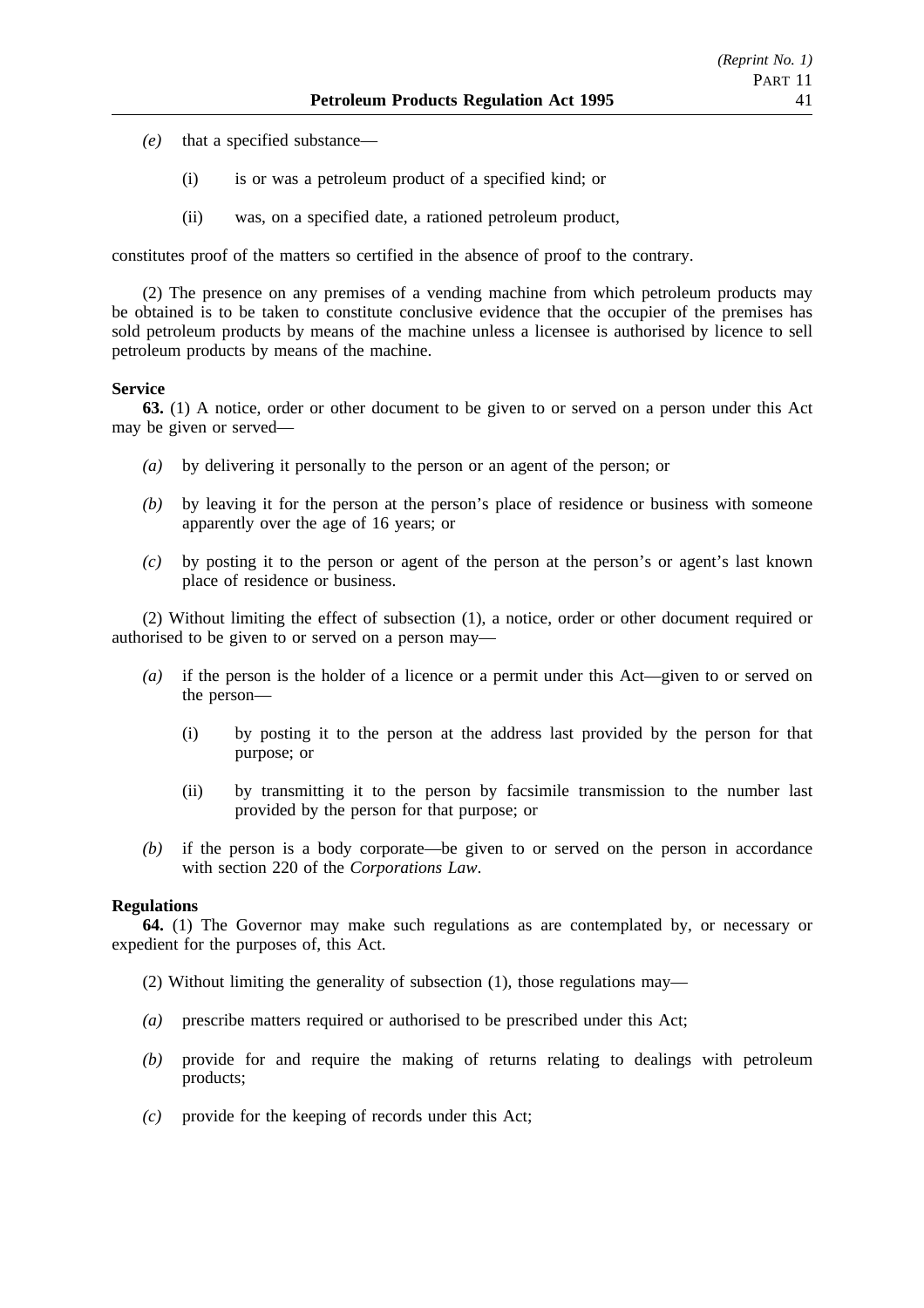- *(d)* fix fees (which may vary according to different factors) to be paid in respect of any matter under this Act and regulate the payment, recovery, waiver or reduction of such fees;
- *(e)* impose a penalty not exceeding \$2 500 for a breach of a regulation.

(2a) The Governor may make regulations authorising specified powers conferred by or under this Act to be exercised for the purposes of the administration or enforcement of a corresponding law.

(3) The regulations may incorporate or operate by reference to a specified code or standard as in force at a specified time or as in force from time to time.

- (4) If a code or standard is referred to or incorporated in the regulations—
- *(a)* a copy of the code or standard must be kept available for inspection by members of the public, without charge and during normal office hours, at an office determined by the Minister; and
- *(b)* evidence of the contents of the code or standard may be given in any legal proceedings by production of a document apparently certified by the Minister to be a true copy of the code or standard.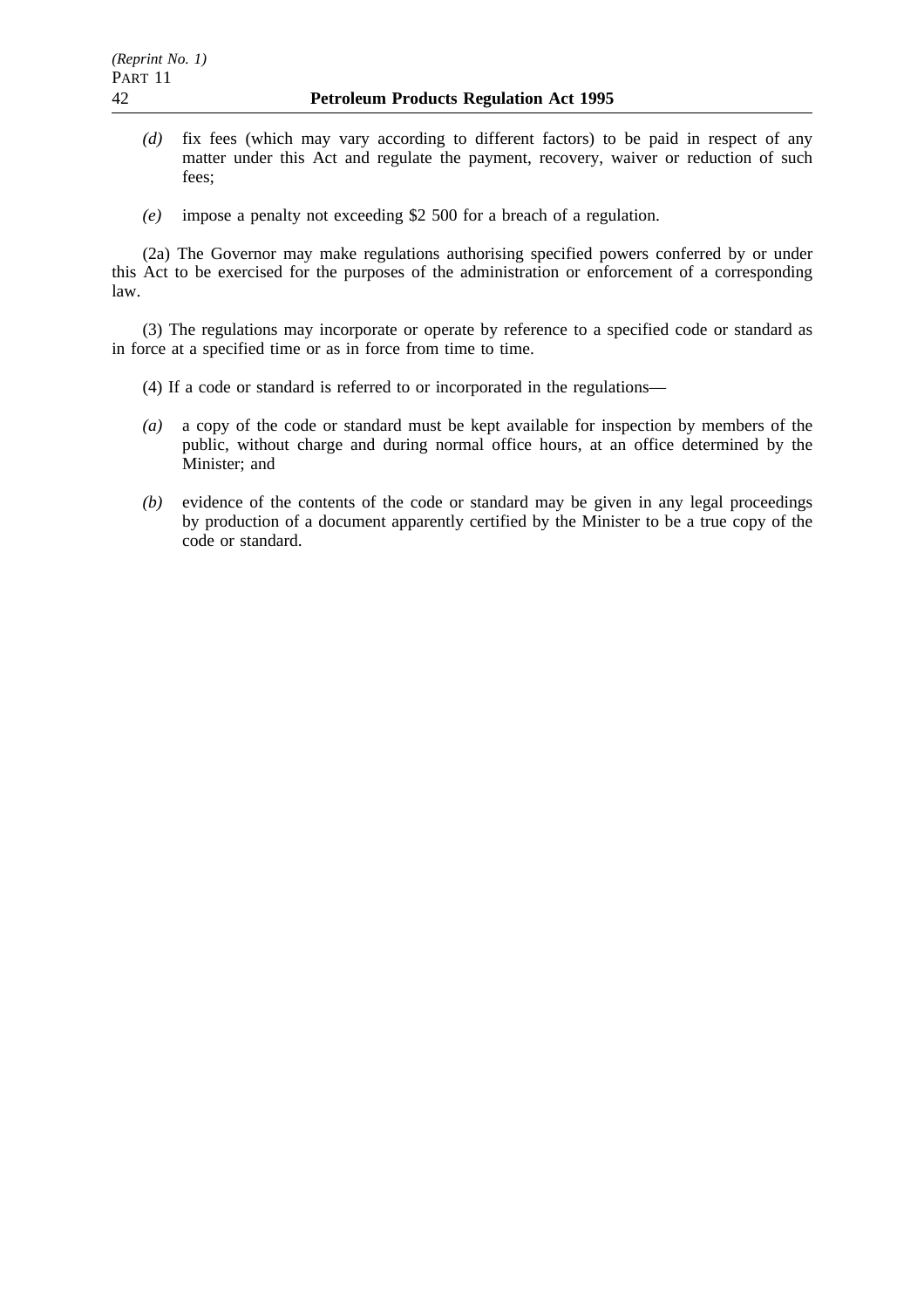#### **SCHEDULE 1**

*Petroleum Products Retail Outlets Board*

#### **Establishment**

**1.** The *Petroleum Products Retail Outlets Board* is established.

#### **Function**

**2.** (1) The Retail Outlets Board has the function of making recommendations to the Minister in respect of matters referred to the Board under Part 2 and any function delegated to the Board by the Minister.

(2) In making a recommendation to the Minister in respect of a matter referred to it under Part 2, the Retail Outlets Board must take into account the matters that the Minister is specifically required by that Part to take into account in making a decision relating to prescribed sales of petroleum products.

#### **Powers**

**3.** (1) For the purpose of performing its functions, the Retail Outlets Board may—

- *(a)* inform itself as to any matter before the Board in such manner as the Board thinks fit; and
- *(b)* invite interested persons to make written or oral submissions in relation to any matter before the Board; and
- *(c)* if the Board requires information in respect of a matter before it—by notice in writing served on a person, require the person—
	- (i) to furnish specified information in writing; or
	- (ii) to attend before the Board and answer truthfully relevant questions put to him or her by the Board; and
- *(d)* direct an authorised officer (not being a member of the police force or an authorised officer under the *Taxation Administration Act 1996*) to conduct an investigation; and
- *(e)* obtain expert or technical advice from a person on such terms and conditions as the Board thinks fit.

(2) A person must not fail to comply with a requirement of the Retail Outlets Board under subclause (1)*(c)*.

Maximum penalty: \$2 500.

(3) An authorised officer may exercise his or her powers under Part 8 as reasonably required for an investigation directed by the Board.

#### **Membership**

**4.** (1) The Retail Outlets Board is to consist of three members appointed by the Governor.

(2) One member will be appointed by the Governor to chair meetings of the Retail Outlets Board.

(3) The Governor may appoint a person to be the deputy of a member and the deputy may perform or exercise the functions and powers of that member in the member's absence.

(4) A member's appointment will be for a term, not exceeding five years, specified in the instrument of appointment and such a member will, at the expiration of a term of appointment, be eligible for reappointment.

(5) The Governor may remove a member from office for—

- *(a)* misconduct; or
- *(b)* neglect of duty; or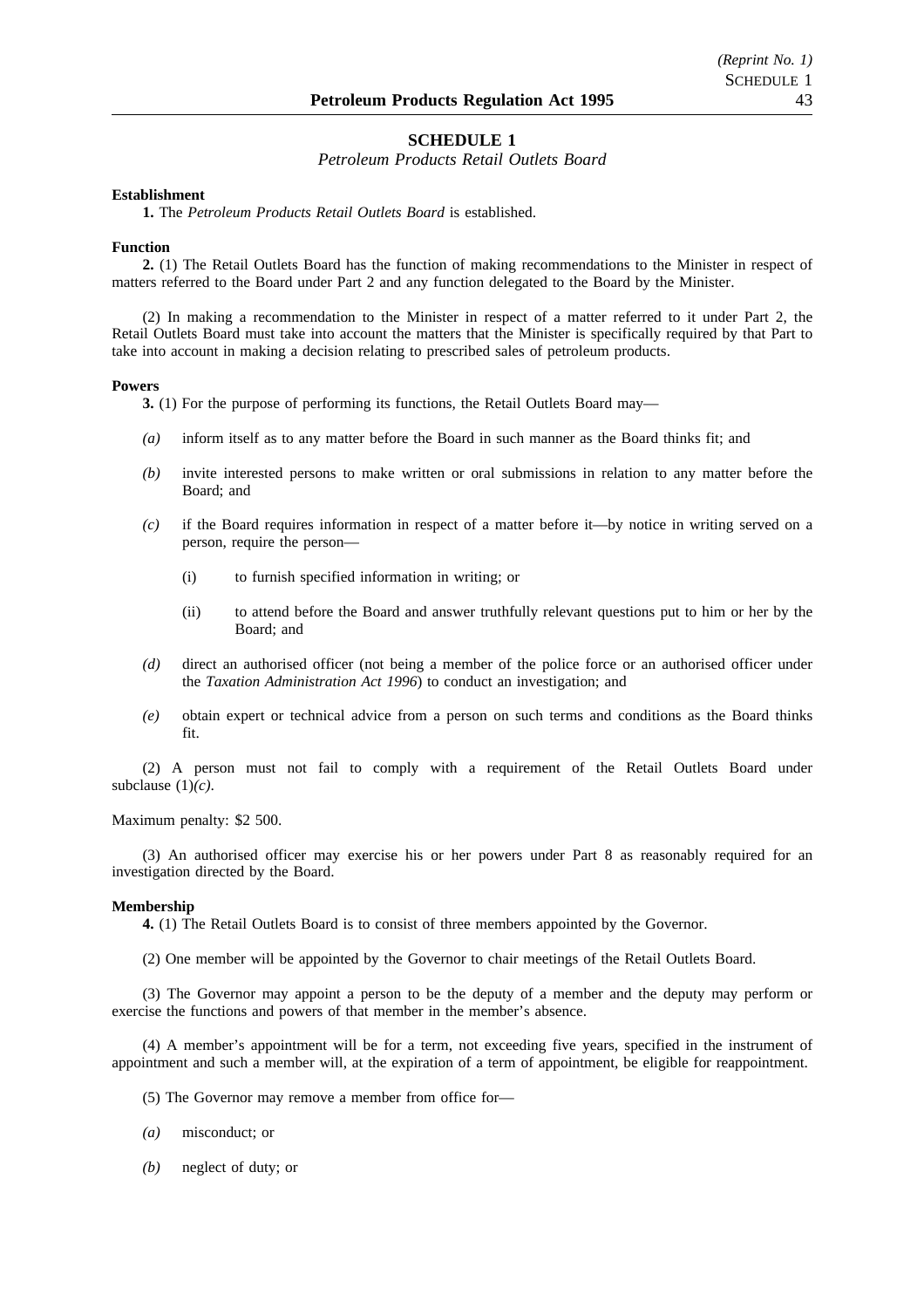- *(c)* incapacity to carry out satisfactorily the duties of office; or
- *(d)* failure to carry out satisfactorily the duties of office.
- (6) The office of a member of the Retail Outlets Board becomes vacant if the member—
- *(a)* dies; or
- *(b)* completes a term of office and is not reappointed; or
- *(c)* resigns by written notice addressed to the Minister; or
- *(d)* is removed from office by the Governor under subclause (5).

(7) On the office of a member of the Retail Outlets Board becoming vacant, a person must be appointed under this clause to the vacant office.

#### **Remuneration**

**5.** The members of the Retail Outlets Board are entitled to receive such allowances and expenses as may, from time to time, be determined by the Governor.

#### **Vacancies or defects in appointment of members**

**6.** An act or proceeding of the Retail Outlets Board is not invalid by reason only of a vacancy in its membership or any defect in the appointment of a member.

#### **Proceedings**

**7.** (1) A quorum of the Retail Outlets Board consists of two members.

(2) The member appointed to chair the Retail Outlets Board will preside at meetings of the Board at which that member is present.

(3) If the member appointed to chair the Retail Outlets Board is absent from a meeting of the Board, a member chosen by the members present at the meeting will preside at the meeting.

(4) A decision carried by a majority of the votes cast by members at a meeting is a decision of the Retail Outlets Board.

(5) Each member present at a meeting of the Retail Outlets Board has one vote on any question arising for decision and, if the votes are equal, the member presiding at the meeting may exercise a casting vote.

(6) The Retail Outlets Board must have accurate minutes kept of its proceedings and make them available to all members of the Board.

(7) Subject to this clause, the Retail Outlets Board may determine its own procedures.

\*\*\*\*\*\*\*\*\*\*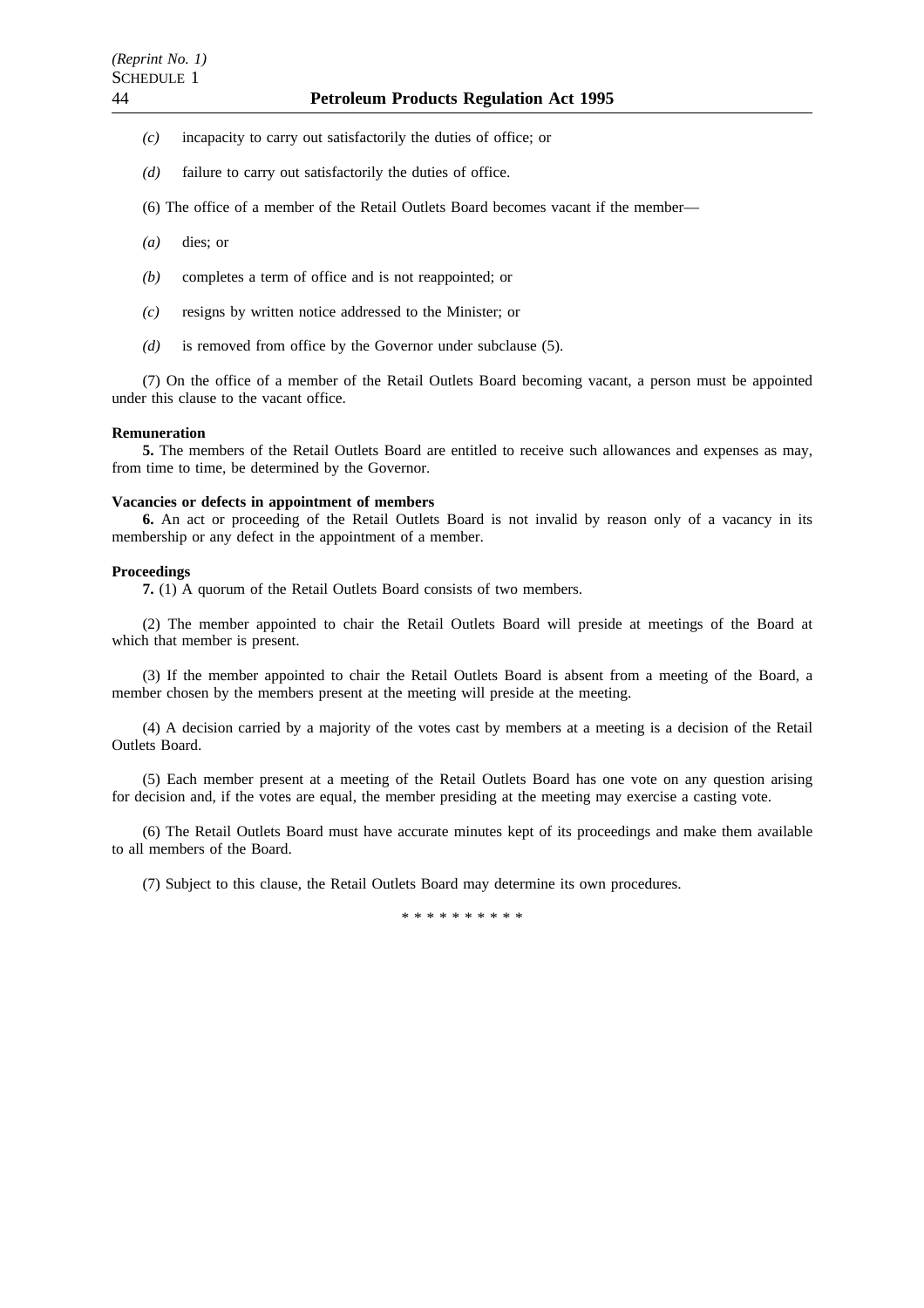#### **SCHEDULE 3**

*Repeal and Transitional Provisions*

#### **Repeal**

**1.** The following Acts are repealed:

- *(a) Business Franchise (Petroleum Products) Act 1979*;
- *(b) Motor Fuel Distribution Act 1973*;
- *(c) Petroleum Shortages Act 1980*.

#### **Licensing**

**2.** (1) Subject to this clause, a Class B licence in force under the *Business Franchise (Petroleum Products) Act 1979* immediately before the commencement of this Act will be taken to be an annual licence under this Act authorising the sale of petroleum products purchased from another person who sold the products under the authority of a licence under this Act.

(2) An annual licence referred to in subclause (1) does not authorise prescribed retail sales of petroleum products from premises unless a licence or permit in force under the *Motor Fuel Distribution Act 1973* immediately before the commencement of this Act authorised the sale of petroleum products from the premises, in which case, the premises will be taken to be specified in the annual licence.

(3) A licence to keep dangerous substances that are petroleum products in force under the *Dangerous Substances Act 1979* immediately before the commencement of this Act will be taken to be an annual licence under this Act authorising the keeping of those petroleum products and, if the same person holds such a licence and a licence referred to in subclause (1), the licences may, on renewal under this Act, be consolidated into one licence.

(4) The date on which a licence referred to in subclause (1) or (3) next expires after the commencement of this Act will be taken to be a date specified by the Minister by notice in writing to the licensee and such a licence may be subsequently renewed as an annual licence under this Act for successive terms of one year.

(5) The Minister may adjust the fee for the renewal of a licence referred to in subclause (1) or (3) next occurring after the commencement of this Act to take into account any variation (resulting from notification by the Minister of a new expiry date under subclause (4)) of the term for which the licence would have continued in force if this Act had not been enacted.

(6) An approval of the Motor Fuel Distribution Board for the installation of an industrial pump under Part 5 of the *Motor Fuel Distribution Act 1973* will be taken to be an approval of the Minister for such an installation under Part 3 of this Act.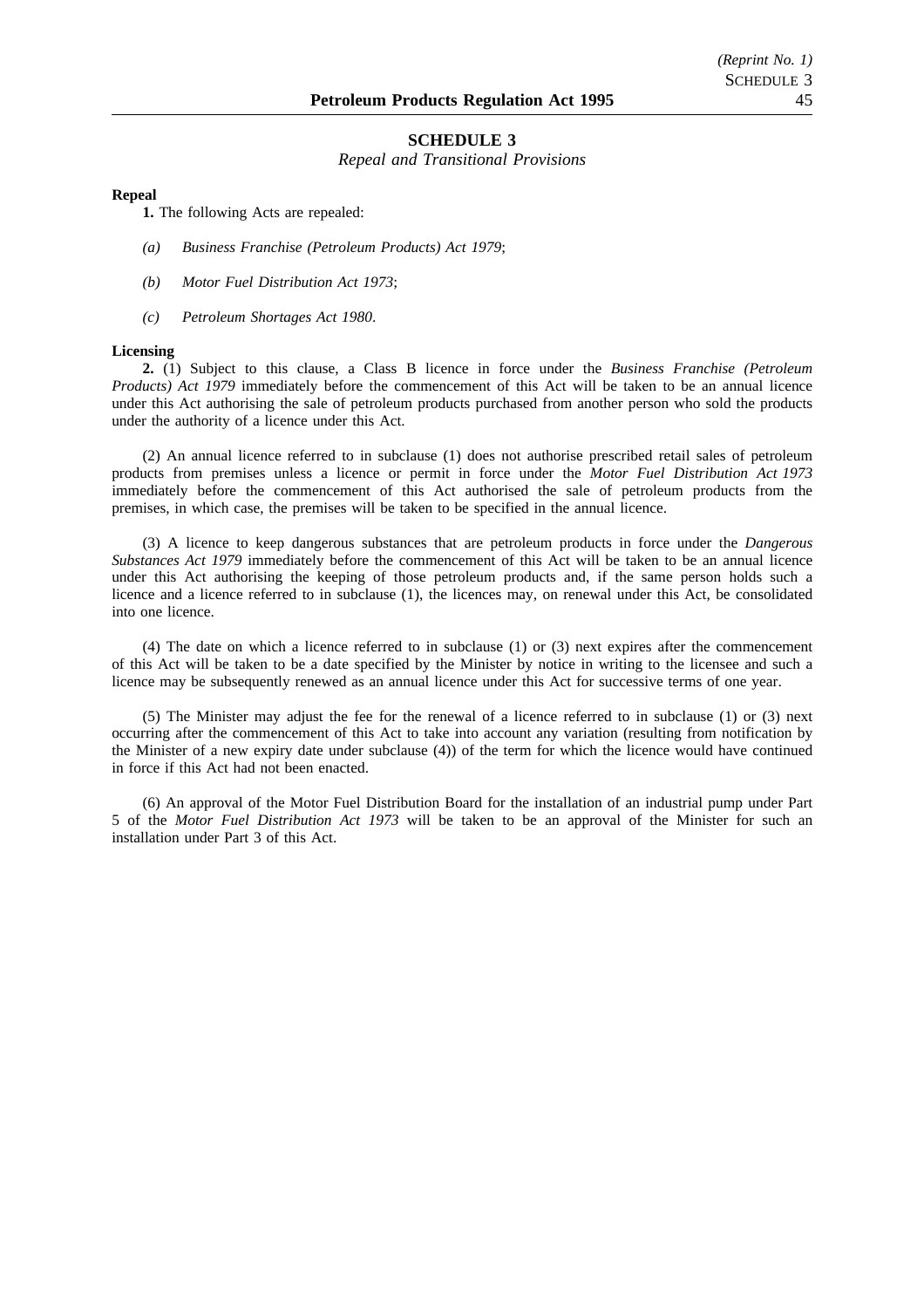# **SCHEDULE 4**

*Consequential Amendments to Environment Protection Act 1993*

The *Environment Protection Act 1993* is amended—

*(a)* by inserting after paragraph *(i)* of section 24(1) the following paragraph:

*(j)* any money paid into the Fund under any other Act.;

*(b)* by inserting after paragraph *(e)* of section 24(4) the following paragraph:

*(f)* towards the costs of administration of this Act.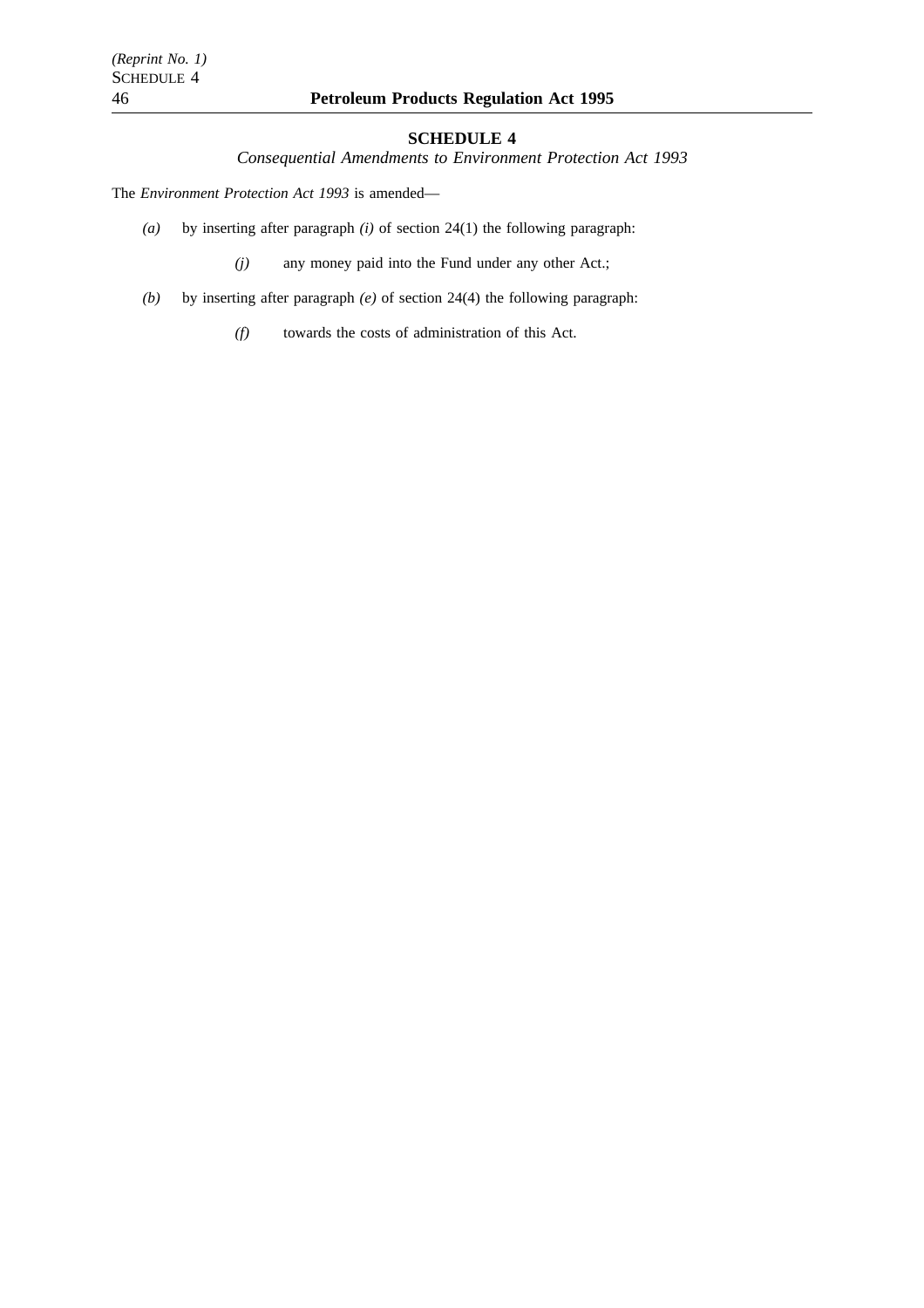# **APPENDIX**

# **LEGISLATIVE HISTORY**

| Section 3:                 | repealed by 29, 1998, s. 3                                                             |
|----------------------------|----------------------------------------------------------------------------------------|
| Section $4(1)$ :           | definition of "annual licence" repealed by $29$ , 1998, s. $4(a)$                      |
|                            | definitions of "bulk end user certificate" and "certificate" inserted                  |
|                            | by 29, 1998, s. 4(b)<br>definition of "Commissioner" amended by 29, 1998, s. 4(c)      |
|                            | of<br>"Commonwealth<br>definitions<br>customs<br>duty"<br>and                          |
|                            | "Commonwealth excise duty" inserted by 29, 1998, s. 4(d)                               |
|                            | definition of "condition" amended by 29, 1998, s. 4(e)                                 |
|                            | definition of "Consumer Price Index" repealed by 29, 1998,                             |
|                            | s. $4(f)$                                                                              |
|                            | definition of "corresponding law" inserted by 29, 1998, s. $4(g)$                      |
|                            | definition of "eligible petroleum products" inserted by 29, 1998,                      |
|                            | s. $4(h)$                                                                              |
|                            | definitions of "Environment Protection Fund" and "Highways                             |
|                            | Fund" repealed by 29, 1998, s. 4(i)                                                    |
|                            | definition of "licence" amended by 29, 1998, s. $4(j)$                                 |
|                            | definitions of "member of a group" and "monthly licence"                               |
|                            | repealed by 29, 1998, s. $4(k)$                                                        |
|                            | definition of "off-road diesel fuel user certificate" inserted by 29,                  |
|                            | 1998, s. $4(l)$                                                                        |
|                            | definition of "relevant period" repealed by $29$ , $1998$ , s. $4(m)$                  |
|                            | definition of "retail licence" inserted by 29, 1998, s. 4(m)                           |
|                            | definition of "retail sale" amended by 29, 1998, s. $4(n)$                             |
|                            | definition of "voting share" repealed by $29$ , $1998$ , s. $4(0)$                     |
|                            | definitions of "wholesale" and "wholesale licence" inserted by                         |
| Section $4(2)$ :           | 29, 1998, s. 4(o)                                                                      |
| Sections 4A - 4D:          | substituted by 29, 1998, s. $4(p)$<br>inserted by 29, 1998, s. 5                       |
| Part 2 Division 1 heading: | repealed by 29, 1998, s. 6                                                             |
| Section $8(1)$ :           | amended by 29, 1998, s. 7(a)                                                           |
| Section 8(1a):             | inserted by 29, 1998, s. 7(b)                                                          |
| Section $8(2)$ :           | repealed by 29, 1998, s. 7(c)                                                          |
| Section $9(2)$ :           | repealed by 29, 1998, s. 8(a)                                                          |
| Section $9(3)$ :           | amended by 29, 1998, s. 8(b)                                                           |
| Section $9(4)$ and $(5)$ : | repealed by 29, 1998, s. 8(c)                                                          |
| Section $10(1)$ :          | repealed by 29, 1998, s. $9(a)$                                                        |
| Section $10(2)$ :          | amended by 29, 1998, s. 9(b)                                                           |
| Section $10(4)$ :          | amended by 29, 1998, s. 9(c)                                                           |
| Section $10(5)$ :          | inserted by 29, 1998, s. 9(d)                                                          |
| Section $11(2)$ :          | amended by 29, 1998, s. 10                                                             |
| Section $13(3)$ :          | inserted by 29, 1998, s. 11                                                            |
|                            |                                                                                        |
|                            | Division 2 of Part 2 comprising ss. 20 - 23 and heading repealed<br>by 29, 1998, s. 12 |
|                            |                                                                                        |
|                            | Part 2A comprising ss. 20 - 23I and heading inserted by                                |
|                            | 29, 1998, s. 13                                                                        |
| Section $35(1)$ :          | substituted by 29, 1998, s. $14(a)$                                                    |
| Section $35(3)$ :          | amended by 29, 1998, s. 14(b)                                                          |
| Section $42(4)$ :          | amended by 29, 1998, s. 15                                                             |
| Section $44(1)$ :          | amended by 29, 1998, s. 16                                                             |
| Section $47(1)$ :          | amended by 29, 1998, s. 17(a)-(c)                                                      |
| Section $47(3)$ :          | amended by 29, 1998, s. 17(d), (e)                                                     |
| Section $47(4)$ :          | amended by 29, 1998, s. 17(f)                                                          |
|                            |                                                                                        |
|                            |                                                                                        |